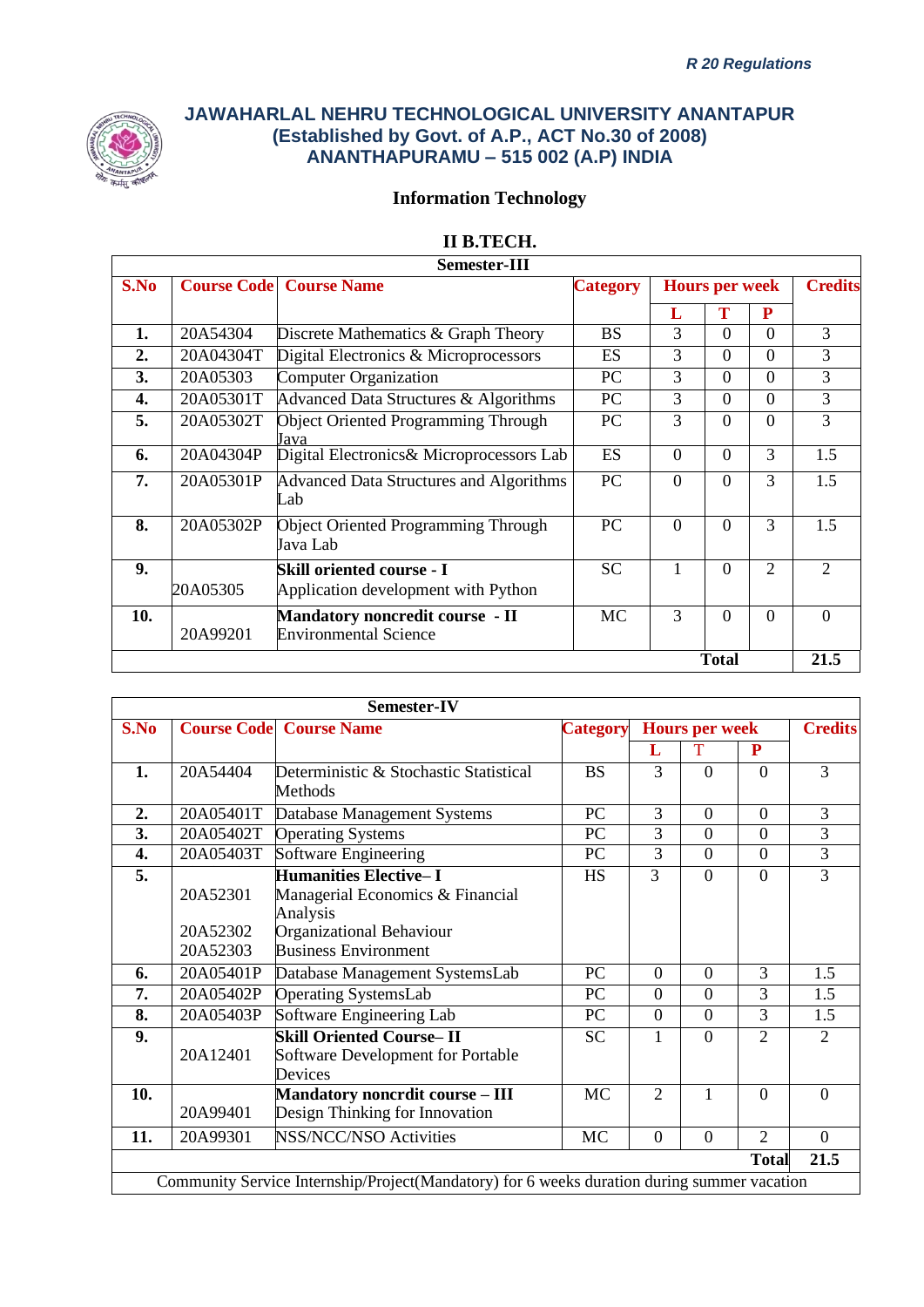

## **Information Technology**

#### **Note:**

- 1. Eligible and interested students can register either for Honors or for a Minor in IV Semester as per the guidelines issued by the University
- 2. Students shall register for NCC/NSS/NSO activities and will be required to participate in an activity for two hours in a week during fourth semester.
- 3. Lateral entry students shall undergo a bridge course in Mathematics during third semester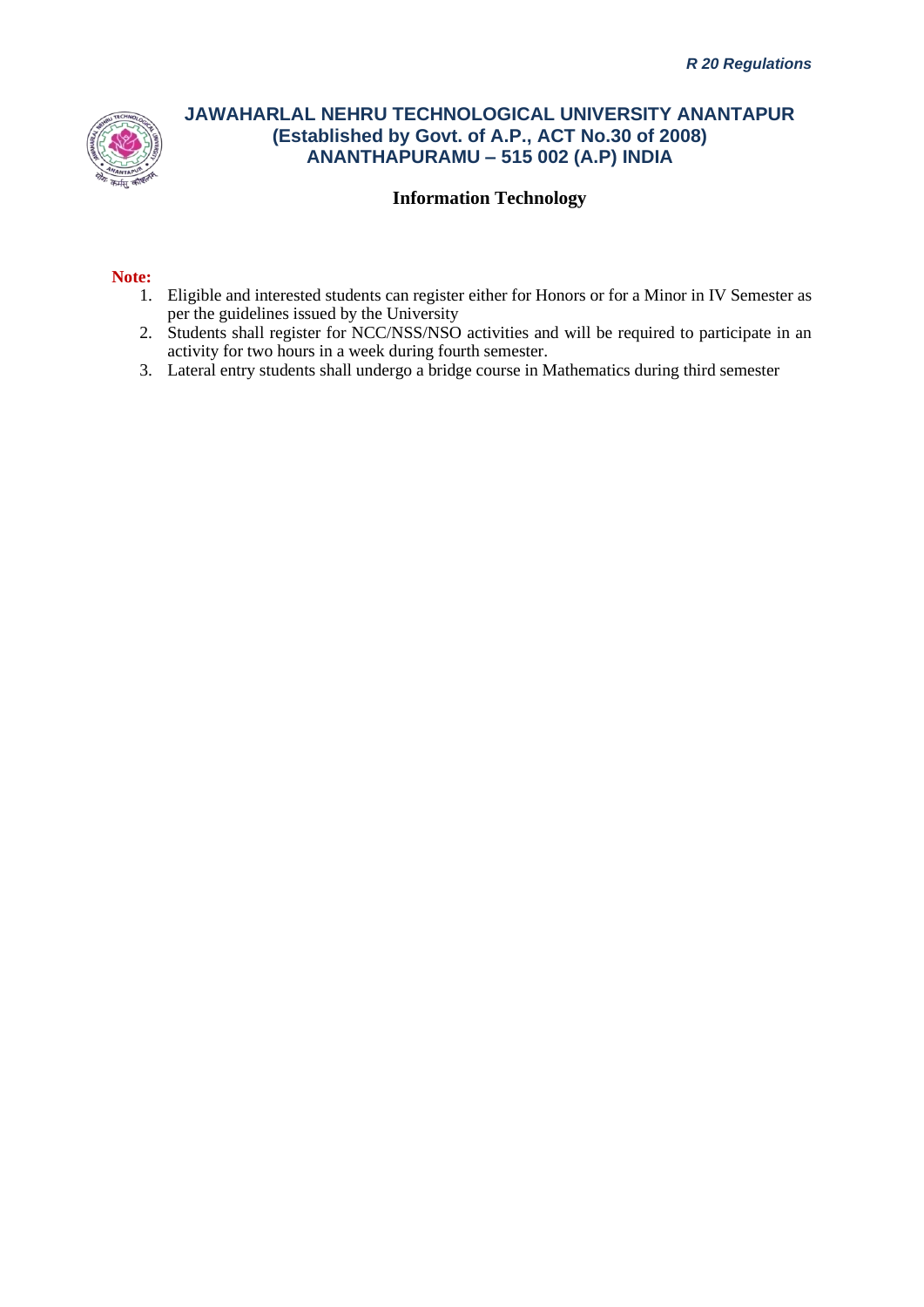

| <b>Course Code</b>           | Discrete Mathematics & Graph theory                                                                    | L                       | T        | ${\bf P}$ | $\mathbf C$ |
|------------------------------|--------------------------------------------------------------------------------------------------------|-------------------------|----------|-----------|-------------|
| 20A54304                     | (Common to CSE, IT, CSE(DS), CSE (IoT), CSE                                                            | $\overline{\mathbf{3}}$ | $\bf{0}$ | $\bf{0}$  | 3           |
|                              | $(AI)$ , CSE $(AI & ML)$ and $AI & DS$                                                                 |                         |          |           |             |
| Pre-requisite                | <b>Basic Mathematics</b><br><b>Semester</b>                                                            |                         |          | Ш         |             |
|                              |                                                                                                        |                         |          |           |             |
| <b>Course Objectives:</b>    |                                                                                                        |                         |          |           |             |
|                              | Introduce the concepts of mathematical logic and gain knowledge in sets, relations and functions and   |                         |          |           |             |
|                              | Solve problems using counting techniques and combinatorics and to introduce generating functions and   |                         |          |           |             |
|                              | recurrence relations. Use Graph Theory for solving real world problems                                 |                         |          |           |             |
|                              |                                                                                                        |                         |          |           |             |
| <b>Course Outcomes (CO):</b> |                                                                                                        |                         |          |           |             |
|                              | After completion of the course, students will be able to                                               |                         |          |           |             |
|                              | Apply mathematical logic to solve problems.                                                            |                         |          |           |             |
| $\bullet$                    | Understand the concepts and perform the operations related to sets, relations and functions.           |                         |          |           |             |
| ٠                            | Gain the conceptual background needed and identify structures of algebraic nature.                     |                         |          |           |             |
|                              | Apply basic counting techniques to solve combinatorial problems.                                       |                         |          |           |             |
| $\bullet$                    | Formulate problems and solve recurrence relations.                                                     |                         |          |           |             |
| $\bullet$                    | Apply Graph Theory in solving computer science problems                                                |                         |          |           |             |
| UNIT - I                     | <b>Mathematical Logic</b>                                                                              | 8 Hrs                   |          |           |             |
|                              | Introduction, Statements and Notation, Connectives, Well-formed formulas, Tautology, Duality law,      |                         |          |           |             |
|                              | Equivalence, Implication, Normal Forms, Functionally complete set of connectives, Inference Theory of  |                         |          |           |             |
|                              | Statement Calculus, Predicate Calculus, Inference theory of Predicate Calculus.                        |                         |          |           |             |
|                              |                                                                                                        |                         |          |           |             |
| UNIT - II                    | <b>Set theory</b>                                                                                      | 9 Hrs                   |          |           |             |
|                              | Basic Concepts of Set Theory, Relations and Ordering, The Principle of Inclusion- Exclusion, Pigeon    |                         |          |           |             |
|                              | hole principle and its application, Functions composition of functions, Inverse Functions, Recursive   |                         |          |           |             |
|                              | Functions, Lattices and its properties. Algebraic structures: Algebraic systems-Examples and General   |                         |          |           |             |
|                              | Properties, Semi groups and Monoids, groups, sub groups, homomorphism, Isomorphism.                    |                         |          |           |             |
| UNIT - III                   | <b>Elementary Combinatorics</b>                                                                        | 8 Hrs                   |          |           |             |
|                              | Basics of Counting, Combinations and Permutations, Enumeration of Combinations and Permutations,       |                         |          |           |             |
|                              | Enumerating Combinations and Permutations with Repetitions, Enumerating Permutations with              |                         |          |           |             |
|                              | Constrained Repetitions, Binomial Coefficients, The Binomial and Multinomial Theorems.                 |                         |          |           |             |
|                              |                                                                                                        |                         |          |           |             |
| <b>UNIT - IV</b>             | <b>Recurrence Relations</b>                                                                            | 9 Hrs                   |          |           |             |
|                              | Generating Functions of Sequences, Calculating Coefficients of Generating Functions, Recurrence        |                         |          |           |             |
|                              | relations, Solving Recurrence Relations by Substitution and Generating functions, The Method of        |                         |          |           |             |
|                              | Characteristic roots, Solutions of Inhomogeneous Recurrence Relations.                                 |                         |          |           |             |
|                              |                                                                                                        |                         |          |           |             |
| UNIT - V                     | <b>Graphs</b>                                                                                          | 9 Hrs                   |          |           |             |
|                              | Basic Concepts, Isomorphism and Subgraphs, Trees and their Properties, Spanning Trees, Directed Trees, |                         |          |           |             |
|                              | Binary Trees, Planar Graphs, Euler's Formula, Multigraphs and Euler Circuits, Hamiltonian Graphs,      |                         |          |           |             |
|                              | Chromatic Numbers, The Four Color Problem                                                              |                         |          |           |             |
| Textbooks:                   |                                                                                                        |                         |          |           |             |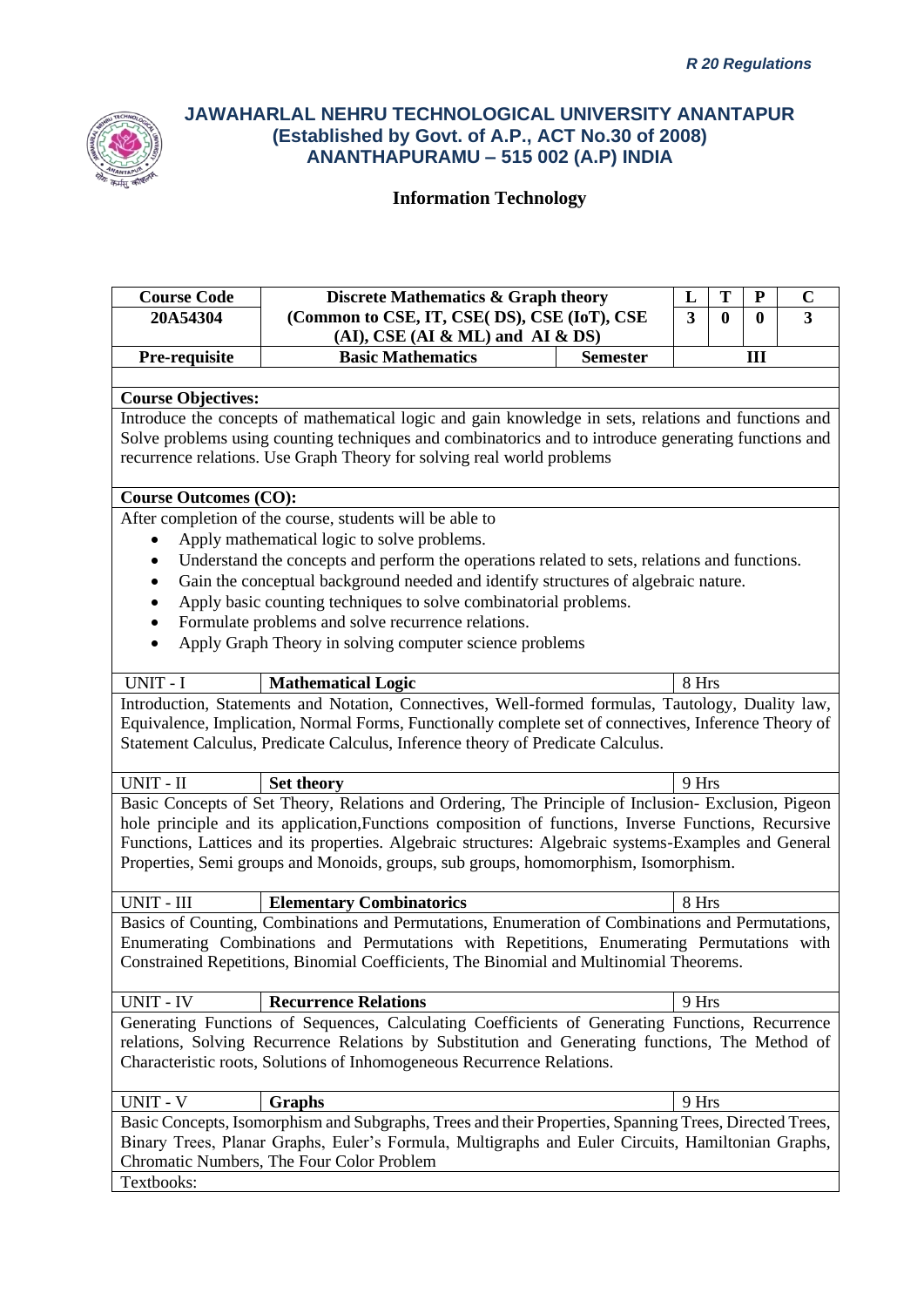

### **Information Technology**

- 1. Joe L. Mott, Abraham Kandel and Theodore P. Baker, Discrete Mathematics for Computer Scientists & Mathematicians, 2nd Edition, Pearson Education.
- 2. J.P. Tremblay and R. Manohar, Discrete Mathematical Structures with Applications to Computer Science, Tata McGraw Hill, 2002.

Reference Books:

- 1. Kenneth H. Rosen, Discrete Mathematics and its Applications with Combinatorics and Graph Theory, 7th Edition, McGraw Hill Education (India) Private Limited.
- 2. Graph Theory with Applications to Engineering and Computer Science byNarsinghDeo.

Online Learning Resources:

<http://www.cs.yale.edu/homes/aspnes/classes/202/notes.pdf>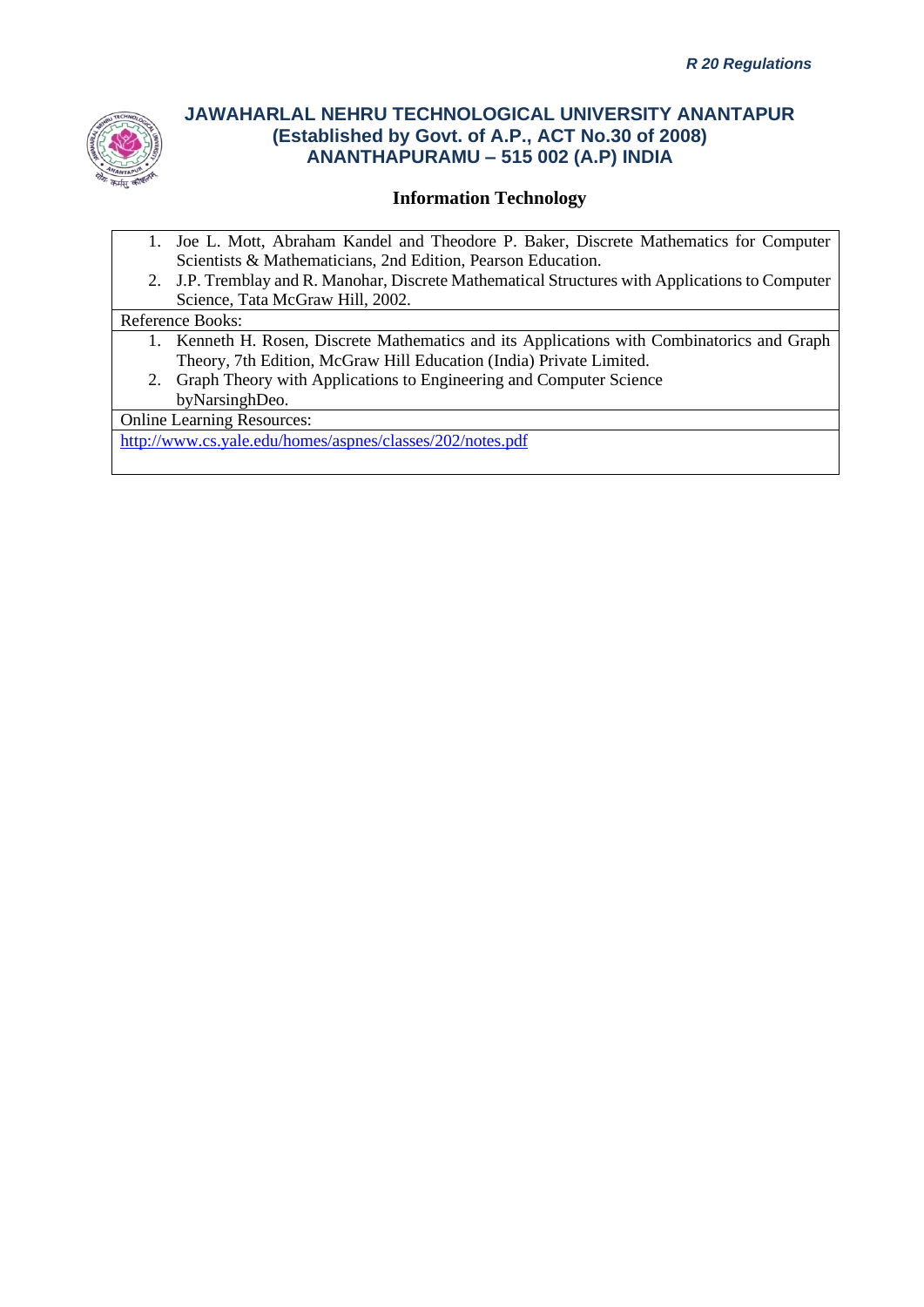

# **Information Technology**

| <b>Course Code</b>                   | <b>DIGITAL ELECTRONICS &amp;</b>                                                                       | L               | T        | ${\bf P}$ | $\mathbf C$    |
|--------------------------------------|--------------------------------------------------------------------------------------------------------|-----------------|----------|-----------|----------------|
| 20A04304T                            | <b>MICROPROCESSORS</b>                                                                                 | 3               | $\bf{0}$ | $\bf{0}$  | $\overline{3}$ |
| Pre-requisite                        | <b>Basic Electronics</b>                                                                               | <b>Semester</b> |          | III       |                |
| <b>Course Objectives:</b>            |                                                                                                        |                 |          |           |                |
|                                      | To understand all the concepts of Logic Gates and Boolean Functions.                                   |                 |          |           |                |
|                                      | To learn about Combinational Logic and Sequential Logic Circuits.                                      |                 |          |           |                |
|                                      | To design logic circuits using Programmable Logic Devices.                                             |                 |          |           |                |
|                                      | To understand basics of 8086 Microprocessor and 8051 Microcontroller.                                  |                 |          |           |                |
|                                      | To understand architecture of 8086 Microprocessor and 8051 Microcontroller.                            |                 |          |           |                |
|                                      | To learn Assembly Language Programming of 8086 and 8051.                                               |                 |          |           |                |
| <b>Course Outcomes (CO):</b>         |                                                                                                        |                 |          |           |                |
|                                      | After Completion of this course, the student will be able to:                                          |                 |          |           |                |
|                                      | Design any Logic circuit using basic concepts of Boolean Algebra.                                      |                 |          |           |                |
|                                      | Design any Logic circuit using basic concepts of PLDs.                                                 |                 |          |           |                |
|                                      | Design and develop any application using 8086 Microprocessor.                                          |                 |          |           |                |
| UNIT - I                             | Design and develop any application using 8051 Microcontroller.                                         |                 |          |           |                |
|                                      | Number Systems & Code Conversion                                                                       |                 |          |           |                |
|                                      | Number Systems & Code conversion, Boolean Algebra & Logic Gates, Truth Tables, Universal Gates,        |                 |          |           |                |
|                                      | Simplification of Boolean functions, SOP and POS methods – Simplification of Boolean functions         |                 |          |           |                |
|                                      | using K-maps, Signed and Unsigned Binary Numbers.                                                      |                 |          |           |                |
| $\overline{UNIT}$ - $\overline{II}$  | <b>Combinational Circuits</b>                                                                          |                 |          |           |                |
|                                      | Combinational Logic Circuits: Adders &Subtractors, Multiplexers, Demultiplexers, Encoders,             |                 |          |           |                |
|                                      | Decoders, Programmable Logic Devices.                                                                  |                 |          |           |                |
| UNIT - III                           | <b>Sequential Circuits</b>                                                                             |                 |          |           |                |
|                                      |                                                                                                        |                 |          |           |                |
|                                      | Sequential Logic Circuits: RS, Clocked RS, D, JK, Master Slave JK, T Flip-Flops, Shift Registers,      |                 |          |           |                |
|                                      | Types of Shift Registers, Counters, Ripple Counter, Synchronous Counters, Asynchronous Counters,       |                 |          |           |                |
| Up-Down Counter.<br><b>UNIT - IV</b> | Microprocessors - I                                                                                    |                 |          |           |                |
|                                      |                                                                                                        |                 |          |           |                |
|                                      | 8085 microprocessor Review (brief details only), 8086 microprocessor, Functional Diagram, register     |                 |          |           |                |
|                                      | organization 8086, Flag register of 8086 and its functions, Addressing modes of 8086, Pin diagram of   |                 |          |           |                |
|                                      | 8086, Minimum mode & Maximum mode operation of 8086, Interrupts in 8086.                               |                 |          |           |                |
| $UNIT - V$                           | Microprocessors - II                                                                                   |                 |          |           |                |
|                                      | Instruction set of 8086, Assembler directives, Procedures and Macros, Simple programs involving        |                 |          |           |                |
|                                      | arithmetic, logical, branch instructions, Ascending, Descending and Block move programs, String        |                 |          |           |                |
|                                      | Manipulation Instructions. Overview of 8051 microcontroller, Architecture, I/O ports and Memory        |                 |          |           |                |
| <b>Text Books:</b>                   | organization, addressing modes and instruction set of 8051(Brief details only), Simple Programs.       |                 |          |           |                |
|                                      | 1.M. Morris Mano, Michael D. Ciletti, Digital Design, Pearson Education, 5 <sup>th</sup> Edition, 2013 |                 |          |           |                |
|                                      | 2. Anil K. Maini, Digital Electronics: Principles, Devices and Applications, John Wiley & Sons, Ltd.,  |                 |          |           |                |
| 2007.                                |                                                                                                        |                 |          |           |                |
|                                      | 3. N. Senthil Kumar, M. Saravanan, S. Jeevanathan, Microprocessor and                                  |                 |          |           |                |
|                                      | Microcontrollers, Oxford Publishers, 2010.                                                             |                 |          |           |                |
|                                      | 4. Advanced microprocessors and peripherals-A.K Ray and K.M.Bhurchandani, TMH, 2nd edition,            |                 |          |           |                |
| 2006.                                |                                                                                                        |                 |          |           |                |
| <b>Reference Books:</b>              |                                                                                                        |                 |          |           |                |
|                                      | 1. Thomas L. Floyd, Digital Fundamentals – A Systems Approach, Pearson, 2013.                          |                 |          |           |                |
|                                      | 2. Charles H. Roth, Fundamentals of Logic Design, Cengage Learning, 5th, Edition, 2004.                |                 |          |           |                |
|                                      | 3. D.V.Hall, Microprocessors and Interfacing. TMGH, 2nd edition, 2006.                                 |                 |          |           |                |
|                                      | 4. Kenneth.J.Ayala, The 8051 microcontroller, 3rd edition, Cengage Learning, 2010.                     |                 |          |           |                |

4. Kenneth.J.Ayala, The 8051 microcontroller, 3rd edition, Cengage Learning,2010.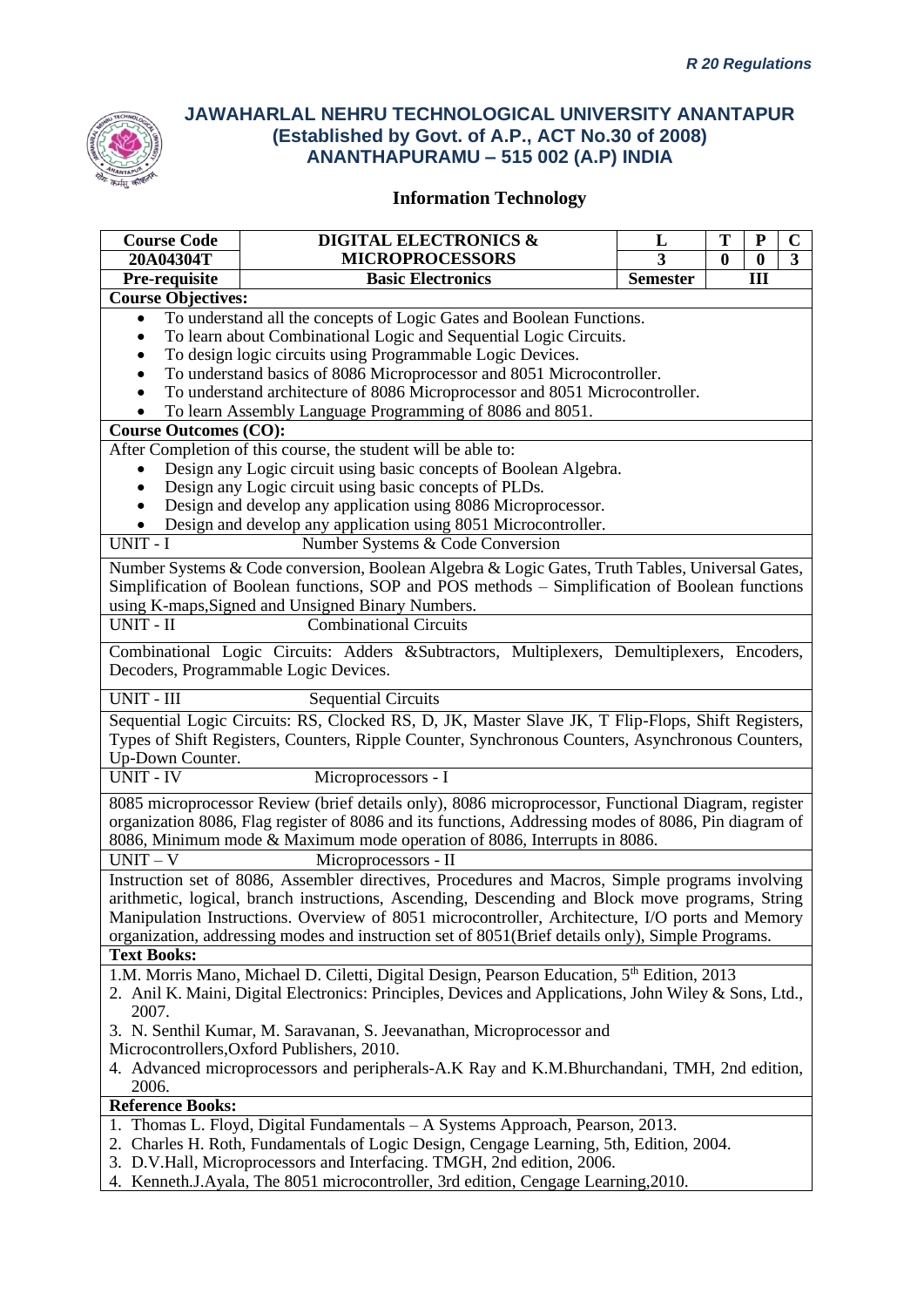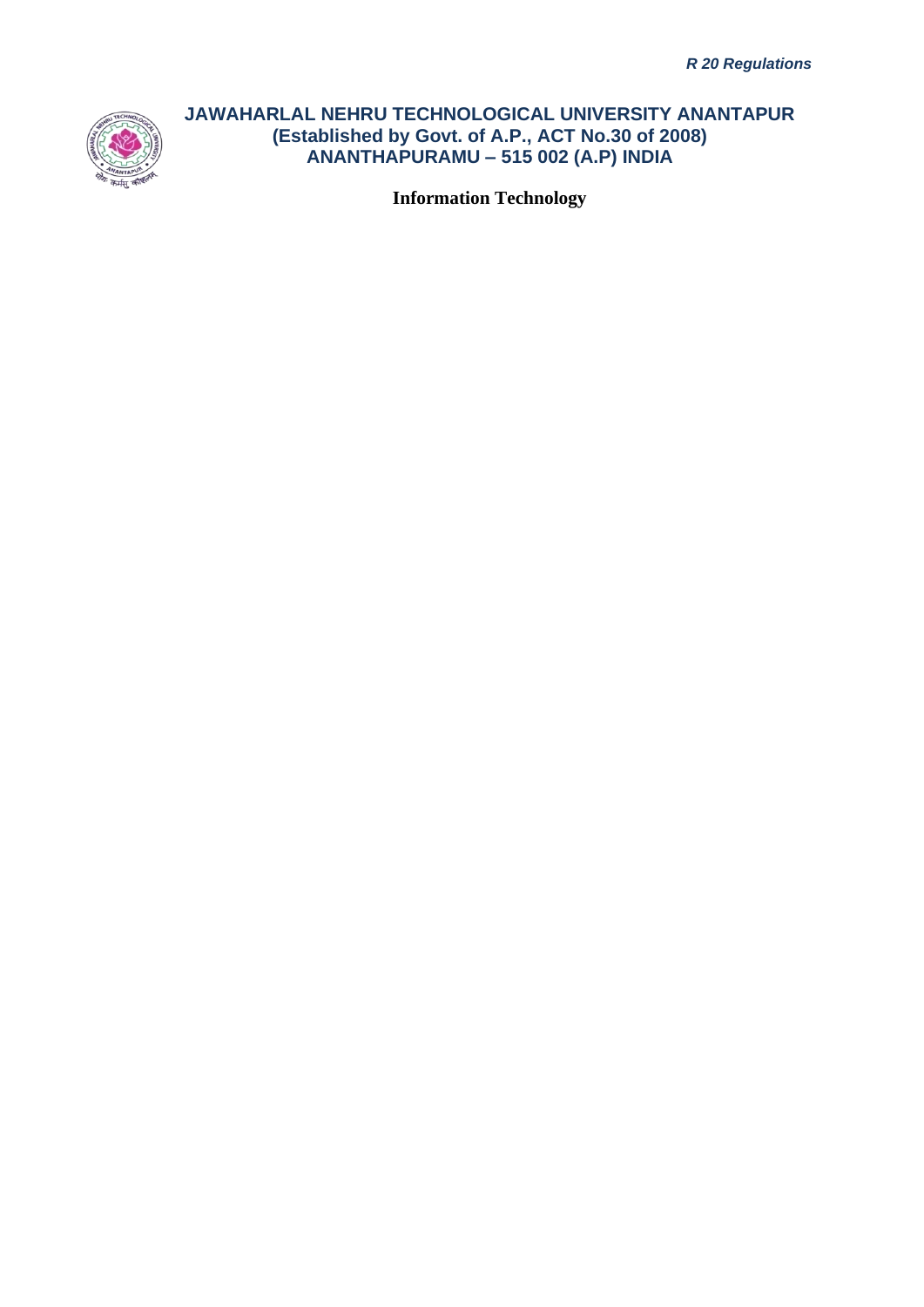

| <b>Course Code</b>                    | <b>Computer Organization</b>                                                                                                            |                 | T<br>L                     | P        | $\mathbf C$    |
|---------------------------------------|-----------------------------------------------------------------------------------------------------------------------------------------|-----------------|----------------------------|----------|----------------|
| 20A05303                              | (Common to CSE, IT, CSE( DS), CSE (IoT), CSE (AI), CSE                                                                                  |                 | $\overline{3}$<br>$\bf{0}$ | $\bf{0}$ | $\overline{3}$ |
| Pre-requisite                         | $(AI & ML)$ and $AI & DS)$<br><b>Digital Electronics</b>                                                                                | <b>Semester</b> |                            | III      |                |
|                                       |                                                                                                                                         |                 |                            |          |                |
| <b>Course Objectives:</b>             |                                                                                                                                         |                 |                            |          |                |
| $\bullet$                             | To learn the fundamentals of computer organization and its relevance to classical and modern                                            |                 |                            |          |                |
|                                       | problems of computer design                                                                                                             |                 |                            |          |                |
|                                       | To understand the structure and behavior of various functional modules of a computer.                                                   |                 |                            |          |                |
|                                       | To learn the techniques that computers use to communicate with I/O devices                                                              |                 |                            |          |                |
| $\bullet$<br>$\bullet$                | To acquire the concept of pipelining and exploitation of processing speed.<br>To learn the basic characteristics of multiprocessors     |                 |                            |          |                |
|                                       |                                                                                                                                         |                 |                            |          |                |
| <b>Course Outcomes (CO):</b>          |                                                                                                                                         |                 |                            |          |                |
|                                       | After completion of the course, students will be able to                                                                                |                 |                            |          |                |
| $\bullet$                             | Understand computer architecture concepts related to the design of modern processors, memories                                          |                 |                            |          |                |
| and I/Os                              |                                                                                                                                         |                 |                            |          |                |
|                                       | Identify the hardware requirements for cache memory and virtual memory                                                                  |                 |                            |          |                |
| $\bullet$                             | Design algorithms to exploit pipelining and multiprocessors<br>Understand the importance and trade-offs of different types of memories. |                 |                            |          |                |
| $\bullet$                             | Identify pipeline hazards and possible solutions to those hazards                                                                       |                 |                            |          |                |
|                                       |                                                                                                                                         |                 |                            |          |                |
| UNIT - I                              | Basic Structure of Computer, Machine Instructions and<br><b>Programs</b>                                                                |                 | 8Hrs                       |          |                |
|                                       | Basic Structure of Computer: Computer Types, Functional Units, Basic operational Concepts, Bus                                          |                 |                            |          |                |
|                                       | Structure, Software, Performance, Multiprocessors and Multicomputer.                                                                    |                 |                            |          |                |
|                                       | Machine Instructions and Programs: Numbers, Arithmetic Operations and Programs, Instructions and                                        |                 |                            |          |                |
|                                       | Instruction Sequencing, Addressing Modes, Basic Input/output Operations, Stacks and Queues,                                             |                 |                            |          |                |
| Subroutines, Additional Instructions. |                                                                                                                                         |                 |                            |          |                |
| UNIT - II                             | <b>Arithmetic, Basic Processing Unit</b>                                                                                                |                 | 9Hrs                       |          |                |
|                                       | Arithmetic: Addition and Subtraction of Signed Numbers, Design of Fast Adders, Multiplication of                                        |                 |                            |          |                |
|                                       | Positive Numbers, Signed-operand Multiplication, Fast Multiplication, Integer Division, Floating-Point                                  |                 |                            |          |                |
| Numbers and Operations.               |                                                                                                                                         |                 |                            |          |                |
|                                       | Basic Processing Unit: Fundamental Concepts, Execution of a Complete Instruction, Multiple-Bus                                          |                 |                            |          |                |
|                                       | Organization, Hardwired Control, and Multi programmed Control.                                                                          |                 |                            |          |                |
| UNIT - III                            | <b>The Memory System</b>                                                                                                                |                 | 8Hrs                       |          |                |
|                                       | The Memory System: Basic Concepts, Semiconductor RAM Memories, Read-Only Memories, Speed,                                               |                 |                            |          |                |
|                                       | Size and Cost, Cache Memories, Performance Considerations, Virtual Memories, Memory Management                                          |                 |                            |          |                |
| Requirements, Secondary Storage.      |                                                                                                                                         |                 |                            |          |                |
|                                       |                                                                                                                                         |                 |                            |          |                |
| <b>UNIT - IV</b>                      | <b>Input/Output Organization</b>                                                                                                        |                 | 8Hrs                       |          |                |
|                                       | Input/Output Organization: Accessing I/O Devices, Interrupts, Processor Examples, Direct Memory                                         |                 |                            |          |                |
|                                       | Access, Buses, Interface Circuits, Standard I/O Interfaces.                                                                             |                 |                            |          |                |
| <b>UNIT - V</b>                       | <b>Pipelining, Large Computer Systems</b>                                                                                               |                 | 9 Hrs                      |          |                |
|                                       | Pipelining: Basic Concepts, Data Hazards, Instruction Hazards, Influence on Instruction Sets.                                           |                 |                            |          |                |
|                                       | Large Computer Systems: Forms of Parallel Processing, Array Processors, The Structure of General-                                       |                 |                            |          |                |
|                                       | Purpose multiprocessors, Interconnection Networks.                                                                                      |                 |                            |          |                |
| Textbooks:                            |                                                                                                                                         |                 |                            |          |                |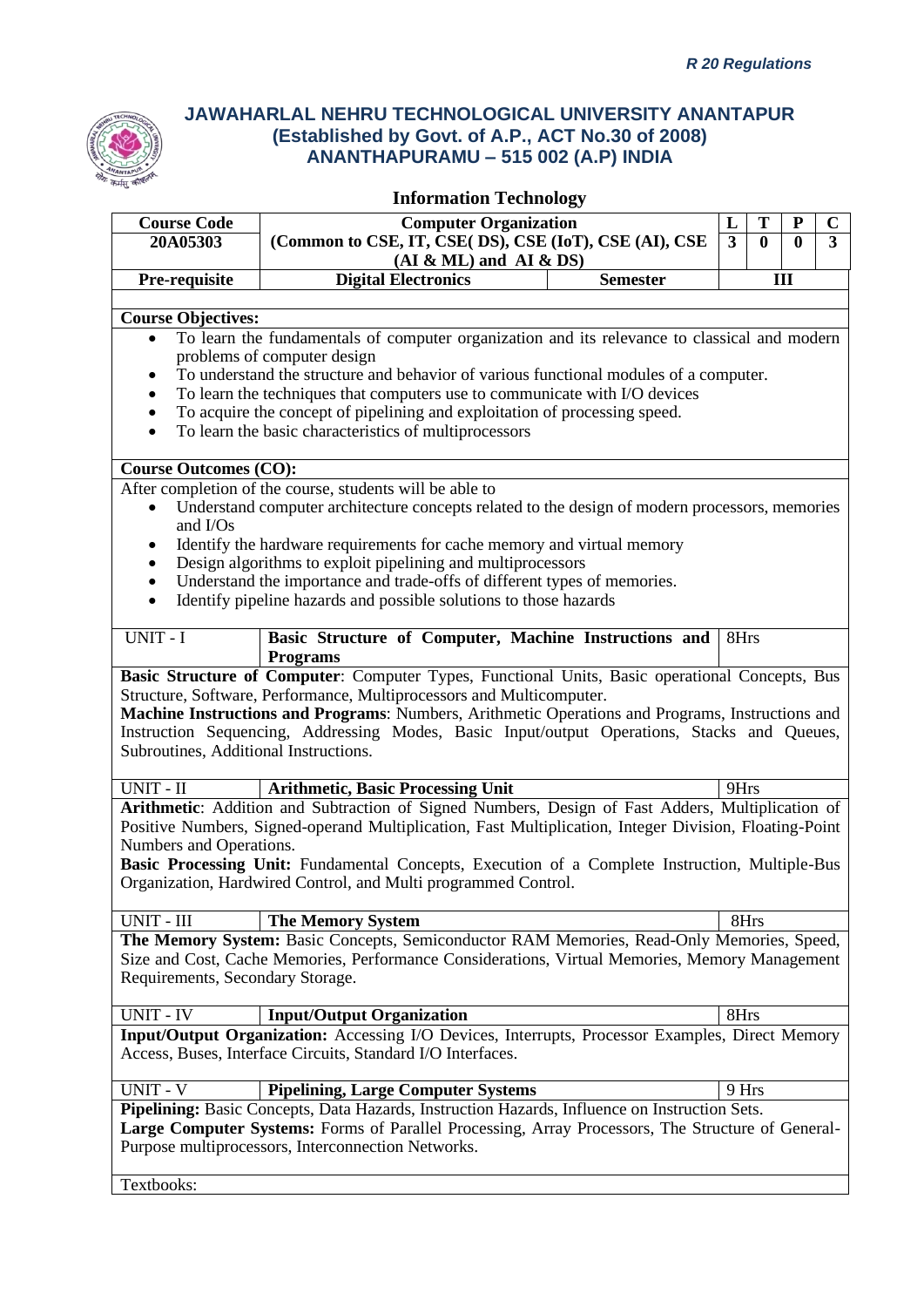

### **Information Technology**

1. Carl Hamacher, Zvonko Vranesic, SafwatZaky, "Computer Organization", 5<sup>th</sup> Edition, McGraw Hill Education, 2013.

#### Reference Books:

- 1. M.Morris Mano, "Computer System Architecture", 3<sup>rd</sup> Edition, Pearson Education.
- 2. Themes and Variations, Alan Clements, "Computer Organization and Architecture", CENGAGE Learning.
- 3. SmrutiRanjanSarangi, "Computer Organization and Architecture", McGraw Hill Education.
- 4. John P.Hayes, "Computer Architecture and Organization", McGraw Hill Education

Online Learning Resources:

https://nptel.ac.in/courses/106/103/106103068/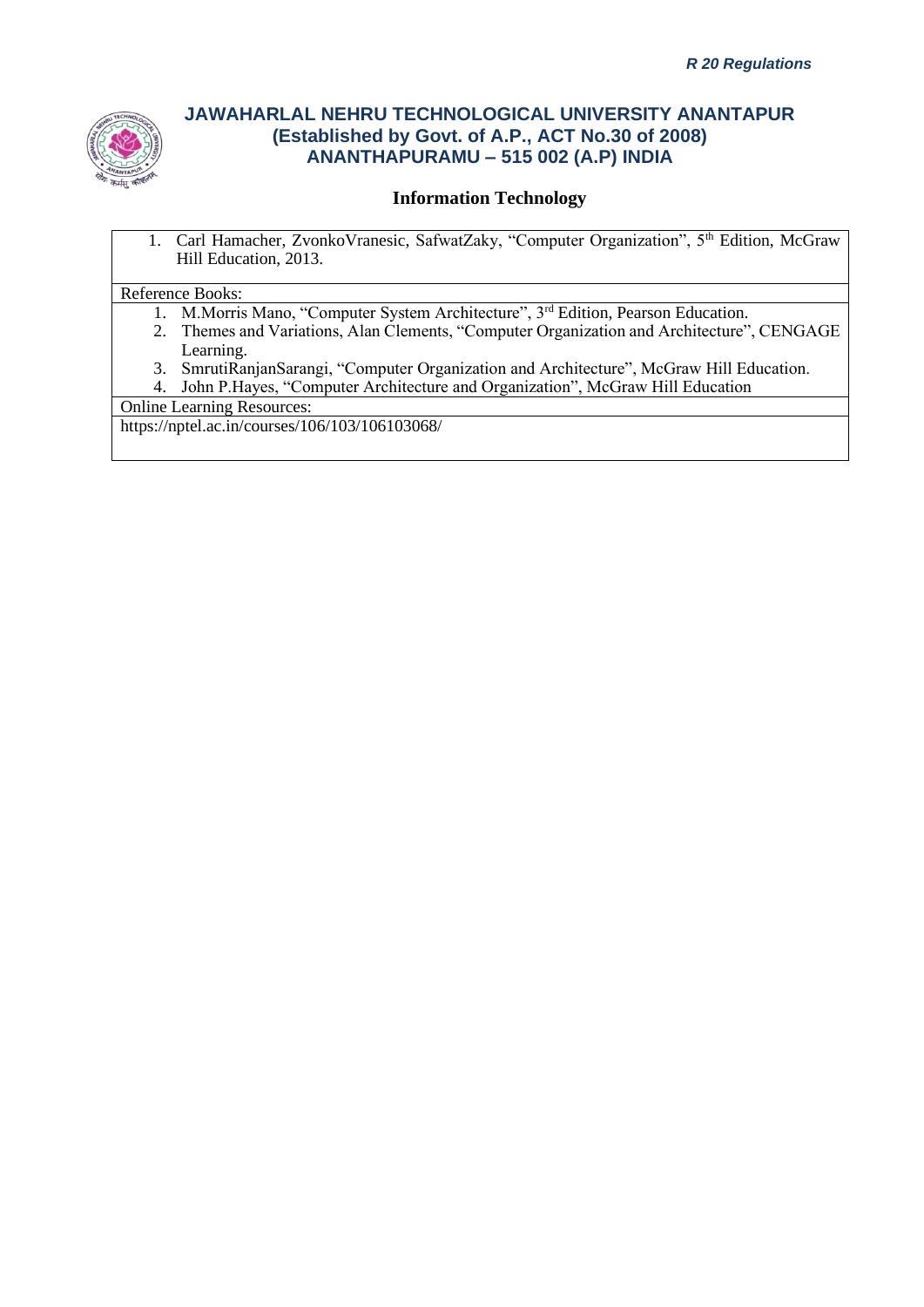

| <b>Course Code</b>                         | <b>Advanced Data Structures &amp; Algorithms</b>                                                           |                 | L            | T            | P            | $\mathbf C$    |
|--------------------------------------------|------------------------------------------------------------------------------------------------------------|-----------------|--------------|--------------|--------------|----------------|
| 20A05301T                                  | (Common to CSE, IT, CSE( DS), CSE (IoT), CSE (AI), CSE                                                     |                 | $\mathbf{3}$ | $\mathbf{0}$ | $\mathbf{0}$ | $\overline{3}$ |
|                                            | $(AI & ML)$ and $AI & DS)$                                                                                 |                 |              |              |              |                |
| Pre-requisite                              | <b>Data Structures</b>                                                                                     | <b>Semester</b> |              |              | III          |                |
|                                            |                                                                                                            |                 |              |              |              |                |
| <b>Course Objectives:</b>                  |                                                                                                            |                 |              |              |              |                |
|                                            | Learn asymptotic notations, and analyze the performance of different algorithms.                           |                 |              |              |              |                |
|                                            | Understand and implement various data structures.                                                          |                 |              |              |              |                |
| ٠                                          | Learn and implement greedy, divide and conquer, dynamic programming and backtracking algorithms            |                 |              |              |              |                |
| using relevant data structures.            |                                                                                                            |                 |              |              |              |                |
|                                            | Understand non-deterministic algorithms, polynomial and non-polynomial problems.                           |                 |              |              |              |                |
| <b>Course Outcomes (CO):</b>               |                                                                                                            |                 |              |              |              |                |
|                                            | After completion of the course, students will be able to                                                   |                 |              |              |              |                |
| ٠                                          | Analyze the complexity of algorithms and apply asymptotic notations.                                       |                 |              |              |              |                |
| $\bullet$                                  | Apply non-linear data structures and their operations.                                                     |                 |              |              |              |                |
| $\bullet$                                  | Understand and apply greedy, divide and conquer algorithms.                                                |                 |              |              |              |                |
| $\bullet$                                  | Develop dynamic programming algorithms for various real-time applications.                                 |                 |              |              |              |                |
| $\bullet$                                  | Illustrate Backtracking algorithms for various applications.                                               |                 |              |              |              |                |
|                                            |                                                                                                            |                 |              |              |              |                |
| UNIT - I                                   | <b>Introduction to Algorithms</b>                                                                          |                 | 9 Hrs        |              |              |                |
| <b>Introduction to Algorithms:</b>         |                                                                                                            |                 |              |              |              |                |
|                                            | Algorithms, Pseudocode for expressing algorithms, Performance Analysis-Space complexity, Time              |                 |              |              |              |                |
|                                            | complexity, Asymptotic Notation- Big oh, Omega, Theta notation and Little oh notation, Polynomial Vs       |                 |              |              |              |                |
|                                            | Exponential Algorithms, Average, Best and Worst Case Complexities, Analysing Recursive Programs.           |                 |              |              |              |                |
| UNIT - II                                  | <b>Trees Part-I</b>                                                                                        |                 |              | 8 Hrs        |              |                |
| <b>Trees Part-I</b>                        |                                                                                                            |                 |              |              |              |                |
|                                            | <b>Binary Search Trees:</b> Definition and Operations, AVL Trees: Definition and Operations, Applications. |                 |              |              |              |                |
| <b>B Trees:</b> Definition and Operations. |                                                                                                            |                 |              |              |              |                |
|                                            |                                                                                                            |                 |              |              |              |                |
| UNIT - III                                 | <b>Trees Part-II</b>                                                                                       |                 | 8 Hrs        |              |              |                |
| <b>Trees Part-II</b>                       |                                                                                                            |                 |              |              |              |                |
|                                            | Red-Black Trees, Splay Trees, Applications.                                                                |                 |              |              |              |                |
|                                            | Hash Tables: Introduction, Hash Structure, Hash functions, Linear Open Addressing, Chaining and            |                 |              |              |              |                |
| Applications.                              |                                                                                                            |                 |              |              |              |                |
|                                            |                                                                                                            |                 |              |              |              |                |
| UNIT - IV                                  | Divide and conquer, Greedy method                                                                          |                 | 9 Hrs        |              |              |                |
|                                            | Divide and conquer: General method, applications-Binary search, Finding Maximum and minimum,               |                 |              |              |              |                |
|                                            | Quick sort, Merge sort, Strassen's matrix multiplication.                                                  |                 |              |              |              |                |
|                                            | Greedy method: General method, applications-Job sequencing with deadlines, knapsack problem,               |                 |              |              |              |                |
|                                            | Minimum cost spanning trees, Single source shortest path problem.                                          |                 |              |              |              |                |
|                                            |                                                                                                            |                 |              |              |              |                |
| <b>UNIT - V</b>                            | <b>Dynamic Programming &amp; Backtracking</b>                                                              |                 | 9 Hrs        |              |              |                |
|                                            | <b>Dynamic Programming</b> : General method, applications- 0/1 knapsack problem, All pairs shortest path   |                 |              |              |              |                |
|                                            | problem, Travelling salesperson problem, Reliability design.                                               |                 |              |              |              |                |
|                                            | Backtracking: General method, applications-n-queen problem, sum of subsets problem, graph coloring,        |                 |              |              |              |                |
| Hamiltonian cycles.                        |                                                                                                            |                 |              |              |              |                |
|                                            | Introduction to NP-Hard and NP-Complete problems: Basic Concepts.                                          |                 |              |              |              |                |
| Textbooks:                                 |                                                                                                            |                 |              |              |              |                |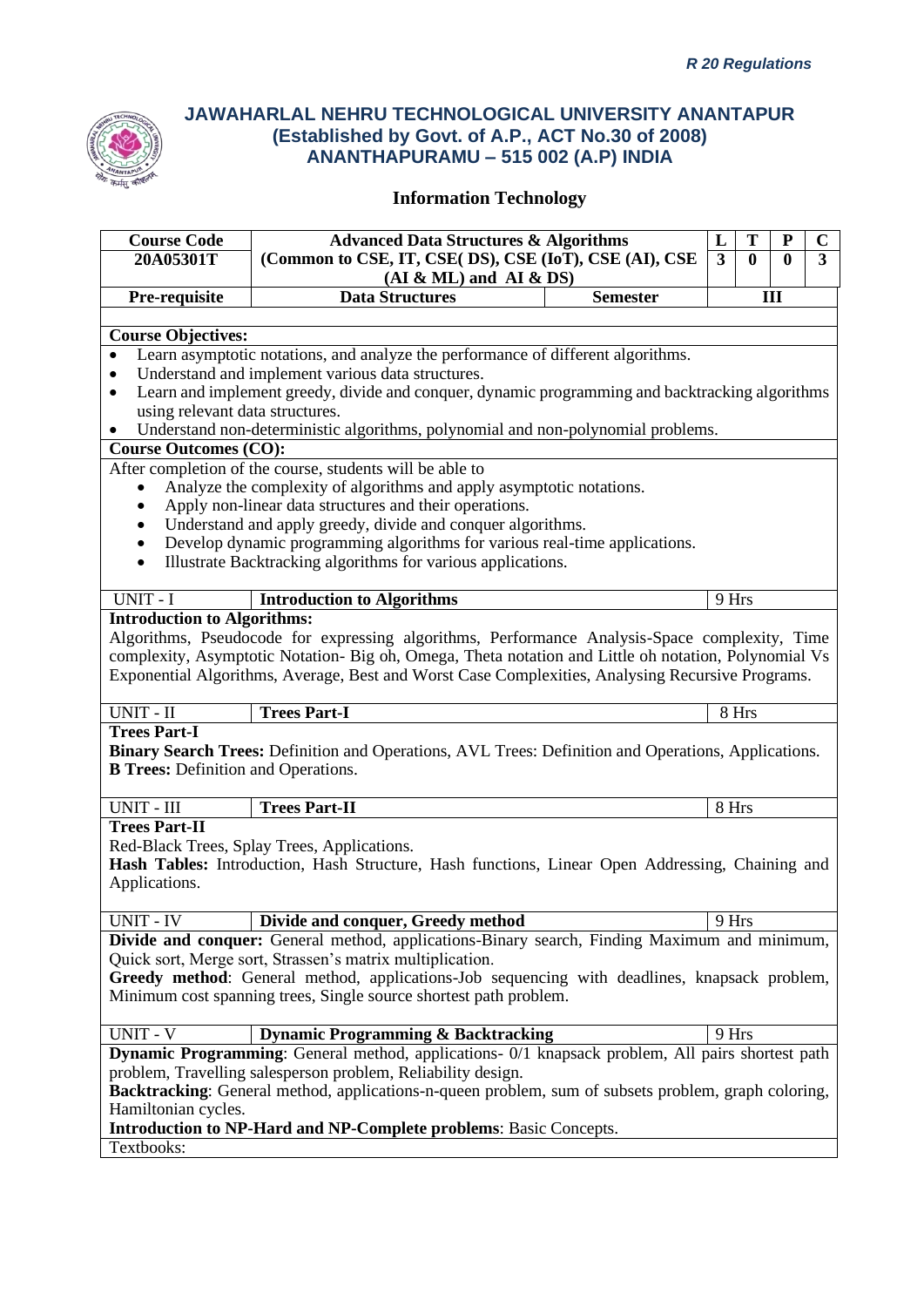

### **Information Technology**

1. Data Structures and algorithms: Concepts, Techniques and Applications, G A V Pai.

2. Fundamentals of Computer Algorithms, Ellis Horowitz, Sartaj Sahni and Rajasekharam, Galgotia publications Pvt. Ltd.

Reference Books:

1. Classic Data Structures by D. Samanta, 2005, PHI

2. Design and Analysis of Computer Algorithms by Aho, Hopcraft, Ullman 1998, PEA.

3. Introduction to the Design and Analysis of Algorithms by Goodman, Hedetniemi, TMG.

Online Learning Resources:

[https://www.tutorialspoint.com/advanced\\_data\\_structures/index.asp](https://www.tutorialspoint.com/advanced_data_structures/index.asp) <http://peterindia.net/Algorithms.html>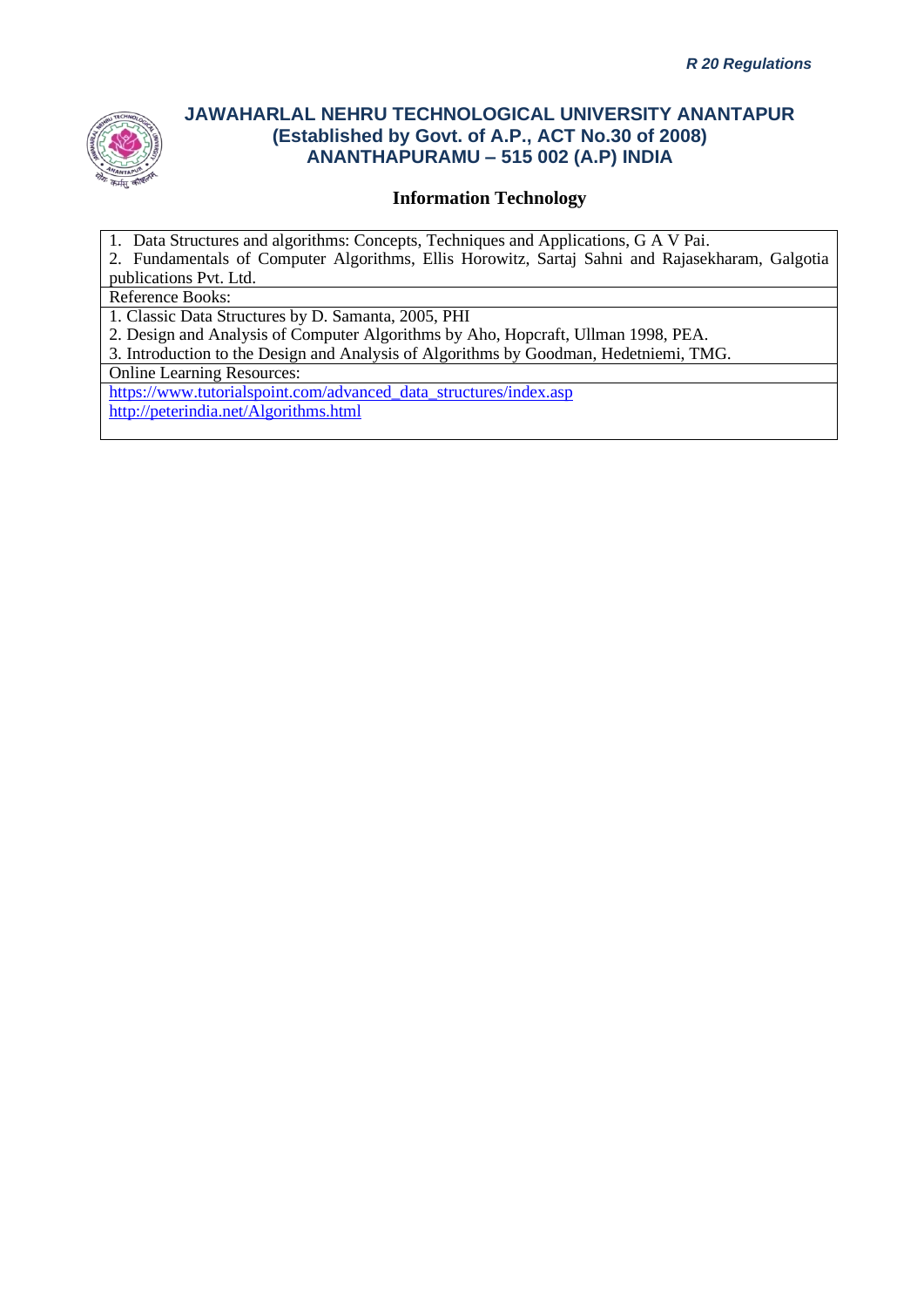

| <b>Object Oriented Programming Through Java</b><br><b>Course Code</b><br>T<br>L<br>${\bf P}$                        | $\mathbf C$             |  |  |  |  |
|---------------------------------------------------------------------------------------------------------------------|-------------------------|--|--|--|--|
| 20A05302T<br>(Common to CSE, IT, CSE (AI), CSE (AI & ML) and AI&<br>$\overline{3}$<br>$\mathbf{0}$<br>$\mathbf{0}$  | $\overline{\mathbf{3}}$ |  |  |  |  |
| DS)                                                                                                                 |                         |  |  |  |  |
|                                                                                                                     |                         |  |  |  |  |
| III<br>Pre-requisite<br><b>Fundamental Programming</b><br><b>Semester</b>                                           |                         |  |  |  |  |
|                                                                                                                     |                         |  |  |  |  |
| <b>Course Objectives:</b>                                                                                           |                         |  |  |  |  |
| To understand object oriented concepts and problem solving techniques                                               |                         |  |  |  |  |
| To obtain knowledge about the principles of inheritance and polymorphism                                            |                         |  |  |  |  |
| To implement the concept of packages, interfaces, exception handling and concurrency                                |                         |  |  |  |  |
| mechanism.                                                                                                          |                         |  |  |  |  |
| To design the GUIs using applets and swing controls.                                                                |                         |  |  |  |  |
| To understand the Java Database Connectivity Architecture                                                           |                         |  |  |  |  |
| <b>Course Outcomes (CO):</b>                                                                                        |                         |  |  |  |  |
| After completion of the course, students will be able to                                                            |                         |  |  |  |  |
| Solve real-world problems using OOP techniques.                                                                     |                         |  |  |  |  |
| Apply code reusability through inheritance, packages and interfaces                                                 |                         |  |  |  |  |
| Solve problems using java collection framework and I/O classes.                                                     |                         |  |  |  |  |
| Develop applications by using parallel streams for better performance.                                              |                         |  |  |  |  |
| Develop applets for web applications.                                                                               |                         |  |  |  |  |
| Build GUIs and handle events generated by user interactions.                                                        |                         |  |  |  |  |
| Use the JDBC API to access the database                                                                             |                         |  |  |  |  |
|                                                                                                                     |                         |  |  |  |  |
| UNIT - I<br>8Hrs<br><b>Introduction</b>                                                                             |                         |  |  |  |  |
| Introduction: Introduction to Object Oriented Programming, The History and Evolution of Java,                       |                         |  |  |  |  |
| Introduction to Classes, Objects, Methods, Constructors, this keyword, Garbage Collection, Data Types,              |                         |  |  |  |  |
| Variables, Type Conversion and Casting, Arrays, Operators, Control Statements, Method Overloading,                  |                         |  |  |  |  |
| Constructor Overloading, Parameter Passing, Recursion, String Class and String handling methods.                    |                         |  |  |  |  |
| UNIT - II<br><b>Inheritance, Packages, Interfaces</b><br>9Hrs                                                       |                         |  |  |  |  |
| Inheritance: Basics, Using Super, Creating Multilevel hierarchy, Method overriding, Dynamic Method                  |                         |  |  |  |  |
| Dispatch, Using Abstract classes, Using final with inheritance, Object class,                                       |                         |  |  |  |  |
|                                                                                                                     |                         |  |  |  |  |
| Packages: Basics, Finding packages and CLASSPATH, Access Protection, Importing packages.                            |                         |  |  |  |  |
| Interfaces: Definition, Implementing Interfaces, Extending Interfaces, Nested Interfaces, Applying                  |                         |  |  |  |  |
| Interfaces, Variables in Interfaces.                                                                                |                         |  |  |  |  |
| UNIT - III<br><b>Exception handling, Stream based I/O</b> (java.io)<br>9Hrs                                         |                         |  |  |  |  |
| Exception handling - Fundamentals, Exception types, Uncaught exceptions, using try and catch, multiple              |                         |  |  |  |  |
| catch clauses, nested try statements, throw, throws and finally, built-in exceptions, creating own exception        |                         |  |  |  |  |
| subclasses.                                                                                                         |                         |  |  |  |  |
| <b>Stream based I/O</b> (java.io) – The Stream classes-Byte streams and Character streams, Reading console          |                         |  |  |  |  |
| Input and Writing Console Output, File class, Reading and Writing Files, Random access file operations,             |                         |  |  |  |  |
| The Console class, Serialization, Enumerations, Autoboxing, Generics.                                               |                         |  |  |  |  |
| UNIT - IV<br>Multithreading, The Collections Framework (java.util)<br>8Hrs                                          |                         |  |  |  |  |
| Multithreading: The Java thread model, Creating threads, Thread priorities, Synchronizing threads,                  |                         |  |  |  |  |
| Interthread communication.                                                                                          |                         |  |  |  |  |
| The<br><b>Collections</b><br><b>Framework</b><br>(java.util): Collections<br>Collection<br>overview,<br>Interfaces, | The                     |  |  |  |  |
| Collectionclasses- Array List, Linked List, Hash Set, Tree Set, Priority Queue, Array Deque. Hashtable,             |                         |  |  |  |  |
| Properties, Stack, Vector, String Tokenizer, Bit Set, Date, Calendar, Random, Formatter, Scanner.                   |                         |  |  |  |  |
| UNIT - $\overline{V}$<br><b>Applet, GUI Programming with Swings, Accessing Databases</b><br>8Hrs                    |                         |  |  |  |  |
|                                                                                                                     |                         |  |  |  |  |
| with JDBC<br>Applet: Basics, Architecture, Applet Skeleton, requesting repainting, using the status window, passing |                         |  |  |  |  |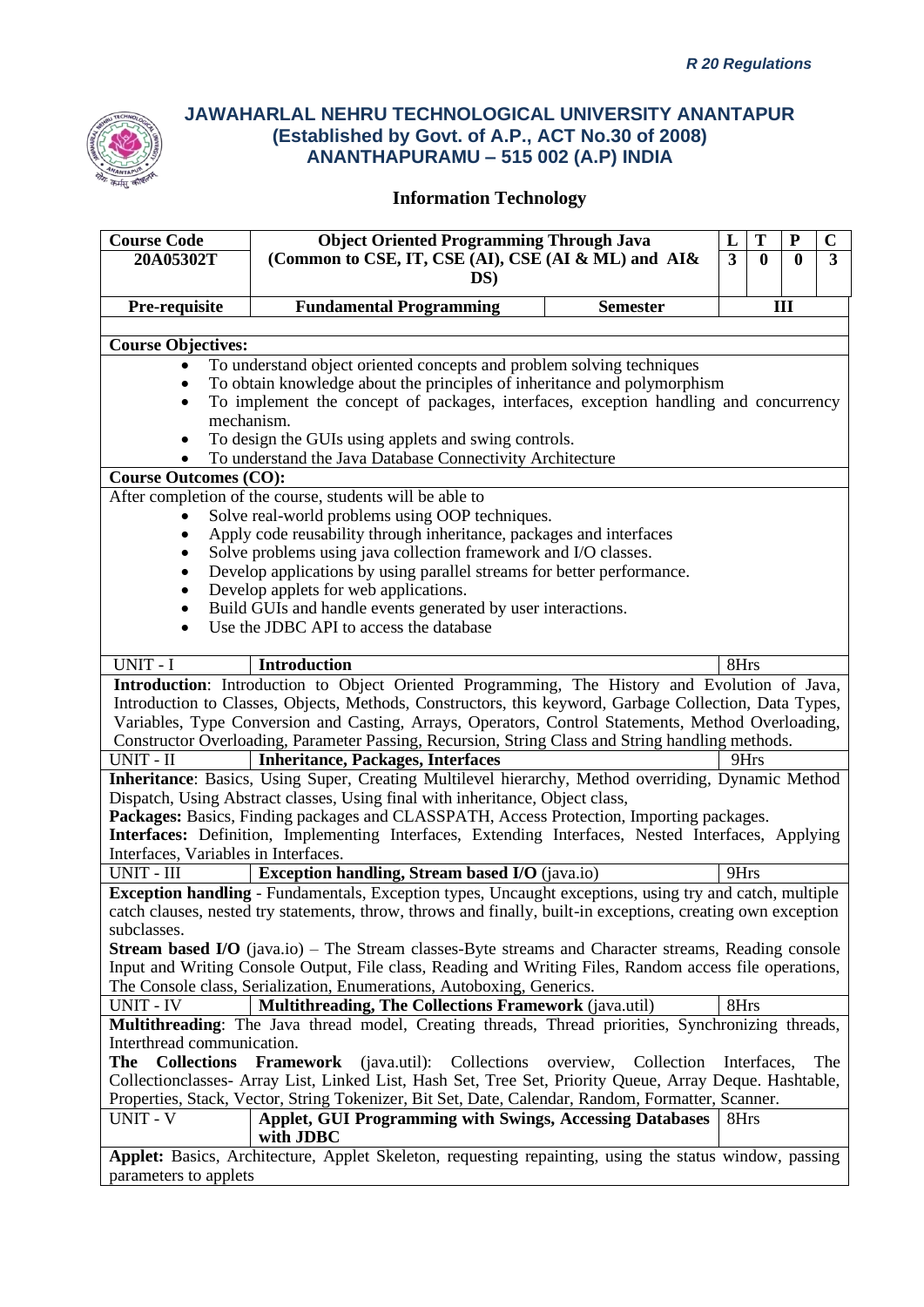

### **Information Technology**

**GUI Programming with Swings –** The origin and design philosophy of swing, components and containers, layout managers, event handling, using a push button, jtextfield, jlabel and image icon, the swing buttons, jtext field, jscrollpane, jlist, jcombobox, trees, jtable, An overview of jmenubar, jmenu and jmenuitem, creating a main menu, showmessagedialog, showconfirmdialog, showinputdialog, showoptiondialog, jdialog, create a modeless dialog.

#### **Accessing Databases with JDBC:**

Types of Drivers, JDBC Architecture, JDBC classes and Interfaces, Basic steps in developing JDBC applications, Creating a new database and table with JDBC.

Textbooks:

- 1. Java The complete reference, 9<sup>th</sup> edition, Herbert Schildt, McGraw Hill Education (India) Pvt. Ltd.
- 2. Java How to Program, 10<sup>th</sup> Edition, Paul Dietel, Harvey Dietel, Pearson Education.

#### Reference Books:

- 1. Understanding Object-Oriented Programming with Java, updated edition, T. Budd, Pearson Education.
- 2. Core Java Volume 1 Fundamentals, Cay S. Horstmann, Pearson Education.
- 3. Java Programming for core and advanced learners, Sagayaraj, Dennis, Karthik andGajalakshmi, University Press
	- 4. Introduction to Java programming, Y. Daniel Liang, Pearson Education.
	- 5. Object Oriented Programming through Java, P. Radha Krishna, University Press.
	- 6. Programming in Java, S. Malhotra, S. Chaudhary, 2nd edition, Oxford Univ. Press.
	- 7. Java Programming and Object-oriented Application Development, R.A. Johnson,

Cengage Learning.

Online Learning Resources:

[https://www.w3schools.com/java/java\\_oop.asp](https://www.w3schools.com/java/java_oop.asp) <http://peterindia.net/JavaFiles.html>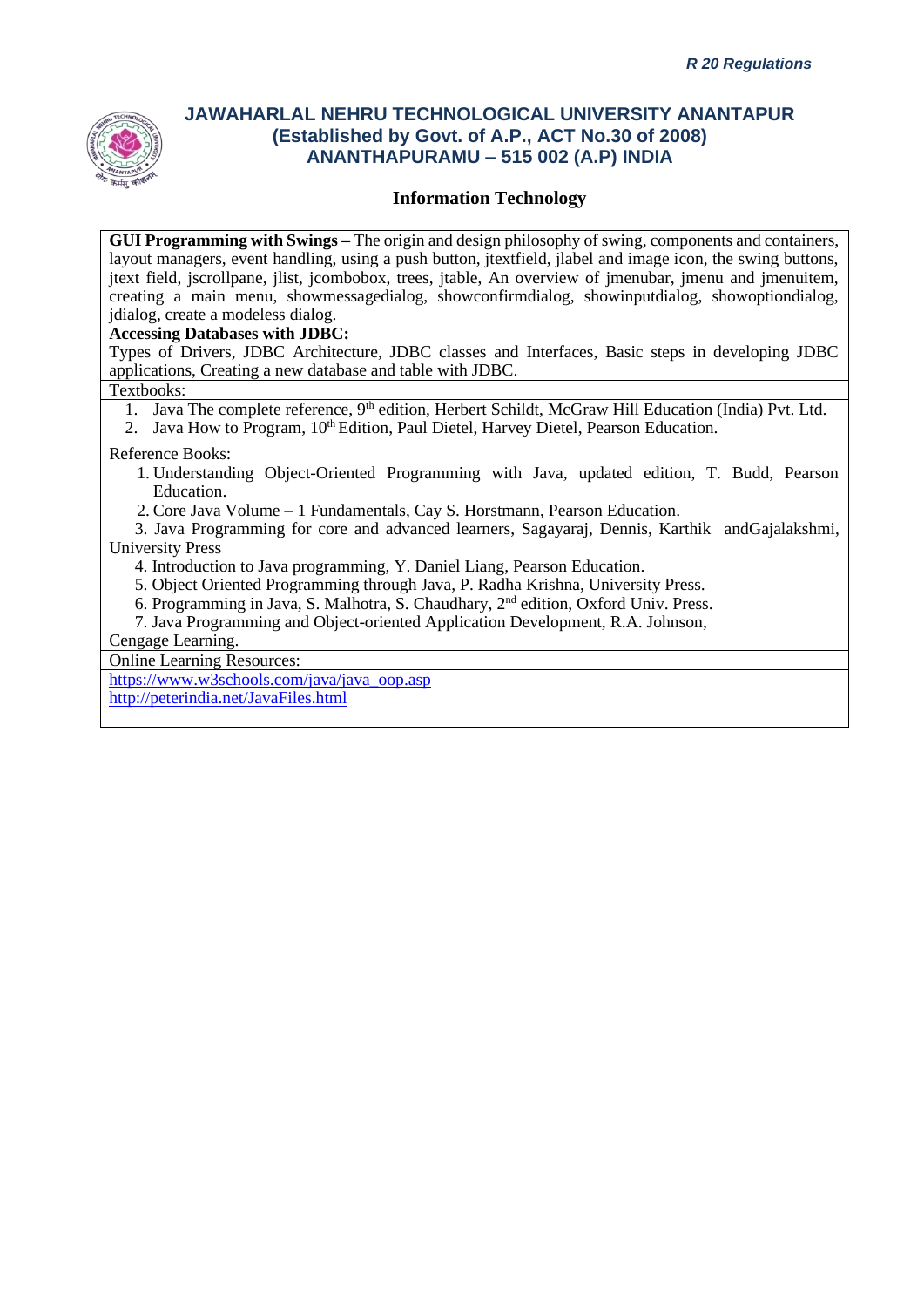

| 20a04304P<br>Pre-requisite<br><b>Basic Electronics Engineering,</b><br><b>Course Objectives:</b><br>$\bullet$<br>$\bullet$<br>$\bullet$<br>Course Outcomes (CO): | <b>MICROPROCESSORS LAB</b><br>To understand all the concepts of Logic Gates and Boolean Functions.<br>To learn about Combinational Logic and Sequential Logic Circuits.<br>To design logic circuits using Programmable Logic Devices.<br>To understand basics of 8086 Microprocessor and 8051 Microcontroller.<br>To understand architecture of 8086 Microprocessor and 8051 Microcontroller.<br>To learn Assembly Language Programming of 8086 and 8051.<br>After Completion of this course, the student will be able to:<br>Design any Logic circuit using basic concepts of Boolean Algebra.<br>Design any Logic circuit using basic concepts of PLDs. | <b>Semester</b> | $\bf{0}$ | $\bf{0}$ | 3<br>III | 1.5 |
|------------------------------------------------------------------------------------------------------------------------------------------------------------------|-----------------------------------------------------------------------------------------------------------------------------------------------------------------------------------------------------------------------------------------------------------------------------------------------------------------------------------------------------------------------------------------------------------------------------------------------------------------------------------------------------------------------------------------------------------------------------------------------------------------------------------------------------------|-----------------|----------|----------|----------|-----|
|                                                                                                                                                                  |                                                                                                                                                                                                                                                                                                                                                                                                                                                                                                                                                                                                                                                           |                 |          |          |          |     |
|                                                                                                                                                                  |                                                                                                                                                                                                                                                                                                                                                                                                                                                                                                                                                                                                                                                           |                 |          |          |          |     |
|                                                                                                                                                                  |                                                                                                                                                                                                                                                                                                                                                                                                                                                                                                                                                                                                                                                           |                 |          |          |          |     |
|                                                                                                                                                                  |                                                                                                                                                                                                                                                                                                                                                                                                                                                                                                                                                                                                                                                           |                 |          |          |          |     |
|                                                                                                                                                                  |                                                                                                                                                                                                                                                                                                                                                                                                                                                                                                                                                                                                                                                           |                 |          |          |          |     |
|                                                                                                                                                                  |                                                                                                                                                                                                                                                                                                                                                                                                                                                                                                                                                                                                                                                           |                 |          |          |          |     |
|                                                                                                                                                                  |                                                                                                                                                                                                                                                                                                                                                                                                                                                                                                                                                                                                                                                           |                 |          |          |          |     |
|                                                                                                                                                                  |                                                                                                                                                                                                                                                                                                                                                                                                                                                                                                                                                                                                                                                           |                 |          |          |          |     |
|                                                                                                                                                                  |                                                                                                                                                                                                                                                                                                                                                                                                                                                                                                                                                                                                                                                           |                 |          |          |          |     |
|                                                                                                                                                                  |                                                                                                                                                                                                                                                                                                                                                                                                                                                                                                                                                                                                                                                           |                 |          |          |          |     |
|                                                                                                                                                                  |                                                                                                                                                                                                                                                                                                                                                                                                                                                                                                                                                                                                                                                           |                 |          |          |          |     |
|                                                                                                                                                                  |                                                                                                                                                                                                                                                                                                                                                                                                                                                                                                                                                                                                                                                           |                 |          |          |          |     |
|                                                                                                                                                                  |                                                                                                                                                                                                                                                                                                                                                                                                                                                                                                                                                                                                                                                           |                 |          |          |          |     |
|                                                                                                                                                                  |                                                                                                                                                                                                                                                                                                                                                                                                                                                                                                                                                                                                                                                           |                 |          |          |          |     |
|                                                                                                                                                                  | Design and develop any application using 8086 Microprocessor.                                                                                                                                                                                                                                                                                                                                                                                                                                                                                                                                                                                             |                 |          |          |          |     |
|                                                                                                                                                                  | Design and develop any application using 8051 Microcontroller.                                                                                                                                                                                                                                                                                                                                                                                                                                                                                                                                                                                            |                 |          |          |          |     |
| <b>List of Experiments:</b>                                                                                                                                      |                                                                                                                                                                                                                                                                                                                                                                                                                                                                                                                                                                                                                                                           |                 |          |          |          |     |
|                                                                                                                                                                  |                                                                                                                                                                                                                                                                                                                                                                                                                                                                                                                                                                                                                                                           |                 |          |          |          |     |
|                                                                                                                                                                  | Note: Minimum of $12(6+6)$ experiments shall be conducted from both the sections                                                                                                                                                                                                                                                                                                                                                                                                                                                                                                                                                                          |                 |          |          |          |     |
| given below:                                                                                                                                                     |                                                                                                                                                                                                                                                                                                                                                                                                                                                                                                                                                                                                                                                           |                 |          |          |          |     |
|                                                                                                                                                                  |                                                                                                                                                                                                                                                                                                                                                                                                                                                                                                                                                                                                                                                           |                 |          |          |          |     |
| <b>DIGITAL ELECTRONICS:</b>                                                                                                                                      |                                                                                                                                                                                                                                                                                                                                                                                                                                                                                                                                                                                                                                                           |                 |          |          |          |     |
|                                                                                                                                                                  |                                                                                                                                                                                                                                                                                                                                                                                                                                                                                                                                                                                                                                                           |                 |          |          |          |     |
|                                                                                                                                                                  | 1. Verification of Truth Table for AND, OR, NOT, NAND, NOR                                                                                                                                                                                                                                                                                                                                                                                                                                                                                                                                                                                                |                 |          |          |          |     |
| and EX-OR gates.                                                                                                                                                 |                                                                                                                                                                                                                                                                                                                                                                                                                                                                                                                                                                                                                                                           |                 |          |          |          |     |
|                                                                                                                                                                  | 2. Realisation of NOT, AND, OR, EX-OR gates with only NAND                                                                                                                                                                                                                                                                                                                                                                                                                                                                                                                                                                                                |                 |          |          |          |     |
| and only NOR gates.                                                                                                                                              |                                                                                                                                                                                                                                                                                                                                                                                                                                                                                                                                                                                                                                                           |                 |          |          |          |     |
|                                                                                                                                                                  | 3. Karnaughmap Reduction and Logic Circuit Implementation.                                                                                                                                                                                                                                                                                                                                                                                                                                                                                                                                                                                                |                 |          |          |          |     |
|                                                                                                                                                                  | 4. Verification of DeMorgan's Laws.                                                                                                                                                                                                                                                                                                                                                                                                                                                                                                                                                                                                                       |                 |          |          |          |     |
|                                                                                                                                                                  | 5. Implementation of Half-Adder and Half-Subtractor.                                                                                                                                                                                                                                                                                                                                                                                                                                                                                                                                                                                                      |                 |          |          |          |     |
| 7. Four Bit Binary Adder                                                                                                                                         | 6. Implementation of Full-Adder and Full-Subtractor.                                                                                                                                                                                                                                                                                                                                                                                                                                                                                                                                                                                                      |                 |          |          |          |     |
|                                                                                                                                                                  | 8. Four Bit Binary Subtractor using 1's and 2's Complement.                                                                                                                                                                                                                                                                                                                                                                                                                                                                                                                                                                                               |                 |          |          |          |     |
|                                                                                                                                                                  |                                                                                                                                                                                                                                                                                                                                                                                                                                                                                                                                                                                                                                                           |                 |          |          |          |     |
|                                                                                                                                                                  | <b>MICROPROCESSORS (8086 Assembly Language Programming)</b>                                                                                                                                                                                                                                                                                                                                                                                                                                                                                                                                                                                               |                 |          |          |          |     |
|                                                                                                                                                                  |                                                                                                                                                                                                                                                                                                                                                                                                                                                                                                                                                                                                                                                           |                 |          |          |          |     |
|                                                                                                                                                                  | 1.8 Bit Addition and Subtraction.                                                                                                                                                                                                                                                                                                                                                                                                                                                                                                                                                                                                                         |                 |          |          |          |     |
| 2. 16 Bit Addition.                                                                                                                                              |                                                                                                                                                                                                                                                                                                                                                                                                                                                                                                                                                                                                                                                           |                 |          |          |          |     |
| 3. BCD Addition.                                                                                                                                                 |                                                                                                                                                                                                                                                                                                                                                                                                                                                                                                                                                                                                                                                           |                 |          |          |          |     |
| 4. BCD Subtraction.                                                                                                                                              |                                                                                                                                                                                                                                                                                                                                                                                                                                                                                                                                                                                                                                                           |                 |          |          |          |     |
| 5. 8 Bit Multiplication.                                                                                                                                         |                                                                                                                                                                                                                                                                                                                                                                                                                                                                                                                                                                                                                                                           |                 |          |          |          |     |
| 6. 8 Bit Division.                                                                                                                                               |                                                                                                                                                                                                                                                                                                                                                                                                                                                                                                                                                                                                                                                           |                 |          |          |          |     |
|                                                                                                                                                                  | 7. Searching for an Element in an Array.                                                                                                                                                                                                                                                                                                                                                                                                                                                                                                                                                                                                                  |                 |          |          |          |     |
|                                                                                                                                                                  | 8. Sorting in Ascending and Descending Orders.                                                                                                                                                                                                                                                                                                                                                                                                                                                                                                                                                                                                            |                 |          |          |          |     |
|                                                                                                                                                                  | 9. Finding Largest and Smallest Elements from an Array.                                                                                                                                                                                                                                                                                                                                                                                                                                                                                                                                                                                                   |                 |          |          |          |     |
| 10. Block Move                                                                                                                                                   |                                                                                                                                                                                                                                                                                                                                                                                                                                                                                                                                                                                                                                                           |                 |          |          |          |     |
|                                                                                                                                                                  |                                                                                                                                                                                                                                                                                                                                                                                                                                                                                                                                                                                                                                                           |                 |          |          |          |     |
| <b>Text Books:</b>                                                                                                                                               |                                                                                                                                                                                                                                                                                                                                                                                                                                                                                                                                                                                                                                                           |                 |          |          |          |     |
|                                                                                                                                                                  |                                                                                                                                                                                                                                                                                                                                                                                                                                                                                                                                                                                                                                                           |                 |          |          |          |     |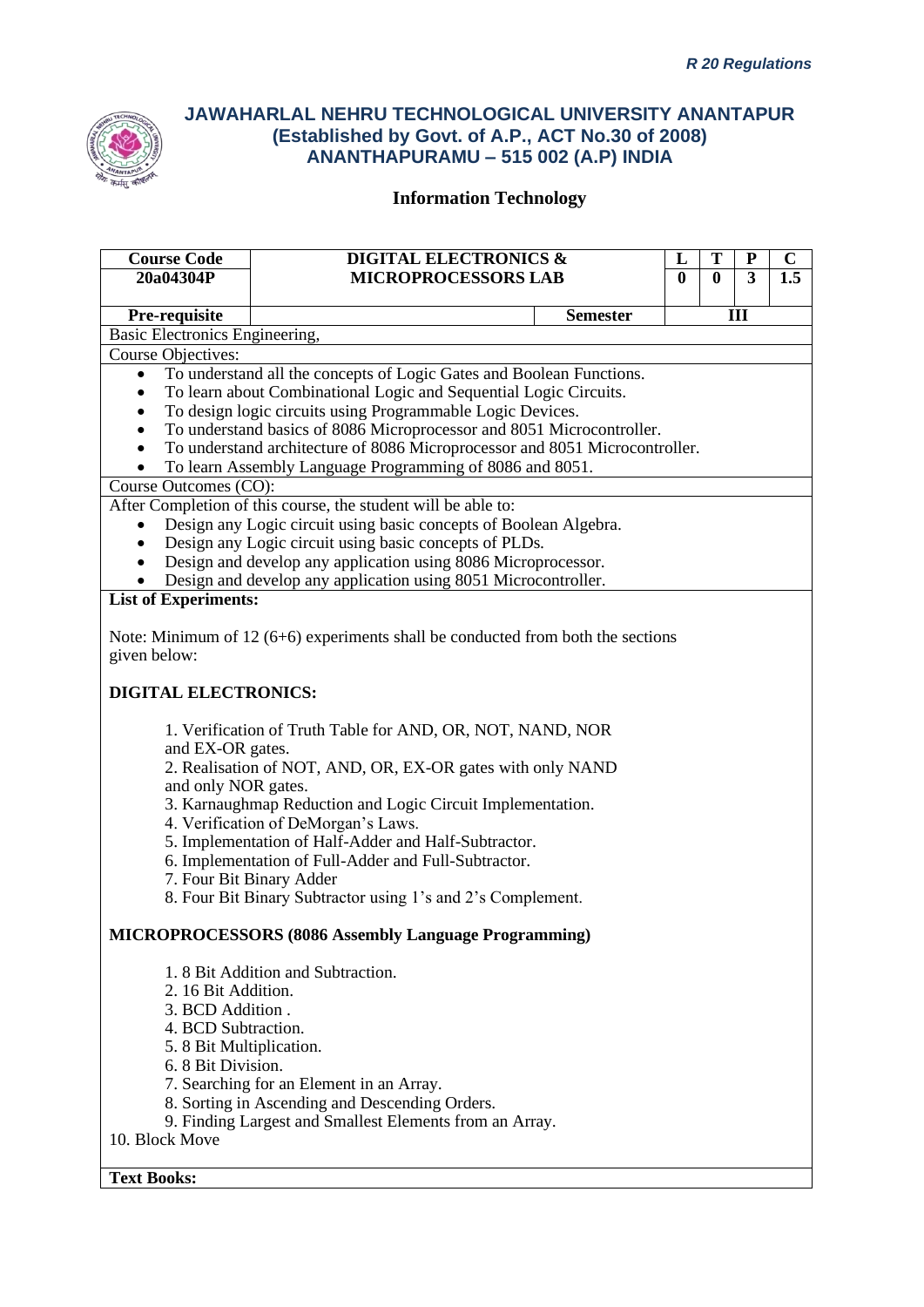

### **Information Technology**

1.M. Morris Mano, Michael D. Ciletti, Digital Design, Pearson Education, 5th Edition, 2013.

- 2. Anil K. Maini, Digital Electronics: Principles, Devices and Applications, John Wiley & Sons, Ltd., 2007.
- 3. N. Senthil Kumar, M. Saravanan, S. Jeevanathan, Microprocessor and
- Microcontrollers,Oxford Publishers, 2010.
- 4. Advanced microprocessors and peripherals-A.K ray and K.M.Bhurchandani, TMH, 2nd edition, 2006.

#### **Reference Books:**

- 1. Thomas L. Floyd, Digital Fundamentals A Systems Approach, Pearson, 2013.
- 2. Charles H. Roth, Fundamentals of Logic Design, Cengage Learning, 5th, Edition, 2004.
- 3. D.V.Hall, Microprocessors and Interfacing. TMGH, 2nd edition, 2006.
- 4. Kenneth. J. Ayala, The 8051 microcontroller, 3rd edition, Cengage Learning, 2010.

#### **Online Learning Resources/Virtual Labs:**

**<https://www.vlab.co.in/>**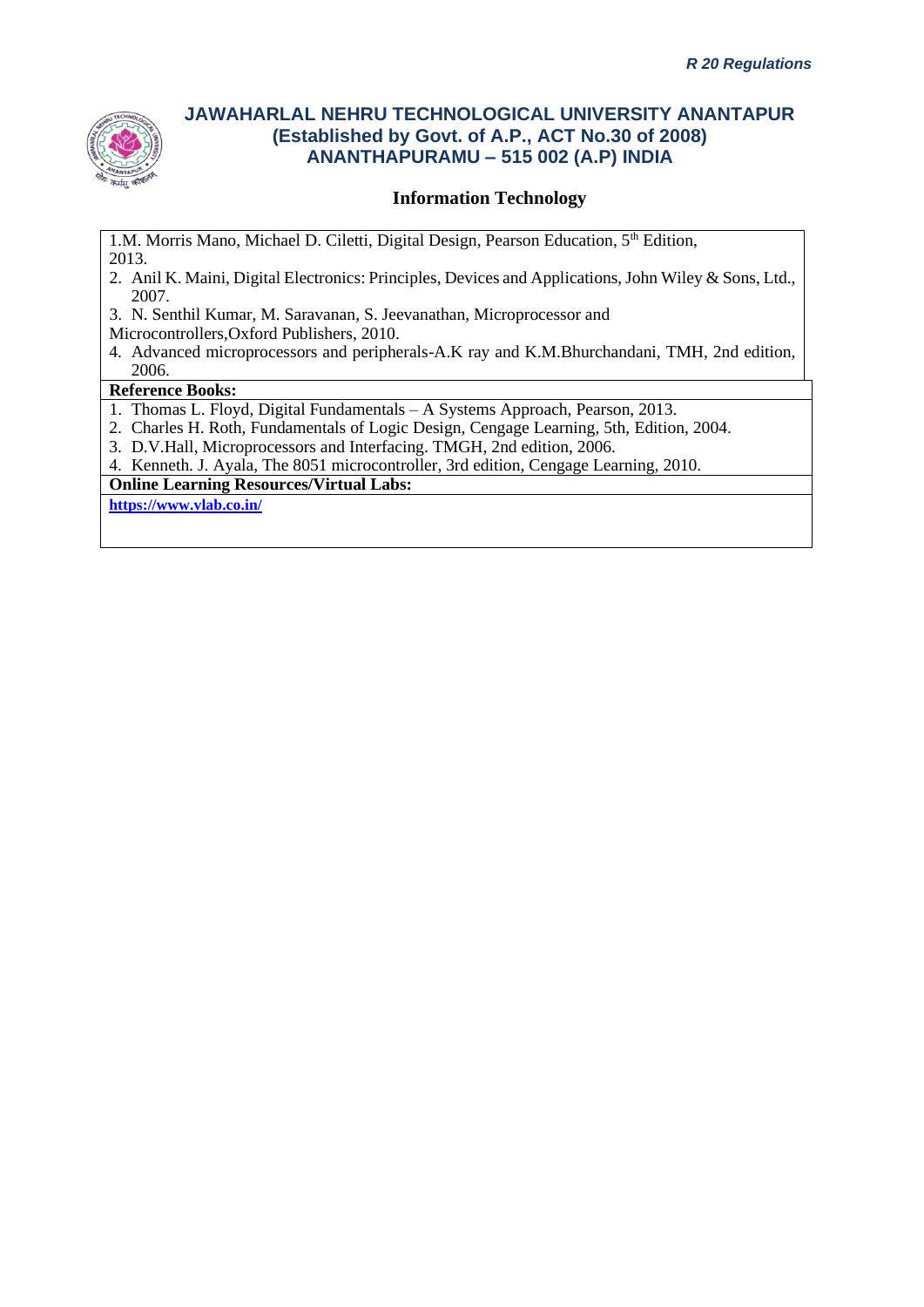

| <b>Course Code</b><br>20A05301P       | <b>Advanced Data Structures and Algorithms Lab</b><br>(Common to CSE, IT, CSE(DS), CSE (IoT), CSE |                 | L<br>$\bf{0}$ | T<br>$\bf{0}$ | ${\bf P}$<br>3 | $\mathbf C$<br>1.5 |
|---------------------------------------|---------------------------------------------------------------------------------------------------|-----------------|---------------|---------------|----------------|--------------------|
|                                       | $(AI)$ , CSE $(AI & ML)$ and $AI & DS$                                                            |                 |               |               |                |                    |
| Pre-requisite                         | <b>Basics of Data Structures</b>                                                                  | <b>Semester</b> | III           |               |                |                    |
| Course Objectives:                    |                                                                                                   |                 |               |               |                |                    |
| $\bullet$                             | Learn data structures for various applications.                                                   |                 |               |               |                |                    |
|                                       | Implement different operations of data structures by optimizing the performance.                  |                 |               |               |                |                    |
|                                       | Develop applications using Greedy, Divide and Conquer, dynamic programming.                       |                 |               |               |                |                    |
|                                       | Implement applications for backtracking algorithms using relevant data structures.                |                 |               |               |                |                    |
| Course Outcomes (CO):                 |                                                                                                   |                 |               |               |                |                    |
|                                       | After completion of the course, students will be able to                                          |                 |               |               |                |                    |
| $\bullet$                             | Understand and apply data structure operations.                                                   |                 |               |               |                |                    |
| $\bullet$                             | Understand and apply non-linear data structure operations.                                        |                 |               |               |                |                    |
| ٠                                     | Apply Greedy, divide and conquer algorithms.                                                      |                 |               |               |                |                    |
| ٠                                     | Develop dynamic programming algorithms for various real-time applications.                        |                 |               |               |                |                    |
| $\bullet$<br>algorithms.              | Illustrate and apply backtracking algorithms, further able to understand non-deterministic        |                 |               |               |                |                    |
| List of Experiments:                  |                                                                                                   |                 |               |               |                |                    |
| 1.                                    | Write a program to implement the following operations on Binary Search Tree:                      |                 |               |               |                |                    |
| a) Insert                             | c) Search<br>b) Delete                                                                            |                 | d) Display    |               |                |                    |
| 2.                                    | Write a program to perform a Binary Search for a given set of integer values.                     |                 |               |               |                |                    |
| 3.                                    | Write a program to implement Splay trees.                                                         |                 |               |               |                |                    |
| 4.                                    | Write a program to implement Merge sort for the given list of integer values.                     |                 |               |               |                |                    |
| 5.                                    | Write a program to implement Quicksort for the given list of integer values.                      |                 |               |               |                |                    |
| 6.                                    | Write a program to find the solution for the knapsack problem using the greedy method.            |                 |               |               |                |                    |
| 7.                                    | Write a program to find minimum cost spanning tree using Prim's algorithm                         |                 |               |               |                |                    |
| 8.                                    | Write a program to find minimum cost spanning tree using Kruskal's algorithm                      |                 |               |               |                |                    |
| 9.                                    | Write a program to find a single source shortest path for a given graph.                          |                 |               |               |                |                    |
|                                       | 10. Write a program to find the solution for job sequencing with deadlines problems.              |                 |               |               |                |                    |
|                                       | 11. Write a program to find the solution for a 0-1 knapsack problem using dynamic programming.    |                 |               |               |                |                    |
|                                       | 12. Write a program to solve Sum of subsets problem for a given set of distinct numbers using     |                 |               |               |                |                    |
| backtracking.                         |                                                                                                   |                 |               |               |                |                    |
|                                       | 13. Implement N Queen's problem using Back Tracking.                                              |                 |               |               |                |                    |
| References:                           |                                                                                                   |                 |               |               |                |                    |
|                                       | 1. Y Daniel Liang, "Introduction to Programming using Python", Pearson.                           |                 |               |               |                |                    |
|                                       | 2. Benjamin Baka, David Julian, "Python Data Structures and Algorithms", Packt Publishers, 2017.  |                 |               |               |                |                    |
|                                       | 3. Rance D. Necaise, "Data Structures and Algorithms using Python", Wiley Student Edition.        |                 |               |               |                |                    |
|                                       |                                                                                                   |                 |               |               |                |                    |
| http://cse01-iiith.vlabs.ac.in/       | Online Learning Resources/Virtual Labs:                                                           |                 |               |               |                |                    |
| http://peterindia.net/Algorithms.html |                                                                                                   |                 |               |               |                |                    |
|                                       |                                                                                                   |                 |               |               |                |                    |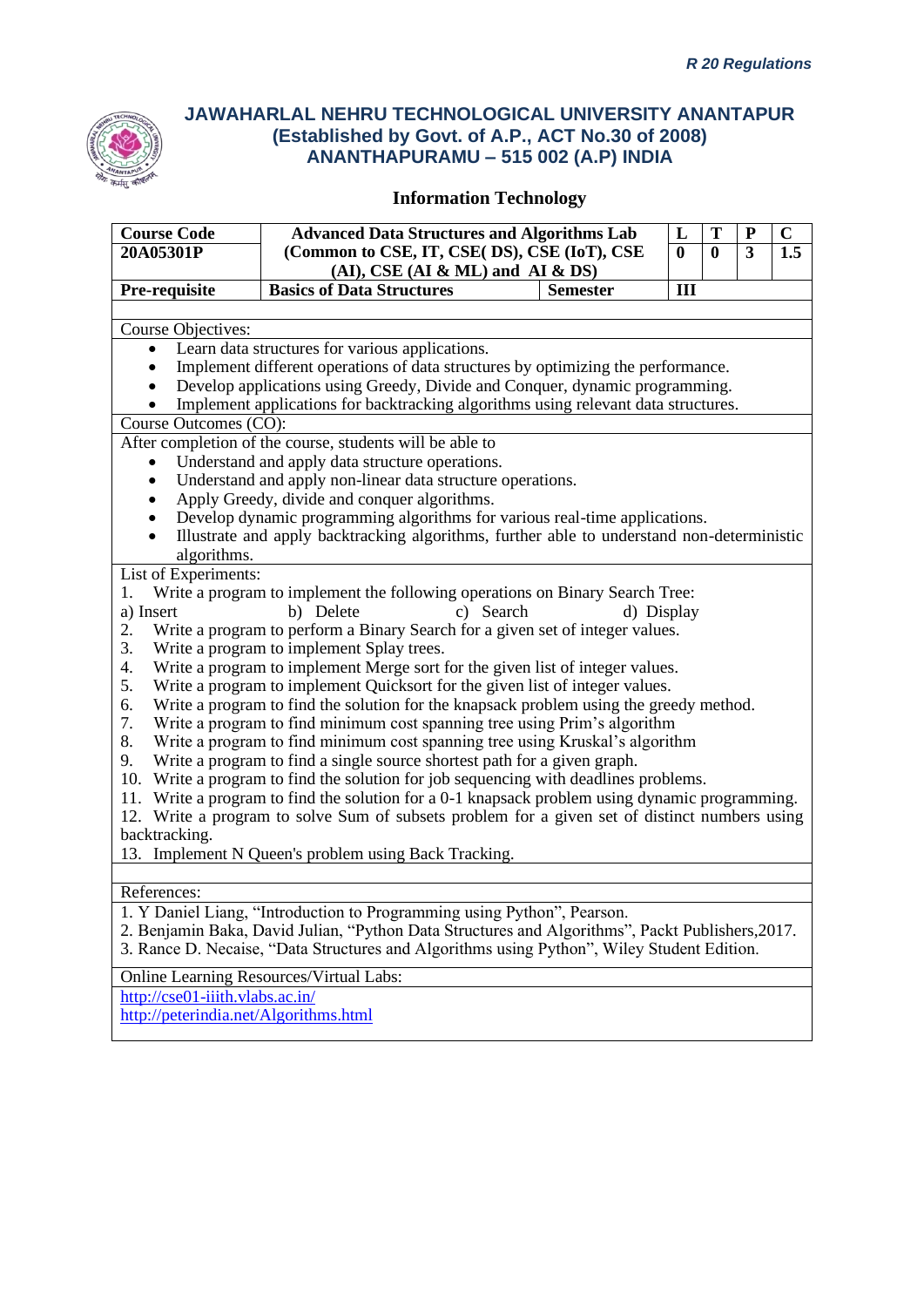

| <b>Course Code</b>                  | <b>Object Oriented Programming Through Java Lab</b>                                                         |                 | L        | T            | P | $\mathbf C$ |
|-------------------------------------|-------------------------------------------------------------------------------------------------------------|-----------------|----------|--------------|---|-------------|
| 20A05302P                           | (Common to CSE, IT, CSE (AI), CSE (AI & ML) and                                                             |                 | $\bf{0}$ | $\mathbf{0}$ | 3 | 1.5         |
|                                     | AI&DS)                                                                                                      |                 |          |              |   |             |
| Pre-requisite                       | <b>Fundamental Programming</b>                                                                              | <b>Semester</b> | III      |              |   |             |
|                                     |                                                                                                             |                 |          |              |   |             |
| Course Objectives:                  |                                                                                                             |                 |          |              |   |             |
|                                     | To introduce the concepts of Java.                                                                          |                 |          |              |   |             |
|                                     | To Practice object-oriented programs and build java applications.                                           |                 |          |              |   |             |
|                                     | To implement java programs for establishing interfaces.                                                     |                 |          |              |   |             |
|                                     | To implement sample programs for developing reusable software components.                                   |                 |          |              |   |             |
| $\bullet$                           | To establish database connectivity in java and implement GUI applications.                                  |                 |          |              |   |             |
| Course Outcomes (CO):               |                                                                                                             |                 |          |              |   |             |
|                                     | After completion of the course, students will be able to                                                    |                 |          |              |   |             |
| ٠                                   | Recognize the Java programming environment.                                                                 |                 |          |              |   |             |
| $\bullet$                           | Develop efficient programs using multithreading.                                                            |                 |          |              |   |             |
| $\bullet$                           | Design reliable programs using Java exception handling features.                                            |                 |          |              |   |             |
| $\bullet$                           | Extend the programming functionality supported by Java.                                                     |                 |          |              |   |             |
|                                     | Select appropriate programming constructs to solve a problem.                                               |                 |          |              |   |             |
| List of Experiments:                |                                                                                                             |                 |          |              |   |             |
| Week-1                              |                                                                                                             |                 |          |              |   |             |
|                                     | a. Installation of Java software, study of any Integrated development environment, Use Eclipse or           |                 |          |              |   |             |
|                                     | Netbeans platform and acquaint with the various menus. Create a test project, add a test class and run      |                 |          |              |   |             |
| it.                                 |                                                                                                             |                 |          |              |   |             |
|                                     | See how you can use auto suggestions, auto fill. Try code formatter and code refactoring like               |                 |          |              |   |             |
|                                     | renaming variables, methods and classes. Try debug step by step with java program to find prime             |                 |          |              |   |             |
| numbers between 1 to n.             |                                                                                                             |                 |          |              |   |             |
|                                     | b. Write a Java program that prints all real solutions to the quadratic equation $ax^2+bx+c=0$ . Read in a, |                 |          |              |   |             |
| b, c and use the quadratic formula. |                                                                                                             |                 |          |              |   |             |
|                                     | c. Develop a Java application to generate Electricity bills. Create a class with the following members:     |                 |          |              |   |             |
|                                     | Consumer no., consumer name, previous month reading, current month reading, type of EB connection           |                 |          |              |   |             |
|                                     | (i.e domestic or commercial). Commute the bill amount using the following tariff.                           |                 |          |              |   |             |
|                                     | If the type of the EB connection is domestic, calculate the amount to be paid as follows:                   |                 |          |              |   |             |
|                                     | First 100 units - Rs. 1 per unit<br>101-200 units<br>$-Rs. 2.50$ per unit                                   |                 |          |              |   |             |
|                                     | $201 - 500$ units - Rs. 4 per unit                                                                          |                 |          |              |   |             |
|                                     | $> 501$ units<br>- Rs. 6 per unit                                                                           |                 |          |              |   |             |
|                                     | If the type of the EB connection is commercial, calculate the amount to be paid as follows:                 |                 |          |              |   |             |
|                                     | First 100 units - Rs. 2 per unit                                                                            |                 |          |              |   |             |
|                                     | 101-200 units<br>$-Rs. 4.50$ per unit                                                                       |                 |          |              |   |             |
|                                     | 201 -500 units - Rs. 6 per unit                                                                             |                 |          |              |   |             |
|                                     | $> 501$ units<br>- Rs. 7 per unit                                                                           |                 |          |              |   |             |
|                                     | d. Write a Java program to multiply two given matrices.                                                     |                 |          |              |   |             |
| Week-2                              |                                                                                                             |                 |          |              |   |             |
|                                     | a. Write Java program on use of inheritance, preventing inheritance using final, abstract classes.          |                 |          |              |   |             |
|                                     | b. Write Java program on dynamic binding, differentiating method overloading and overriding.                |                 |          |              |   |             |
|                                     | c. Develop a java application to implement currency converter (Dollar to INR, EURO to INR, Yen)             |                 |          |              |   |             |
| using                               |                                                                                                             |                 |          |              |   |             |
| Interfaces.                         |                                                                                                             |                 |          |              |   |             |
| Week-3                              |                                                                                                             |                 |          |              |   |             |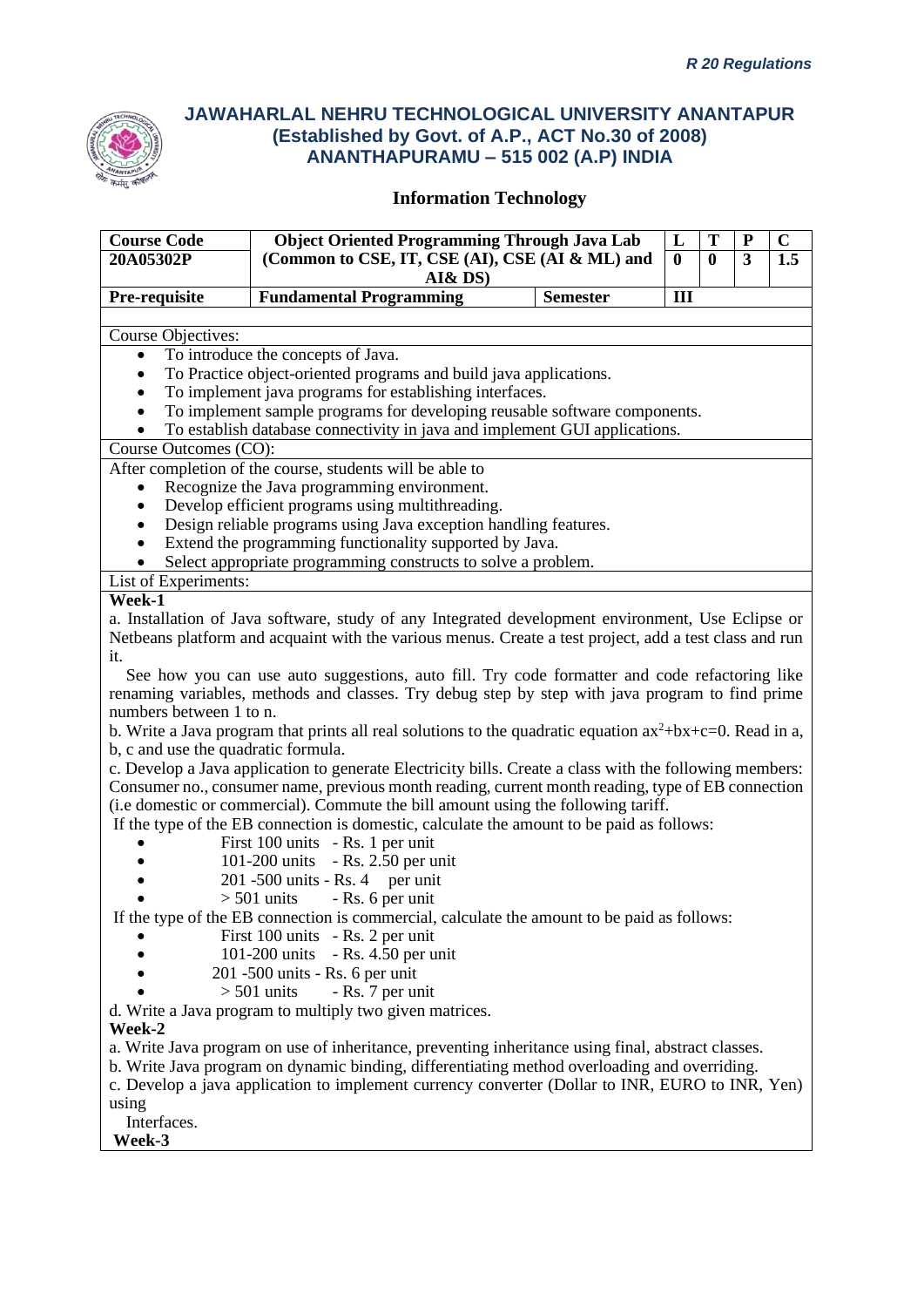

### **Information Technology**

 a. Write Java program that inputs 5 numbers, each between 10 and 100 inclusive. As each number is read, display it only if it's not a duplicate of any number already read display the complete set of unique values input after the user enters each new value.

b. Write a Java Program to create an abstract class named Shape that contains two integers and an empty method named print Area(). Provide three classes named Rectangle, Triangle and Circle such that each one of the classes extends the class Shape. Each one of the classes contains only the method print Area () that prints the area of the given shape.

c. Write a Java program to read the time intervals (HH:MM) and to compare system time if the system Time between your time intervals print correct time and exit else try again to repute the same thing. By using StringToknizer class.

#### **Week-4**

a. Write a Java program to implement user defined exception handling.

b. Write java program that inputs 5 numbers, each between 10 and 100 inclusive. As each number is read display it only if it's not a duplicate of any number already read. Display the complete set of unique values input after the user enters each new value.

#### **Week-5**

a. Write a Java program that creates a user interface to perform integer division. The user enters two numbers in the text fields, Num1 and Num2. The division of Num1 and Num2 is displayed in the Result field when the Divide button is clicked. If Num1 and Num2 were not integers, the program would throw a Number Format Exception. If Num2 were zero, the program would throw an Arithmetic Exception Display the exception in a message dialog box.

b. Write a Java program that creates three threads. First thread displays —Good Morning every one second, the second thread displays ―Hello‖ every two seconds and the third thread displays ―Welcome‖ every three seconds.

#### **Week-6**

a. Write a java program to split a given text file into n parts. Name each part as the name of the original file followed by .part where n is the sequence number of the part file.

b. Write a Java program that reads a file name from the user, displays information about whether the file exists, whether the file is readable, or writable, the type of file and the length of the file in bytes.

#### **Week-7**

a. Write a java program that displays the number of characters, lines and words in a text file.

b. Write a java program that reads a file and displays the file on the screen with line number before each line.

#### **Week-8**

a. Write a Java program that correctly implements the producer-consumer problem using the concept of inter thread communication.

b. Develop a Java application for stack operation using Buttons and JOptionPane input and Message dialog box.

c. Develop a Java application to perform Addition, Division, Multiplication and subtraction using the JOptionPane dialog Box and Textfields.

#### **Week-9**

a. Develop a Java application for the blinking eyes and mouth should open while blinking.

 b. Develop a Java application that simulates a traffic light. The program lets the user select one of the three lights: Red, Yellow or Green with radio buttons. On selecting a button an appropriate message with ―STOP‖ or ―READY‖ or ‖GO‖ should appear above the buttons in the selected color. Initially, there is no message shown.

#### **Week-10**

a. Develop a Java application to implement the opening of a door while opening man should present before hut and closing man should disappear.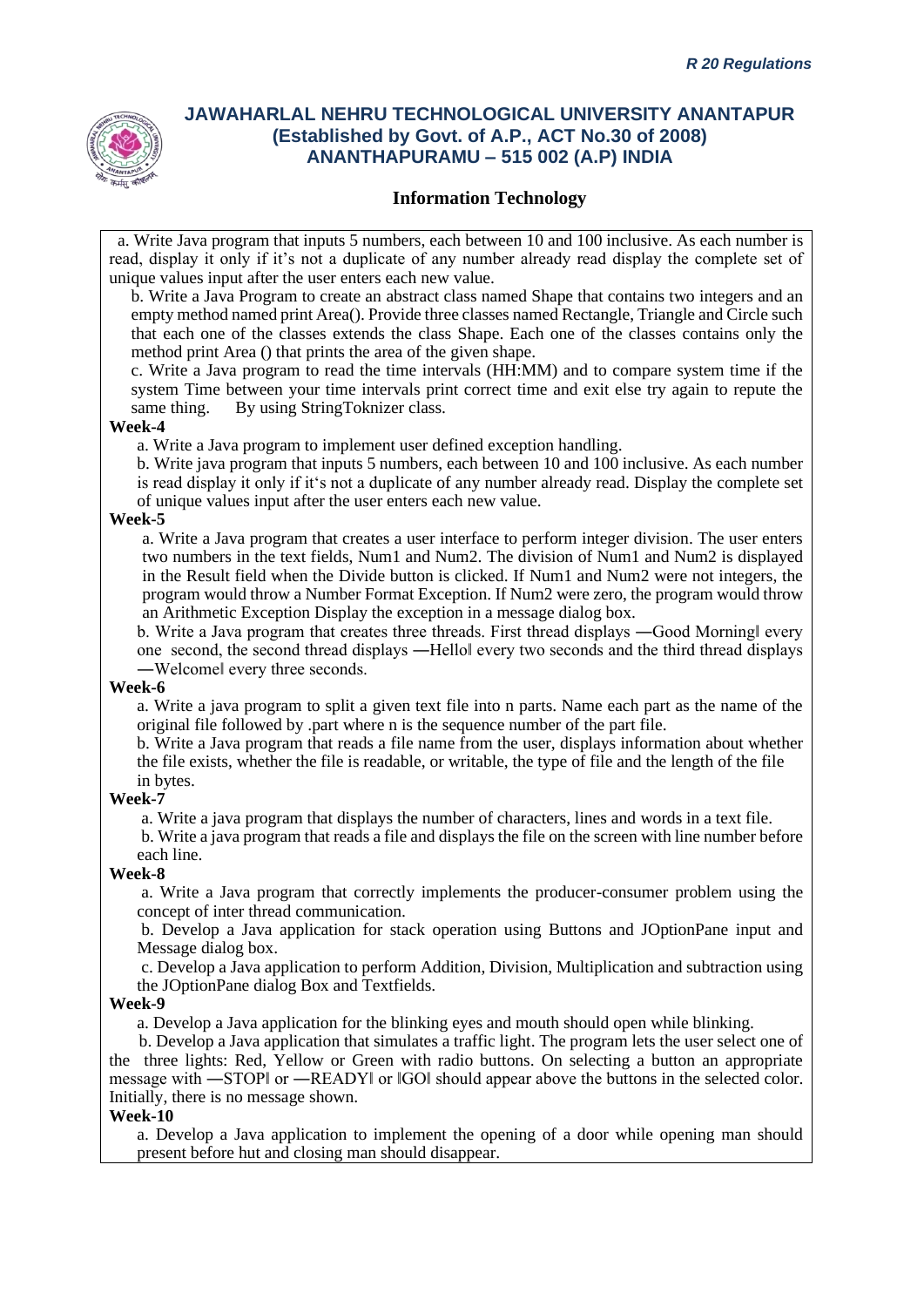

### **Information Technology**

b. Develop a Java application by using JtextField to read decimal values and converting a decimal number into a binary number then print the binary value in another JtextField.

#### **Week-11**

a. Develop a Java application that handles all mouse events and shows the event name at the center of the window when a mouse event is fired. Use adapter classes.

b. Develop a Java application to demonstrate the key event handlers.

#### **Week-12**

a. Develop a Java application to find the maximum value from the given type of elements using a generic function.

b. Develop a Java application that works as a simple calculator. Use a grid layout to arrange buttons for the digits and for the  $+, -$ ,  $\frac{8}{3}$  operations. Add a text field to display the result.

c . Develop a Java application for handling mouse events.

#### **Week-13**

a. Develop a Java application to establish a JDBC connection, create a table student with properties name, register number, mark1, mark2, mark3. Insert the values into the table by using java and display the information of the students at front end.

#### References:

1. P. J. Deitel, H. M. Deitel, "Java for Programmers", Pearson Education, PHI, 4th Edition, 2007.

2. P. Radha Krishna, "Object Oriented Programming through Java", Universities Press, 2nd Edition, 2007

3. Bruce Eckel, "Thinking in Java", Pearson Education, 4th Edition, 2006.

4. Sachin Malhotra, Saurabh Chaudhary, "Programming in Java", Oxford University Press, 5th Edition, 2010.

Online Learning Resources/Virtual Labs:

<https://java-iitd.vlabs.ac.in/>

<http://peterindia.net/JavaFiles.html>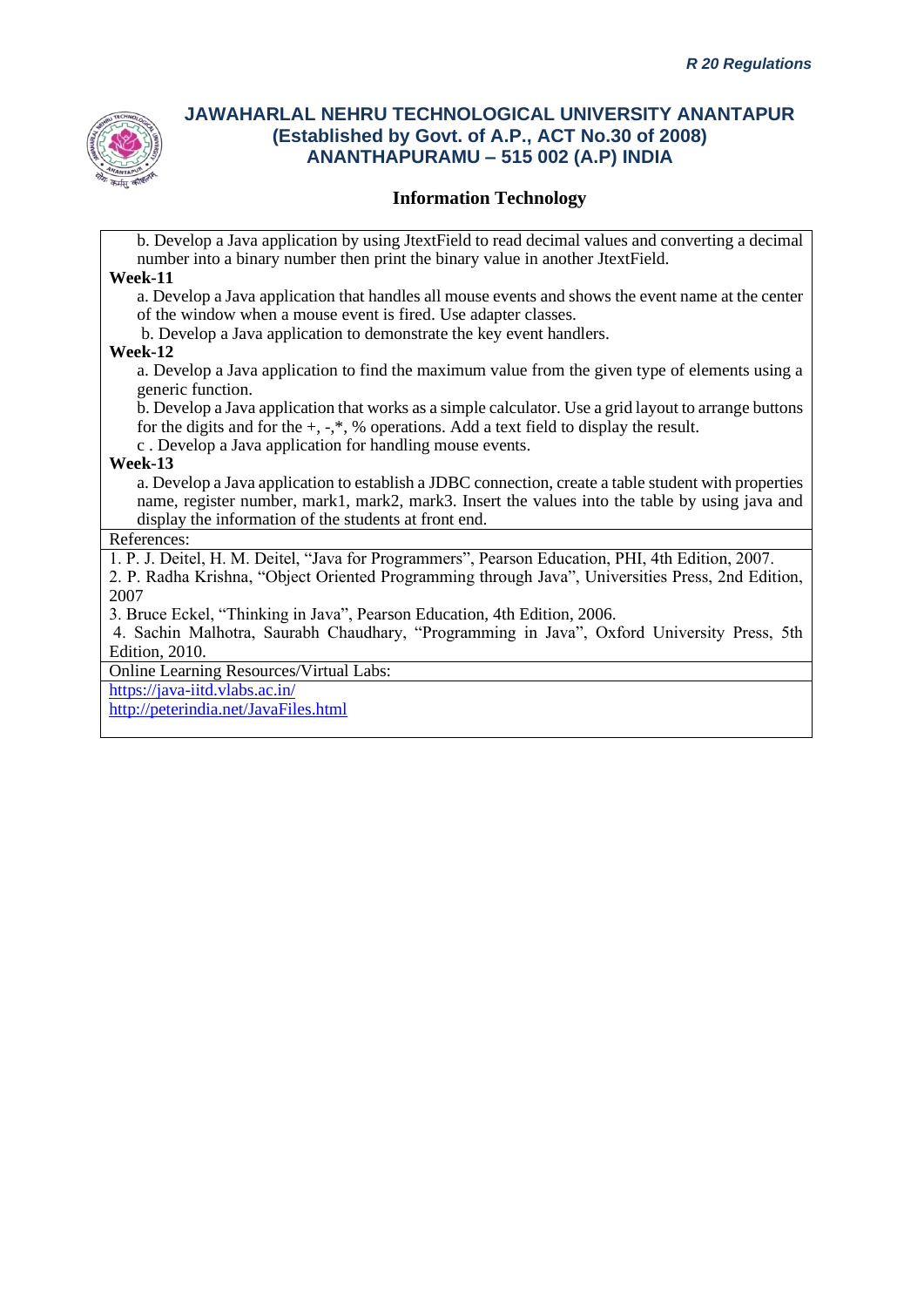

### **Information Technology**

| <b>Course Code</b>                |                                                                   | <b>Application Development with Python</b>                                                   |  |   |                |   |  |  |
|-----------------------------------|-------------------------------------------------------------------|----------------------------------------------------------------------------------------------|--|---|----------------|---|--|--|
| 20A05305                          |                                                                   |                                                                                              |  |   | $\overline{2}$ | 2 |  |  |
| Pre-requisite                     | <b>NIL</b>                                                        | <b>Semester</b>                                                                              |  | Ш |                |   |  |  |
|                                   |                                                                   |                                                                                              |  |   |                |   |  |  |
| <b>Course Objectives:</b>         |                                                                   |                                                                                              |  |   |                |   |  |  |
| $\bullet$                         |                                                                   | To learn the basic concepts of software engineering and life cycle models                    |  |   |                |   |  |  |
|                                   | To explore the importance of Databases in application Development |                                                                                              |  |   |                |   |  |  |
|                                   | Acquire programming skills in core Python                         |                                                                                              |  |   |                |   |  |  |
|                                   | To understand the importance of Object-oriented Programming       |                                                                                              |  |   |                |   |  |  |
| <b>Course Outcomes (CO):</b>      |                                                                   |                                                                                              |  |   |                |   |  |  |
| Students should be able to        |                                                                   |                                                                                              |  |   |                |   |  |  |
|                                   |                                                                   | Identify the issues in software requirements specification and enable to write SRS documents |  |   |                |   |  |  |
| for software development problems |                                                                   |                                                                                              |  |   |                |   |  |  |
|                                   |                                                                   | Explore the use of Object oriented concepts to solve Real-life problems                      |  |   |                |   |  |  |
|                                   | Design database for any real-world problem                        |                                                                                              |  |   |                |   |  |  |
|                                   | Solve mathematical problems using Python programming language     |                                                                                              |  |   |                |   |  |  |
|                                   |                                                                   |                                                                                              |  |   |                |   |  |  |
|                                   |                                                                   | Module 1. Basic concepts in software engineering and software project management             |  |   |                |   |  |  |
|                                   |                                                                   |                                                                                              |  |   |                |   |  |  |

Basic concepts: abstraction versus decomposition, the evolution of software engineering techniques, Software development life cycle

Software project management: project planning and project scheduling

Task:

1. [Identifying the Requirements from Problem Statements](http://vlabs.iitkgp.ernet.in/se/1/)

#### **Module 2. Basic Concepts of Databases**

Database systems applications, Purpose of Database Systems, view of Data, Database Languages, Relational Databases, [Data Definition Language\(DDL\) Statements: \(Create table, Alter table, Drop](http://vlabs.iitb.ac.in/vlabs-dev/labs/dblab/labs/exp1/index.php)  [table\),](http://vlabs.iitb.ac.in/vlabs-dev/labs/dblab/labs/exp1/index.php) [Data Manipulation Language\(DML\) Statements](http://vlabs.iitb.ac.in/vlabs-dev/labs/dblab/labs/exp2/index.php)

Task:

1. Implement [Data Definition Language\(DDL\) Statements: \(Create table, Alter table, Drop table\)](http://vlabs.iitb.ac.in/vlabs-dev/labs/dblab/labs/exp1/index.php)

2. Implement [Data Manipulation Language\(DML\) Statements](http://vlabs.iitb.ac.in/vlabs-dev/labs/dblab/labs/exp2/index.php)

#### **Module 3. Python Programming:**

**Introduction to Python:** Features of Python, Data types, Operators, Input and output, Control Statements, Looping statements

**Python Data Structures:** Lists, Dictionaries, Tuples.

**Strings:** Creating strings and basic operations on strings, string testing methods.

Functions: Defining a function- Calling a function- Types of functions-Function Arguments-Anonymous functions- Global and local variables

**OOPS Concepts;** Classes and objects- Attributes- Inheritance- Overloading- Overriding- Data hiding

**Modules and Packages:** Standard modules-Importing own module as well as external modules Understanding Packages Powerful Lamda function in python Programming using functions, modules and external packages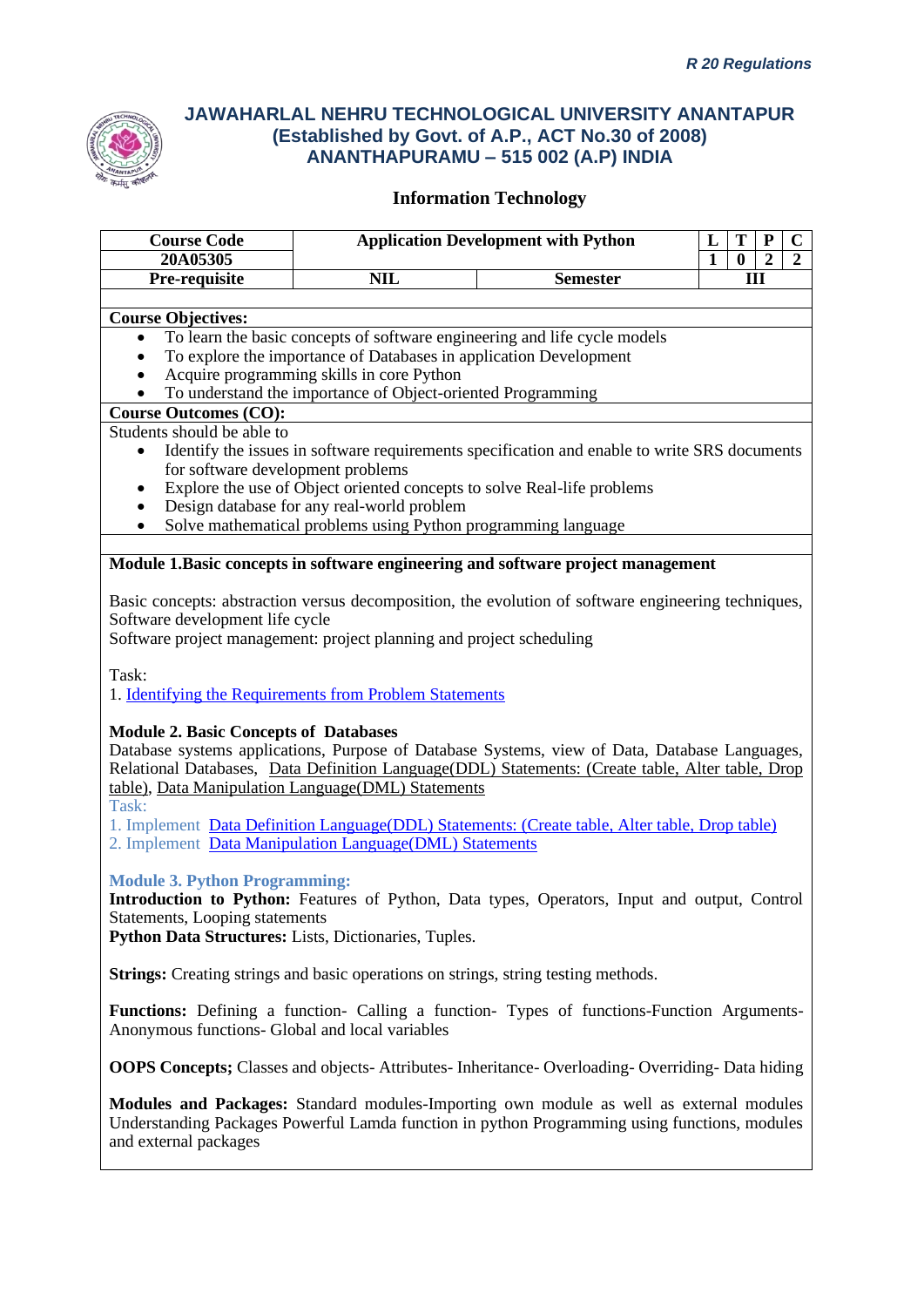

### **Information Technology**

**Working with Data in Python:** Printing on screen- Reading data from keyboard- Opening and closing file- Reading and writing files- Functions-Loading Data with Pandas-Numpy

#### Tasks:

### **1. OPERATORS**

a. Read a list of numbers and write a program to check whether a particular element is present or not using membership operators.

b. Read your name and age and write a program to display the year in which you will turn 100 years old.

c. Read radius and height of a cone and write a program to find the volume of a cone.

d. Write a program to compute distance between two points taking input from the user (Hint: use Pythagorean theorem)

### **2. CONTROL STRUCTURES**

a. Read your email id and write a program to display the no of vowels, consonants, digits and white spaces in it using if…elif…else statement.

b. Write a program to create and display a dictionary by storing the antonyms of words. Find the antonym of a particular word given by the user from the dictionary using while loop.

c. Write a Program to find the sum of a Series  $1/1! + 2/2! + 3/3! + 4/4! + \dots + n/n!$ . (Input :n = 5, Output : 2.70833)

d. In number theory, an abundant number or excessive number is a number for which the sum of its proper divisors is greater than the number itself. Write a program to find out, if the given number is abundant. (Input: 12, Sum of divisors of  $12 = 1 + 2 + 3 + 4 + 6 = 16$ , sum of divisors  $16 >$  original number 12)

#### **3: LIST**

a. Read a list of numbers and print the numbers divisible by x but not by y (Assume  $x = 4$  and  $y = 5$ ). b. Read a list of numbers and print the sum of odd integers and even integers from the list.(Ex: [23, 10, 15, 14, 63], odd numbers sum = 101, even numbers sum = 24)

c. Read a list of numbers and print numbers present in odd index position. (Ex: [10, 25, 30, 47, 56, 84, 96], The numbers in odd index position: 25 47 84).

d. Read a list of numbers and remove the duplicate numbers from it. (Ex: Enter a list with duplicate elements: 10 20 40 10 50 30 20 10 80, The unique list is: [10, 20, 30, 40, 50, 80])

#### **4: TUPLE**

a. Given a list of tuples. Write a program to find tuples which have all elements divisible by K from a list of tuples. test  $list = [(6, 24, 12), (60, 12, 6), (12, 18, 21)]$ , K = 6, Output :  $[(6, 24, 12), (60, 12, 6)]$ b. Given a list of tuples. Write a program to filter all uppercase characters tuples from given list of tuples. (Input: test\_list = [("GFG", "IS", "BEST"), ("GFg", "AVERAGE"), ("GfG", ), ("Gfg", "CS")], Output :  $[(, GFG", , 'IS", ', BEST")]$ .

c. Given a tuple and a list as input, write a program to count the occurrences of all items of the list in the tuple. (Input : tuple =  $(a', 'a', 'c', 'b', 'd'),$  list =  $[a', 'b'],$  Output : 3)

#### **5: SET**

a. Write a program to generate and print a dictionary that contains a number (between 1 and n) in the form  $(x, x^*x)$ .

b. Write a program to perform union, intersection and difference using Set A and Set B.

c. Write a program to count number of vowels using sets in given string (Input : "Hello World", Output: No. of vowels : 3)

**d.** Write a program to form concatenated string by taking uncommon characters from two strings using set concept (Input :  $S1 = "aacdb", S2 = "gafd", Output : "cbgf").$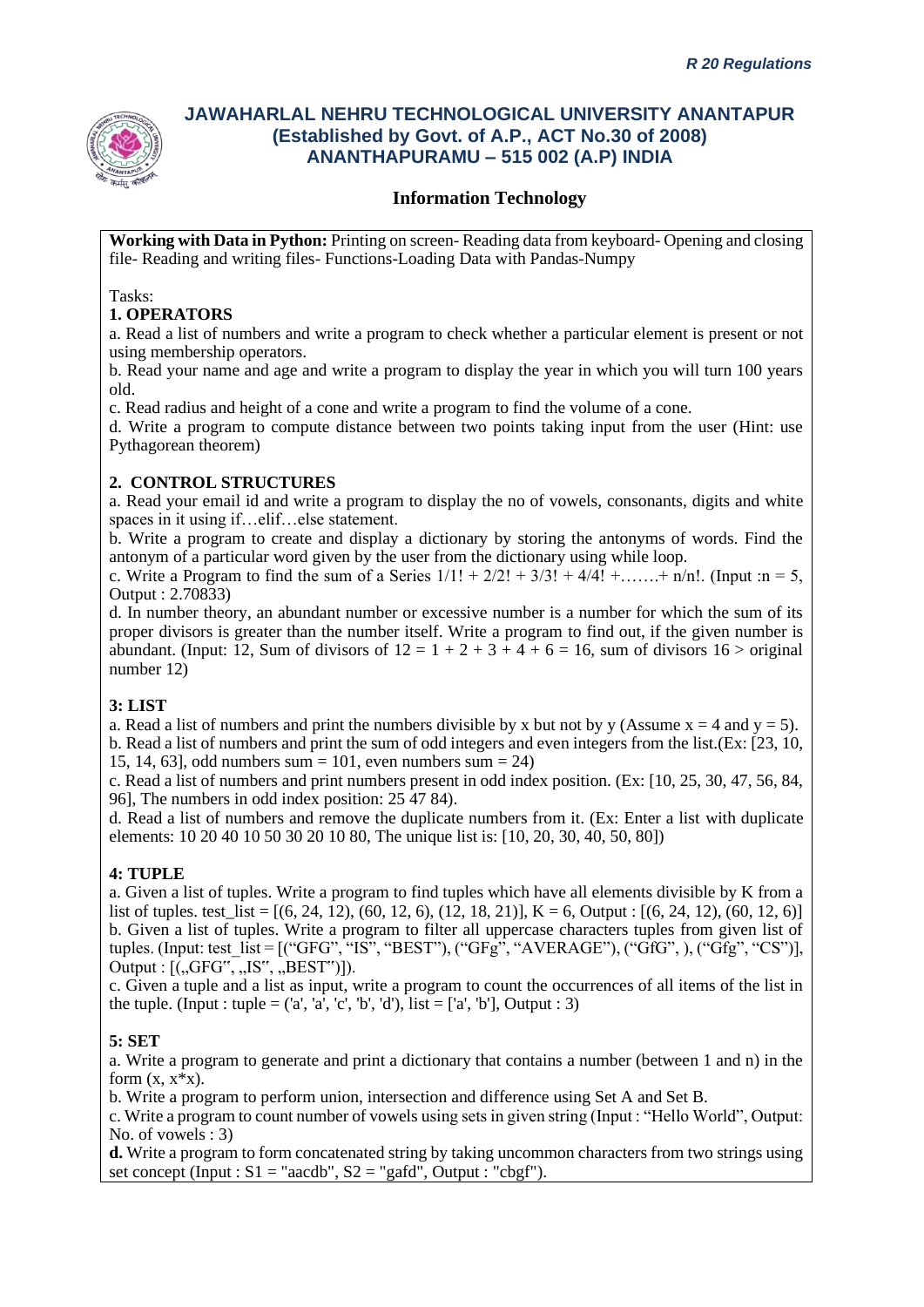

### **Information Technology**

### **6: DICTIONARY**

- a. Write a program to do the following operations:
- i. Create a empty dictionary with dict() method
- ii. Add elements one at a time
- iii. Update existing key"s value
- iv. Access an element using a key and also get() method
- v. Deleting a key value using del() method
- b. Write a program to create a dictionary and apply the following methods:
- i. pop() method
- ii. popitem() method
- iii. clear() method
- c. Given a dictionary, write a program to find the sum of all items in the dictionary.
- d. Write a program to merge two dictionaries using update() method.

#### **7: STRINGS**

a. Given a string, write a program to check if the string is symmetrical and palindrome or not. A string is said to be symmetrical if both the halves of the string are the same and a string is said to be a palindrome string if one half of the string is the reverse of the other half or if a string appears same when read forward or backward.

b. Write a program to read a string and count the number of vowel letters and print all letters except 'e' and 's'.

c. Write a program to read a line of text and remove the initial word from given text. (Hint: Use split() method, Input : India is my country. Output : is my country)

d. Write a program to read a string and count how many times each letter appears. (Histogram).

#### **8: USER DEFINED FUNCTIONS**

a. A generator is a function that produces a sequence of results instead of a single value. Write a generator function for Fibonacci numbers up to n.

b. Write a function merge dict(dict1, dict2) to merge two Python dictionaries.

c. Write a fact() function to compute the factorial of a given positive number.

d. Given a list of n elements, write a linear\_search() function to search a given element x in a list.

#### **9: BUILT-IN FUNCTIONS**

a. Write a program to demonstrate the working of built-in statistical functions mean(), mode(), median() by importing statistics library.

b. Write a program to demonstrate the working of built-in trignometric functions sin(), cos(), tan(), hypot(), degrees(), radians() by importing math module.

c. Write a program to demonstrate the working of built-in Logarithmic and Power functions exp(), log(), log2(), log10(), pow() by importing math module.

d. Write a program to demonstrate the working of built-in numeric functions ceil(), floor(), fabs(), factorial(), gcd() by importing math module.

#### **10. CLASS AND OBJECTS**

a. Write a program to create a BankAccount class. Your class should support the following methods for

i) Deposit

- ii) Withdraw iii) GetBalanace
- iv) PinChange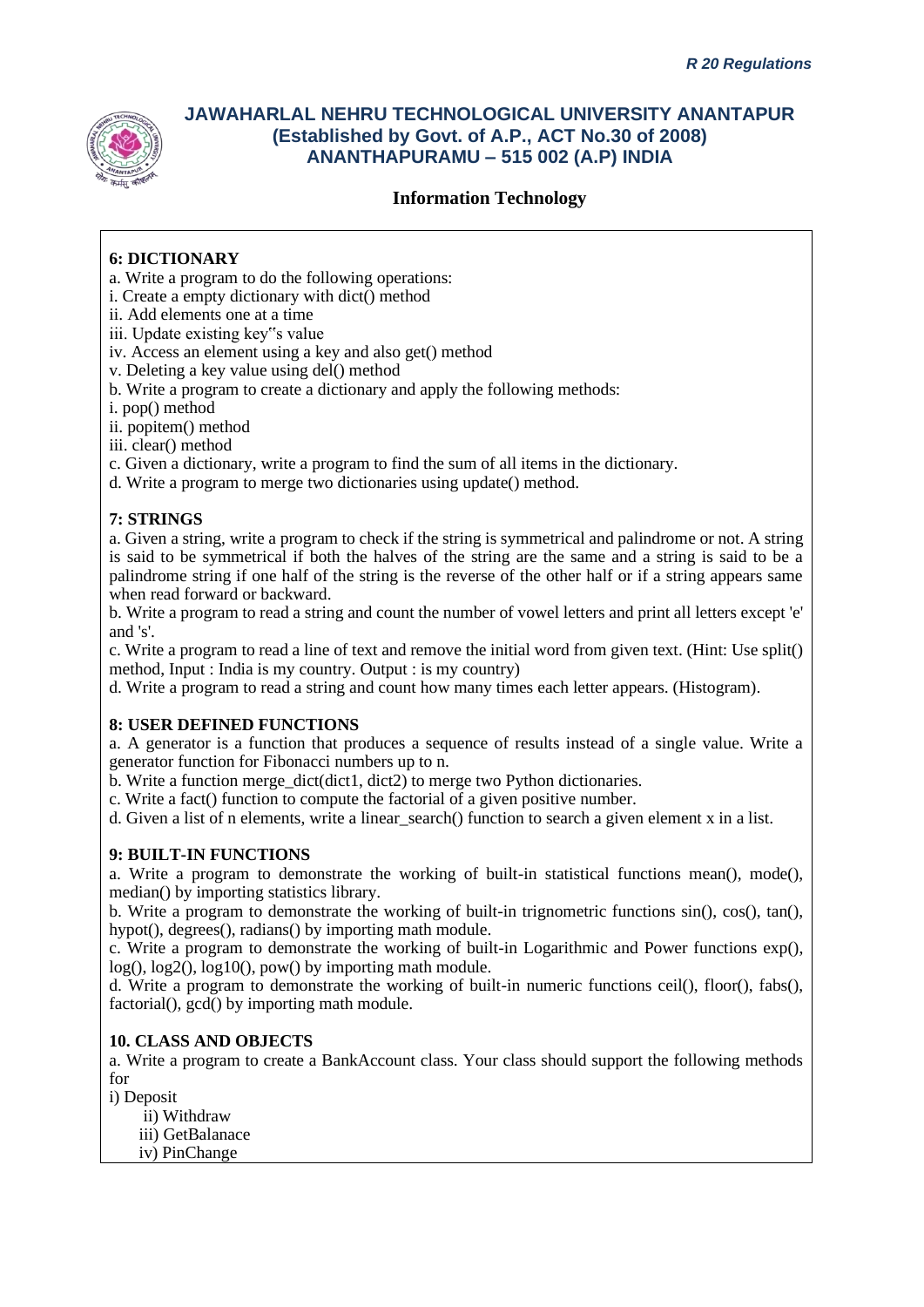

### **Information Technology**

b. Create a SavingsAccount class that behaves just like a BankAccount, but also has an interest rate and a method that increases the balance by the appropriate amount of interest (Hint:use Inheritance). c. Write a program to create an employee class and store the employee name, id, age, and salary using the constructor. Display the employee details by invoking employee\_info() method and also using dictionary ( $\det$ ).

d. Access modifiers in Python are used to modify the default scope of variables. Write a program to demonstrate the 3 types of access modifiers: public, private and protected.

#### **11. FILE HANDLING**

a. . Write a program to read a filename from the user, open the file (say firstFile.txt) and then perform the following operations:

i. Count the sentences in the file.

- ii. Count the words in the file.
- iii. Count the characters in the file.

b. . Create a new file (Hello.txt) and copy the text to other file called target.txt. The target.txt file should store only lower case alphabets and display the number of lines copied.

c. Write a Python program to store N student"s records containing name, roll number and branch. Print the given branch student"s details only.

#### References:

1. Rajib Mall, "Fundamentals of Software Engineering", 5th Edition, PHI, 2018.

2. RamezElmasri, Shamkant, B. Navathe, "Database Systems", Pearson Education, 6th Edition, 2013. 3.Reema Thareja, "Python Programming - Using Problem Solving Approach", Oxford Press, 1st Edition, 2017.

4. Larry Lutz, "Python for Beginners: Step-By-Step Guide to Learning Python Programming", CreateSpace Independent Publishing Platform, First edition, 2018

Online Learning Resources/Virtual Labs:

1.<http://vlabs.iitkgp.ernet.in/se/>

- **2.** <http://vlabs.iitb.ac.in/vlabs-dev/labs/dblab/index.php>
- **3.** [https://python-iitk.vlabs.ac.in](https://python-iitk.vlabs.ac.in/)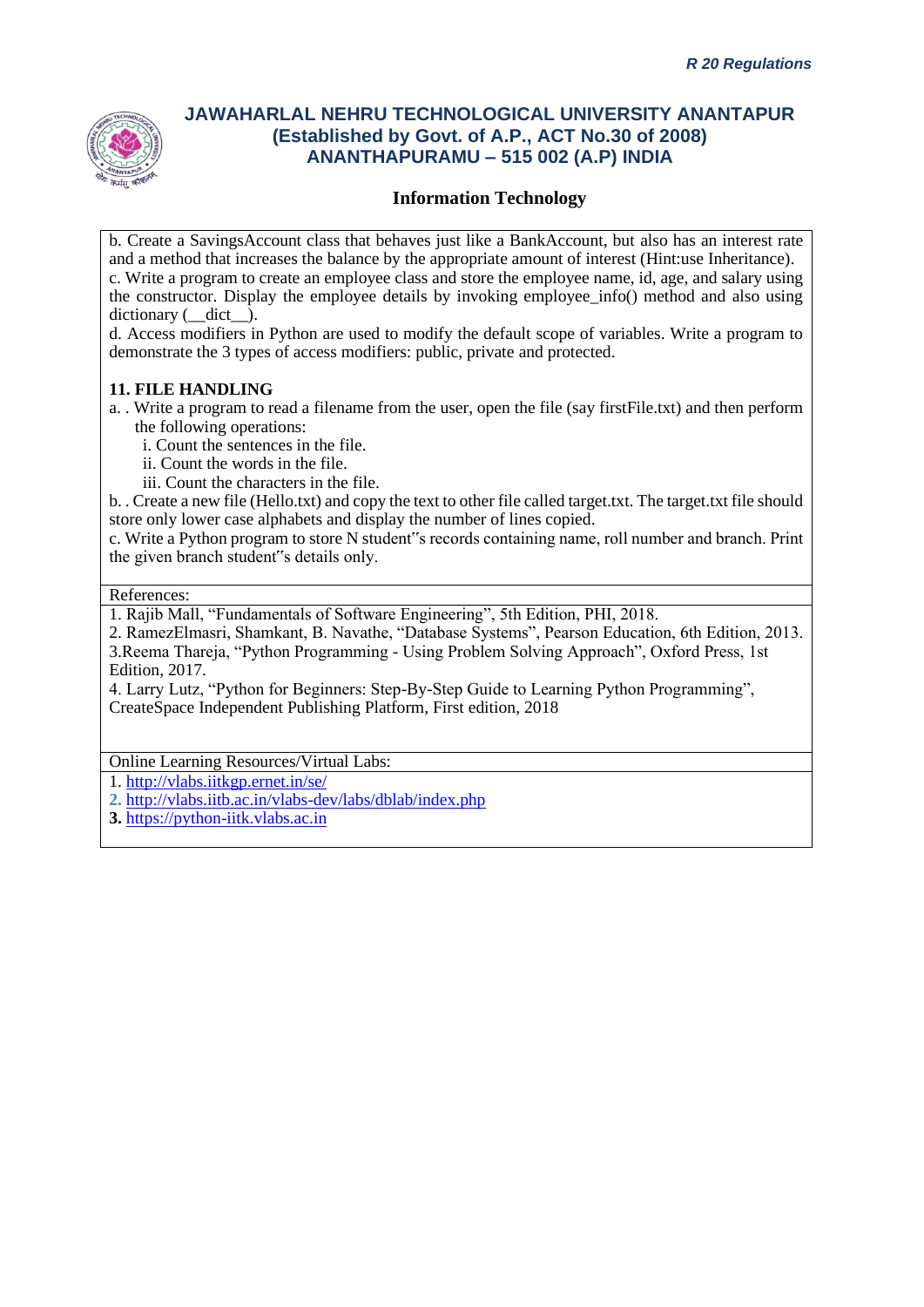

| <b>Course Code</b>                                                                                       | <b>ENVIRONMENTAL SCIENCE</b>                                                                                                                                                                                                                                                                                                                                                                                                                                                                                                                                                                                                                                       |                 | L                       | T            | ${\bf P}$    | $\mathbf C$ |
|----------------------------------------------------------------------------------------------------------|--------------------------------------------------------------------------------------------------------------------------------------------------------------------------------------------------------------------------------------------------------------------------------------------------------------------------------------------------------------------------------------------------------------------------------------------------------------------------------------------------------------------------------------------------------------------------------------------------------------------------------------------------------------------|-----------------|-------------------------|--------------|--------------|-------------|
| 20A99201                                                                                                 | (Common to All Branches of Engineering)                                                                                                                                                                                                                                                                                                                                                                                                                                                                                                                                                                                                                            |                 | $\overline{\mathbf{3}}$ | $\mathbf{0}$ | $\mathbf{0}$ | $\bf{0}$    |
| Pre-requisite                                                                                            | <b>NIL</b>                                                                                                                                                                                                                                                                                                                                                                                                                                                                                                                                                                                                                                                         | <b>Semester</b> |                         |              | III          |             |
| <b>Course Objectives:</b>                                                                                |                                                                                                                                                                                                                                                                                                                                                                                                                                                                                                                                                                                                                                                                    |                 |                         |              |              |             |
| $\bullet$<br>$\bullet$<br>$\bullet$                                                                      | To make the students to get awareness on environment<br>To understand the importance of protecting natural resources, ecosystems for future generations<br>and pollution causes due to the day to day activities of human life<br>To save earth from the inventions by the engineers.                                                                                                                                                                                                                                                                                                                                                                              |                 |                         |              |              |             |
| <b>Course Outcomes (CO):</b>                                                                             |                                                                                                                                                                                                                                                                                                                                                                                                                                                                                                                                                                                                                                                                    |                 |                         |              |              |             |
| ٠<br>resources.<br>measures.<br>reclamation.                                                             | At the end of the course, the student will be able to<br>Grasp multidisciplinary nature of environmental studies and various renewable and nonrenewable<br>Understand flow and bio-geo-chemical cycles and ecological pyramids.<br>Understand various causes of pollution and solid waste management and related preventive<br>About the rainwater harvesting, watershed management, ozone layer depletion and waste land<br>• Casus of population explosion, value education and welfare programmes.                                                                                                                                                              |                 |                         |              |              |             |
| UNIT - I                                                                                                 |                                                                                                                                                                                                                                                                                                                                                                                                                                                                                                                                                                                                                                                                    |                 |                         |              |              | 8 Hrs       |
| resources:                                                                                               | problems – Forest resources – Use and over – exploitation, deforestation, case studies – Timber extraction<br>- Mining, dams and other effects on forest and tribal people - Water resources - Use and over utilization<br>of surface and ground water - Floods, drought, conflicts over water, dams - benefits and problems -<br>Mineral resources: Use and exploitation, environmental effects of extracting and using mineral resources,<br>case studies - Food resources: World food problems, changes caused by agriculture and overgrazing,<br>effects of modern agriculture, fertilizer-pesticide problems, water logging, salinity, case studies. - Energy |                 |                         |              |              |             |
| <b>UNIT - II</b>                                                                                         |                                                                                                                                                                                                                                                                                                                                                                                                                                                                                                                                                                                                                                                                    |                 |                         |              |              | 12 Hrs      |
| ecosystem:<br>a.<br>b.<br>c.<br>d.                                                                       | <b>Ecosystems:</b> Concept of an ecosystem. – Structure and function of an ecosystem – Producers, consumers<br>and decomposers – Energy flow in the ecosystem – Ecological succession – Food chains, food webs and<br>ecological pyramids - Introduction, types, characteristic features, structure and function of the following<br>Forest ecosystem.<br>Grassland ecosystem<br>Desert ecosystem<br>Aquatic ecosystems (ponds, streams, lakes, rivers, oceans, estuaries)                                                                                                                                                                                         |                 |                         |              |              |             |
| man-wildlife conflicts – Endangered and endemic species of India – Conservation of biodiversity: In-situ | Biodiversity And Its Conservation : Introduction 0 Definition: genetic, species and ecosystem diversity<br>$-$ Bio-geographical classification of India $-$ Value of biodiversity: consumptive use, Productive use, social,<br>ethical, aesthetic and option values – Biodiversity at global, National and local levels – India as a mega-<br>diversity nation – Hot-sports of biodiversity – Threats to biodiversity: habitat loss, poaching of wildlife,                                                                                                                                                                                                         |                 |                         |              |              |             |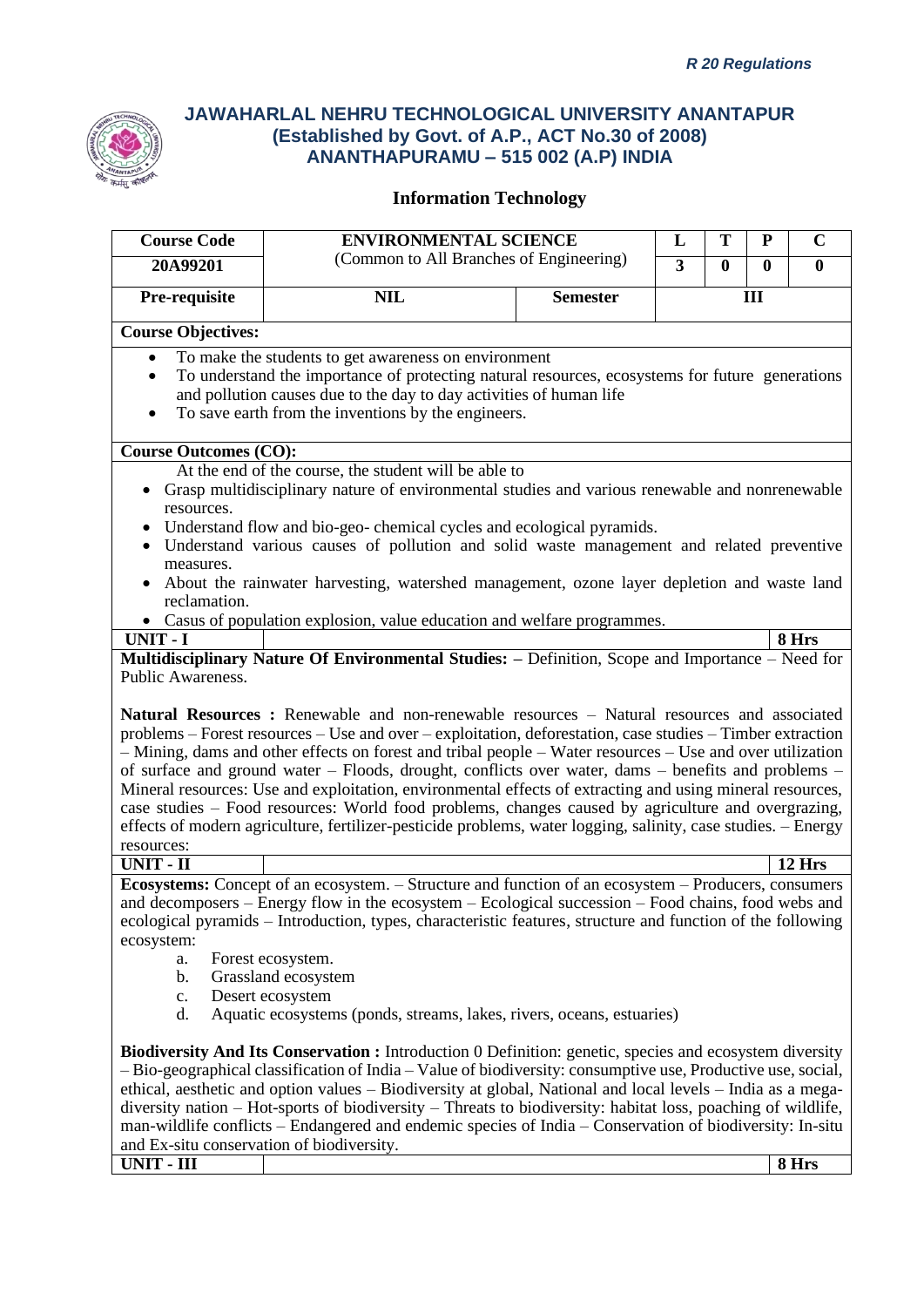

### **Information Technology**

**Environmental Pollution:** Definition, Cause, effects and control measures of :

- a. Air Pollution.
- b. Water pollution
- c. Soil pollution
- d. Marine pollution
- e. Noise pollution<br>f. Thermal pollution
- Thermal pollution
- g. Nuclear hazards

**Solid Waste Management:** Causes**,** effects and control measures of urban and industrial wastes – Role of an individual in prevention of pollution – Pollution case studies – Disaster management: floods, earthquake, cyclone and landslides.

#### **UNIT - IV 10 Hrs**

**Social Issues and the Environment:** From Unsustainable to Sustainable development – Urban problems related to energy – Water conservation, rain water harvesting, watershed management – Resettlement and rehabilitation of people; its problems and concerns. Case studies – Environmental ethics: Issues and possible solutions – Climate change, global warming, acid rain, ozone layer depletion, nuclear accidents and holocaust. Case Studies – Wasteland reclamation. – Consumerism and waste products. – Environment Protection Act. – Air (Prevention and Control of Pollution) Act. – Water (Prevention and control of Pollution) Act – Wildlife Protection Act – Forest Conservation Act – Issues involved in enforcement of environmental legislation – Public awareness.

**UNIT - V 8 Hrs**

**Human Population And The Environment:** Population growth, variation among nations. Population explosion – Family Welfare Programmes. – Environment and human health – Human Rights – Value Education – HIV/AIDS – Women and Child Welfare – Role of information Technology in Environment and human health – Case studies.

**Field Work:** Visit to a local area to document environmental assets River/forest grassland/hill/mountain – Visit to a local polluted site-Urban/Rural/Industrial/Agricultural Study of common plants, insects, and birds – river, hill slopes, etc..

#### **Textbooks:**

- 1. Text book of Environmental Studies for Undergraduate Courses ErachBharucha for University Grants Commission, Universities Press.
- 2. Palaniswamy, "Environmental Studies", Pearson education
- 3. S.AzeemUnnisa, "Environmental Studies" Academic Publishing Company
- 4. K.Raghavan Nambiar, "Text book of Environmental Studies for Undergraduate Courses as per UGC model syllabus", Scitech Publications (India), Pvt. Ltd.

### **Reference Books:**

- 1. Deeksha Dave and E.Sai Baba Reddy, "Textbook of Environmental Science", Cengage Publications.
- 2. M.Anji Reddy, "Text book of Environmental Sciences and Technology", BS Publication.
- 3. J.P.Sharma, Comprehensive Environmental studies, Laxmi publications.
- 4. J. Glynn Henry and Gary W. Heinke, "Environmental Sciences and Engineering", Prentice hall of India Private limited
- 5. G.R.Chatwal, "A Text Book of Environmental Studies" Himalaya Publishing House
- 6. Gilbert M. Masters and Wendell P. Ela, "Introduction to Environmental Engineering and Science, Prentice hall of India Private limited.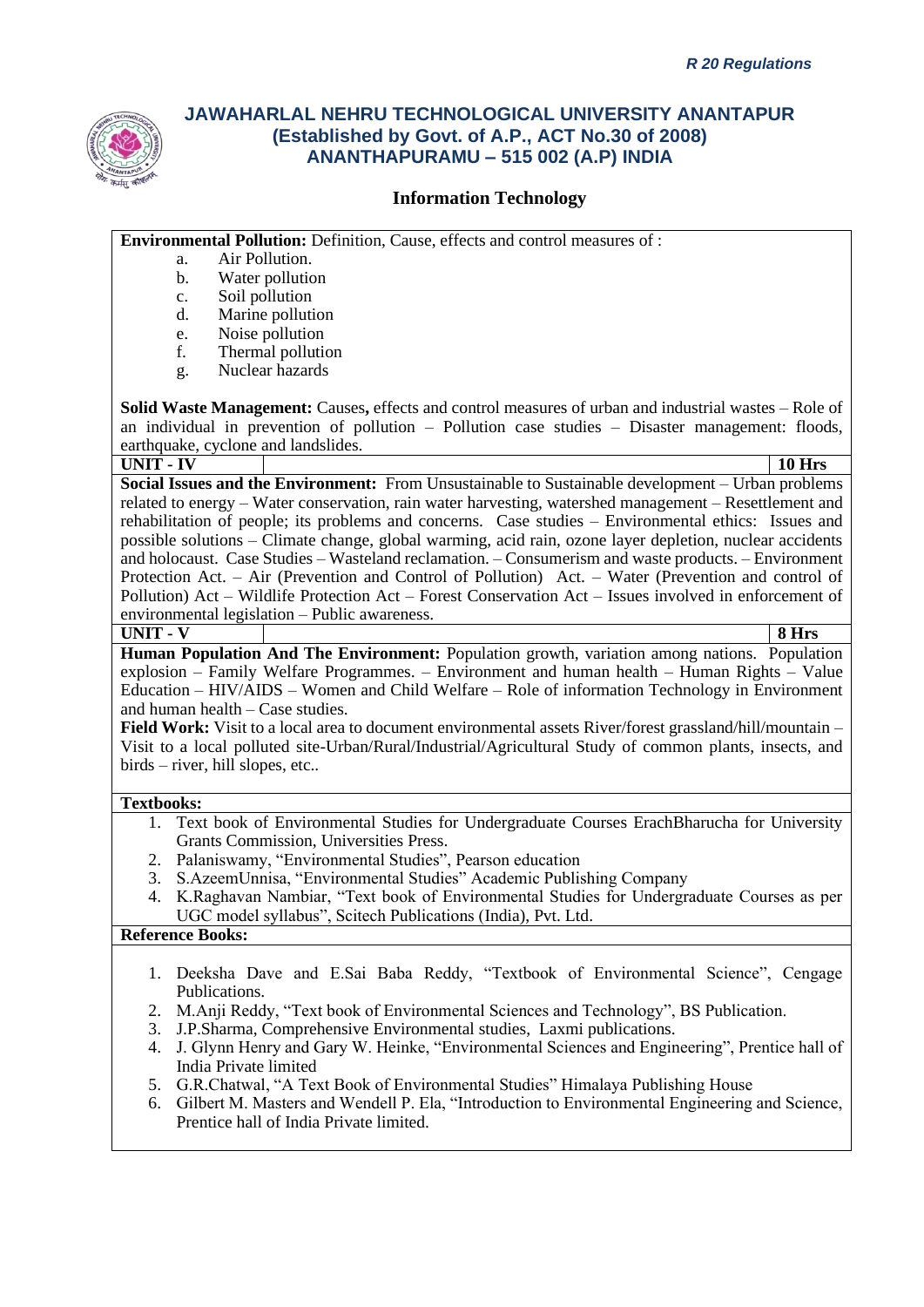

| <b>Course Code</b>                                                                                             | T<br>P<br>L<br>Deterministic & Stochastic Statistical Methods                                                       |  |                 |        |                  | $\mathbf C$  |                         |
|----------------------------------------------------------------------------------------------------------------|---------------------------------------------------------------------------------------------------------------------|--|-----------------|--------|------------------|--------------|-------------------------|
| 20A54404                                                                                                       | (Common to CSE, IT, CSE (AI), CSE (AI & ML) and AI &                                                                |  |                 |        | $\boldsymbol{0}$ | $\mathbf{0}$ | $\overline{\mathbf{3}}$ |
|                                                                                                                |                                                                                                                     |  |                 |        |                  |              |                         |
|                                                                                                                | DS)                                                                                                                 |  |                 |        |                  |              |                         |
| Pre-requisite                                                                                                  | <b>Basic Mathematics</b>                                                                                            |  | <b>Semester</b> |        | IV               |              |                         |
| <b>Course Objectives:</b>                                                                                      |                                                                                                                     |  |                 |        |                  |              |                         |
|                                                                                                                | This course provides a study of various Mathematical Methods and Statistical Methods which is needed for            |  |                 |        |                  |              |                         |
|                                                                                                                | Artificial Intelligence, Machine Learning, and Data Science and also for Computer Science and engineering           |  |                 |        |                  |              |                         |
| problems.                                                                                                      |                                                                                                                     |  |                 |        |                  |              |                         |
| <b>Course Outcomes (CO):</b>                                                                                   |                                                                                                                     |  |                 |        |                  |              |                         |
|                                                                                                                | After completion of the course, students will be able to                                                            |  |                 |        |                  |              |                         |
|                                                                                                                | Apply logical thinking to problem-solving in context.                                                               |  |                 |        |                  |              |                         |
| $\bullet$                                                                                                      | Employ methods related to these concepts in a variety of data science applications.                                 |  |                 |        |                  |              |                         |
| $\bullet$                                                                                                      | Use appropriate technology to aid problem-solving and data analysis.                                                |  |                 |        |                  |              |                         |
|                                                                                                                | The Bayesian process of inference in probabilistic reasoning system.                                                |  |                 |        |                  |              |                         |
| $\bullet$                                                                                                      | Demonstrate skills in unconstrained optimization.                                                                   |  |                 |        |                  |              |                         |
| <b>UNIT - I</b>                                                                                                | <b>Data Representation</b>                                                                                          |  |                 | 9 Hrs  |                  |              |                         |
|                                                                                                                | Distance measures, Projections, Notion of hyper planes, half-planes. Principal Component Analysis-Population        |  |                 |        |                  |              |                         |
| Principal Components, sample principal coefficients, covariance, matrix of data set, Dimensionality reduction, |                                                                                                                     |  |                 |        |                  |              |                         |
|                                                                                                                | Singular value decomposition, Gram Schmidt process.                                                                 |  |                 |        |                  |              |                         |
| $UNIT - II$                                                                                                    | <b>Single Variable Distribution</b>                                                                                 |  |                 | 9 Hrs  |                  |              |                         |
|                                                                                                                | Random variables (discrete and continuous), probability density functions, properties, mathematical expectation-    |  |                 |        |                  |              |                         |
|                                                                                                                | Probability distribution - Binomial, Poisson approximation to the binomial distribution and normal distribution-    |  |                 |        |                  |              |                         |
|                                                                                                                | their properties-Uniform distribution-exponential distribution.                                                     |  |                 |        |                  |              |                         |
| <b>UNIT - III</b>                                                                                              | <b>Stochastic Processes And Markov Chains:</b>                                                                      |  |                 | 9 Hrs  |                  |              |                         |
|                                                                                                                | Introduction to Stochastic processes- Markov process. Transition Probability, Transition Probability Matrix, First  |  |                 |        |                  |              |                         |
|                                                                                                                | order and Higher order Markov process, step transition probabilities, Markov chain, Steady state condition,         |  |                 |        |                  |              |                         |
| Markov analysis.                                                                                               |                                                                                                                     |  |                 |        |                  |              |                         |
| <b>UNIT - IV</b>                                                                                               | <b>Multivariate Distribution Theory</b>                                                                             |  |                 | 10 Hrs |                  |              |                         |
|                                                                                                                | Multivariate Normal distribution - Properties, Distributions of linear combinations, independence, marginal         |  |                 |        |                  |              |                         |
|                                                                                                                | distributions, conditional distributions, Partial and Multiple correlation coefficient. Moment generating function. |  |                 |        |                  |              |                         |
|                                                                                                                | <b>BAYESIAN INFERENCE AND ITS APPLICATIONS:</b> Statistical tests and Bayesian model comparison, Bit,               |  |                 |        |                  |              |                         |
|                                                                                                                | Surprisal, Entropy, Source coding theorem, Joint entropy, Conditional entropy, Kullback-Leibler divergence.         |  |                 |        |                  |              |                         |
| <b>UNIT - V</b>                                                                                                | Optimization                                                                                                        |  |                 | 9 Hrs  |                  |              |                         |
|                                                                                                                | Unconstrained optimization, Necessary and sufficiency conditions for optima, Gradient descent methods,              |  |                 |        |                  |              |                         |
|                                                                                                                | Constrained optimization, KKT conditions, Introduction to non-gradient techniques, Introduction to least squares    |  |                 |        |                  |              |                         |
|                                                                                                                | optimization, Optimization view of machine learning. Data Science Methods: Linear regression as an exemplar         |  |                 |        |                  |              |                         |
|                                                                                                                | function approximation problem, linear classification problems.                                                     |  |                 |        |                  |              |                         |
| Textbooks:                                                                                                     |                                                                                                                     |  |                 |        |                  |              |                         |
| 1.                                                                                                             | Mathematics for Machine Learning by A. Aldo Faisal, Cheng Soon Ong, and Marc Peter Deisenroth                       |  |                 |        |                  |              |                         |
| Dr.B.S Grewal, Higher Engineering Mathematics, 45th Edition, Khanna Publishers.<br>2.                          |                                                                                                                     |  |                 |        |                  |              |                         |
| Operations Research, S.D. Sharma<br>3.                                                                         |                                                                                                                     |  |                 |        |                  |              |                         |
| Reference Books:                                                                                               |                                                                                                                     |  |                 |        |                  |              |                         |
| Operations Research, An Introduction, Hamdy A. Taha, Pearson publishers.<br>1.                                 |                                                                                                                     |  |                 |        |                  |              |                         |
| A Probabilistic Theory of Pattern Recognition by Luc Devroye,. Laszlo Gyorfi, Gabor Lugosi.                    |                                                                                                                     |  |                 |        |                  |              |                         |
| <b>Online Learning Resources:</b>                                                                              |                                                                                                                     |  |                 |        |                  |              |                         |
| https://www.math.brown.edu/swatson2/classes/data1010/pdf/data1010.pdf                                          |                                                                                                                     |  |                 |        |                  |              |                         |
|                                                                                                                |                                                                                                                     |  |                 |        |                  |              |                         |
|                                                                                                                |                                                                                                                     |  |                 |        |                  |              |                         |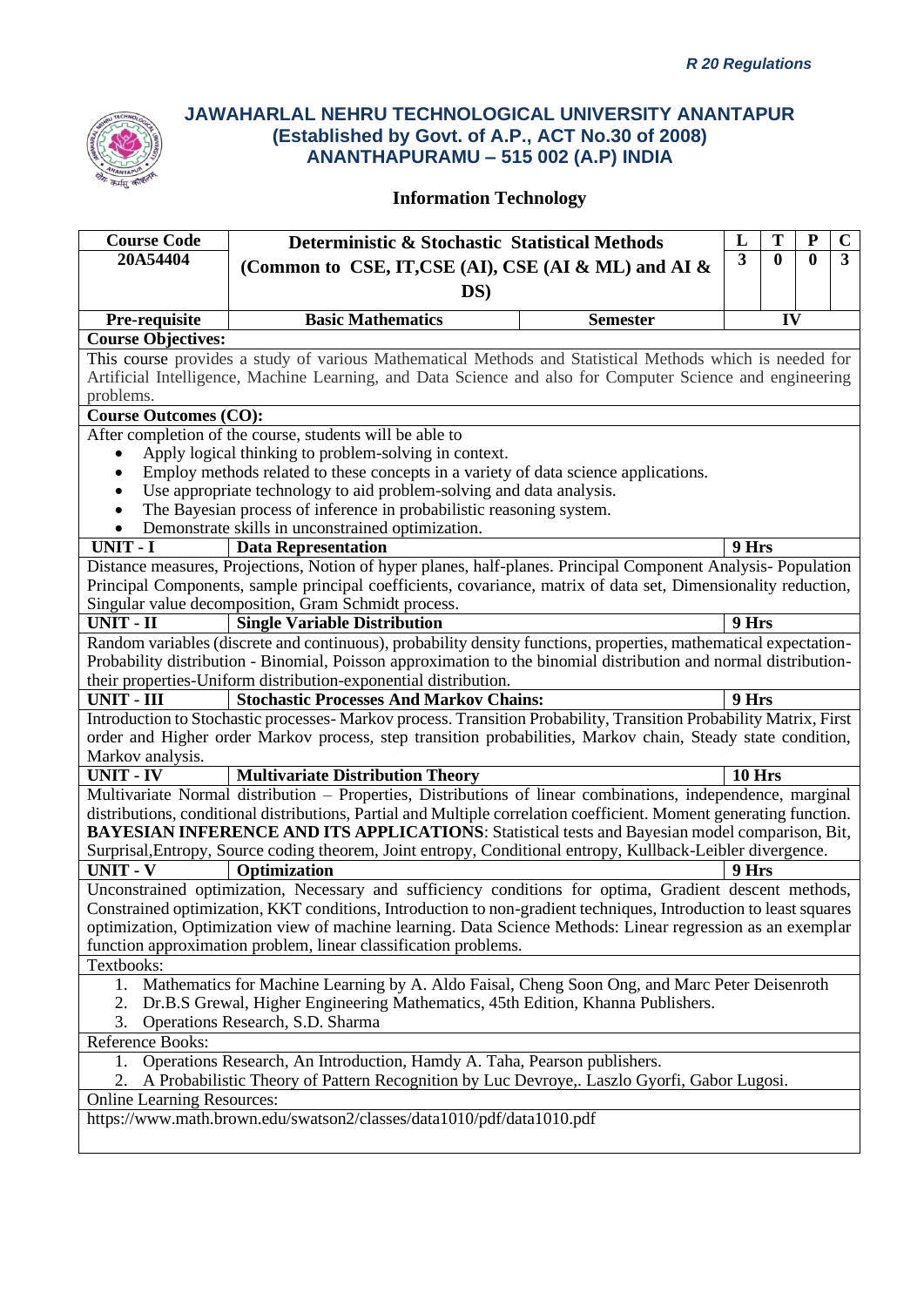

| <b>Course Code</b>                                                                                                 | DATABASE MANAGEMENT SYSTEMS                                                                                    | L              | T            | P | $\mathbf C$    |  |
|--------------------------------------------------------------------------------------------------------------------|----------------------------------------------------------------------------------------------------------------|----------------|--------------|---|----------------|--|
| 20A05401T                                                                                                          | (Common to CSE, IT, CSE( DS), CSE (IoT), CSE (AI),                                                             | $\overline{3}$ | $\mathbf{0}$ | 0 | $\overline{3}$ |  |
|                                                                                                                    | $CSE$ (AI & ML) and AI & DS)                                                                                   |                |              |   |                |  |
| Pre-requisite                                                                                                      | <b>NIL</b><br>IV<br><b>Semester</b>                                                                            |                |              |   |                |  |
|                                                                                                                    |                                                                                                                |                |              |   |                |  |
| <b>Course Objectives:</b>                                                                                          |                                                                                                                |                |              |   |                |  |
|                                                                                                                    | This course is designed to:                                                                                    |                |              |   |                |  |
|                                                                                                                    | Train in the fundamental concepts of database management systems, database modeling and design,                |                |              |   |                |  |
| SQL, PL/SQL and system implementation techniques.                                                                  |                                                                                                                |                |              |   |                |  |
|                                                                                                                    | Enable students to model ER diagrams for any customized application                                            |                |              |   |                |  |
|                                                                                                                    | Inducting appropriate strategies for optimization of queries.                                                  |                |              |   |                |  |
|                                                                                                                    | Provide knowledge on concurrency techniques                                                                    |                |              |   |                |  |
|                                                                                                                    | Demonstrate the organization of Databases                                                                      |                |              |   |                |  |
| <b>Course Outcomes (CO):</b>                                                                                       |                                                                                                                |                |              |   |                |  |
|                                                                                                                    | After completion of the course, students will be able to                                                       |                |              |   |                |  |
|                                                                                                                    | Design a database for a real-world information system                                                          |                |              |   |                |  |
| $\bullet$                                                                                                          | Define transactions that preserve the integrity of the database                                                |                |              |   |                |  |
|                                                                                                                    | Generate tables for a database                                                                                 |                |              |   |                |  |
|                                                                                                                    | Organize the data to prevent redundancy                                                                        |                |              |   |                |  |
|                                                                                                                    | Pose queries to retrieve the information from the database.                                                    |                |              |   |                |  |
| <b>Introduction, Introduction to Relational Model</b><br>UNIT - I<br>9Hrs                                          |                                                                                                                |                |              |   |                |  |
| Introduction: Database systems applications, Purpose of Database Systems, view of Data, Database Languages,        |                                                                                                                |                |              |   |                |  |
| Relational Databases, Database Design, Data Storage and Querying, Transaction Management, Database                 |                                                                                                                |                |              |   |                |  |
|                                                                                                                    | Architecture, Data Mining and Information Retrieval, Specialty Databases, Database users and Administrators,   |                |              |   |                |  |
|                                                                                                                    | Introduction to Relational Model: Structure of Relational Databases, Database Schema, Keys, Schema             |                |              |   |                |  |
| Diagrams, Relational Query Languages, Relational Operations                                                        |                                                                                                                |                |              |   |                |  |
|                                                                                                                    | UNIT - II<br><b>Introduction to SQL, Advanced SQL</b><br>9 Hrs                                                 |                |              |   |                |  |
|                                                                                                                    | Introduction to SQL: Overview of the SQL Query Language, SQL Data Definition, Basic Structure of SQL           |                |              |   |                |  |
|                                                                                                                    | Queries, Additional Basic Operations, Set Operations, Null Values, Aggregate Functions, Nested Sub-queries,    |                |              |   |                |  |
|                                                                                                                    | Modification of the Database. Intermediate SQL: Joint Expressions, Views, Transactions, Integrity Constraints, |                |              |   |                |  |
|                                                                                                                    | SQL Data types and schemas, Authorization.                                                                     |                |              |   |                |  |
| Advanced SQL: Accessing SQL from a Programming Language, Functions and Procedures, Triggers, Recursive             |                                                                                                                |                |              |   |                |  |
| Queries, OLAP, Formal relational query languages.                                                                  |                                                                                                                |                |              |   |                |  |
| UNIT - III<br>Database Design and the E-R Model, Relational Database Design<br>8Hrs                                |                                                                                                                |                |              |   |                |  |
|                                                                                                                    | Database Design and the E-R Model: Overview of the Design Process, The Entity-Relationship Model,              |                |              |   |                |  |
|                                                                                                                    | Constraints, Removing Redundant Attributes in Entity Sets, Entity-Relationship Diagrams, Reduction to          |                |              |   |                |  |
|                                                                                                                    | Relational Schemas, Entity-Relationship Design Issues.                                                         |                |              |   |                |  |
| <b>Relational Database Design:</b>                                                                                 |                                                                                                                |                |              |   |                |  |
|                                                                                                                    | Features of Good Relational Designs, Atomic Domains and First Normal Form, Decomposition Using Functional      |                |              |   |                |  |
| Dependencies, Functional-Dependency Theory, Algorithms for Decomposition, Decomposition Using                      |                                                                                                                |                |              |   |                |  |
|                                                                                                                    | Multivalued Dependencies, More Normal Forms.                                                                   |                |              |   |                |  |
| <b>UNIT - IV</b>                                                                                                   | <b>Query Processing, Query optimization</b>                                                                    | 8 Hrs          |              |   |                |  |
|                                                                                                                    | Query Processing: Overview, Measures of Query cost, Selection operation, sorting, Join Operation, other        |                |              |   |                |  |
| operations, Evaluation of Expressions.                                                                             |                                                                                                                |                |              |   |                |  |
| <b>Query optimization:</b> Overview, Transformation of Relational Expressions, Estimating statistics of Expression |                                                                                                                |                |              |   |                |  |
|                                                                                                                    | results, Choice of Evaluation Plans, Materialized views, Advanced Topics in Query Optimization.                |                |              |   |                |  |
| <b>UNIT - V</b>                                                                                                    | Transaction Management, Concurrency Control, Recovery                                                          | 10Hrs          |              |   |                |  |
|                                                                                                                    | <b>System</b>                                                                                                  |                |              |   |                |  |
| <b>Transaction Management:</b>                                                                                     |                                                                                                                |                |              |   |                |  |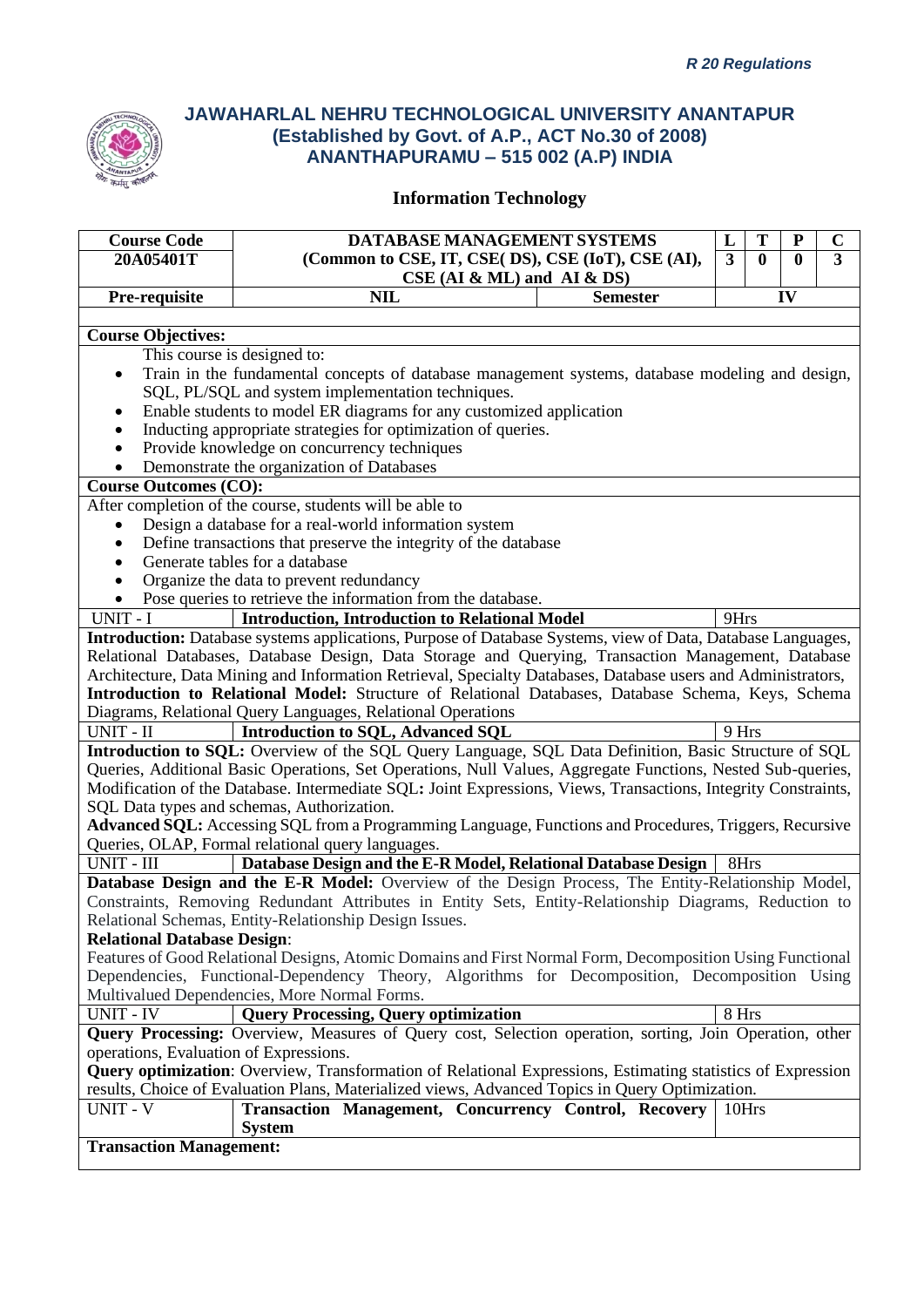

### **Information Technology**

Transactions: Concept, A Simple Transactional Model, Storage Structures, Transaction Atomicity and Durability, Transaction Isolation, Serializability, Isolation and Atomicity, Transaction Isolation Levels, Implementation of Isolation Levels, Transactions as SQL Statements.

**Concurrency Control:** Lock-based Protocols, Deadlock Handling, Multiple granularity, Timestamp-based Protocols, and Validation-based Protocols.

**Recovery System:** Failure Classification, Storage, Recovery and Atomicity, Recovery Algorithm, Buffer Management, Failure with Loss of Nonvolatile Storage, Early Lock Release and Logical Undo Operations. Textbooks:

1. A.Silberschatz, H.F.Korth, S.Sudarshan, "Database System Concepts",6/e, TMH 2019

#### Reference Books:

1. Database Management System, 6/e RamezElmasri, Shamkant B. Navathe, PEA

2. Database Principles Fundamentals of Design Implementation and Management, Carlos Coronel, Steven Morris, Peter Robb, Cengage Learning.

3.Database Management Systems, 3/e, Raghurama Krishnan, Johannes Gehrke,TMH

Online Learning Resources:

https://onlinecourses.nptel.ac.in/noc21\_cs04/preview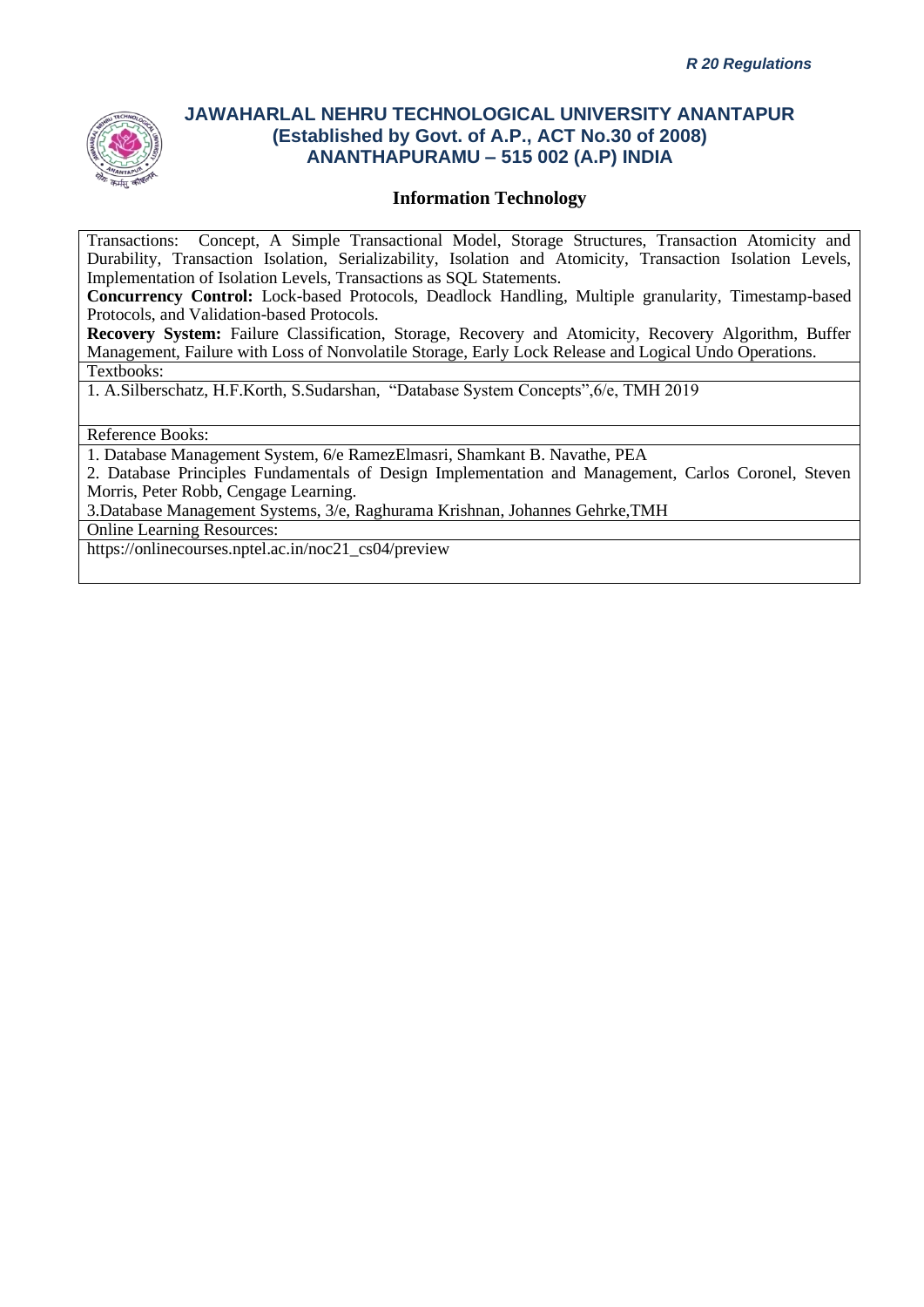

| <b>Course Code</b>                                                                                                           | <b>OPERATING SYSTEMS</b><br>L<br>T<br>P                                                                                                                                                               |               |       |              |   | $\mathbf C$ |  |
|------------------------------------------------------------------------------------------------------------------------------|-------------------------------------------------------------------------------------------------------------------------------------------------------------------------------------------------------|---------------|-------|--------------|---|-------------|--|
| 20A05402T                                                                                                                    | (Common to CSE, IT, CSE(DS), CSE (IoT), CSE<br>3<br>$\bf{0}$<br>0                                                                                                                                     |               |       |              | 3 |             |  |
| $(AI)$ , CSE $(AI & ML)$ and $AI & DS$                                                                                       |                                                                                                                                                                                                       |               |       |              |   |             |  |
|                                                                                                                              | <b>Basics of CO and DBMS</b><br>Pre-requisite<br>IV<br><b>Semester</b>                                                                                                                                |               |       |              |   |             |  |
|                                                                                                                              |                                                                                                                                                                                                       |               |       |              |   |             |  |
| <b>Course Objectives:</b>                                                                                                    |                                                                                                                                                                                                       |               |       |              |   |             |  |
|                                                                                                                              | The course is designed to                                                                                                                                                                             |               |       |              |   |             |  |
| Understand basic concepts and functions of operating systems<br>Understand the processes, threads and scheduling algorithms. |                                                                                                                                                                                                       |               |       |              |   |             |  |
|                                                                                                                              | Provide good insight on various memory management techniques                                                                                                                                          |               |       |              |   |             |  |
|                                                                                                                              | Expose the students with different techniques of handling deadlocks                                                                                                                                   |               |       |              |   |             |  |
|                                                                                                                              | Explore the concept of file-system and its implementation issues                                                                                                                                      |               |       |              |   |             |  |
|                                                                                                                              | Familiarize with the basics of the Linux operating system                                                                                                                                             |               |       |              |   |             |  |
|                                                                                                                              | Implement various schemes for achieving system protection and security                                                                                                                                |               |       |              |   |             |  |
| <b>Course Outcomes (CO):</b>                                                                                                 |                                                                                                                                                                                                       |               |       |              |   |             |  |
|                                                                                                                              | After completion of the course, students will be able to                                                                                                                                              |               |       |              |   |             |  |
| $\bullet$                                                                                                                    | Realize how applications interact with the operating system                                                                                                                                           |               |       |              |   |             |  |
|                                                                                                                              | Analyze the functioning of a kernel in an Operating system.                                                                                                                                           |               |       |              |   |             |  |
| $\bullet$                                                                                                                    | Summarize resource management in operating systems                                                                                                                                                    |               |       |              |   |             |  |
| $\bullet$                                                                                                                    | Analyze various scheduling algorithms                                                                                                                                                                 |               |       |              |   |             |  |
| $\bullet$                                                                                                                    | Examine concurrency mechanism in Operating Systems                                                                                                                                                    |               |       |              |   |             |  |
| $\bullet$                                                                                                                    | Apply memory management techniques in the design of operating systems                                                                                                                                 |               |       |              |   |             |  |
| $\bullet$                                                                                                                    | Understand the functionality of the file system                                                                                                                                                       |               |       |              |   |             |  |
| $\bullet$                                                                                                                    | Compare and contrast memory management techniques.                                                                                                                                                    |               |       |              |   |             |  |
| $\bullet$                                                                                                                    | Understand deadlock prevention and avoidance.                                                                                                                                                         |               |       |              |   |             |  |
| $\bullet$                                                                                                                    | Perform administrative tasks on Linux based systems.                                                                                                                                                  |               |       |              |   |             |  |
| UNIT - I                                                                                                                     | <b>Operating Systems Overview, System Structures</b>                                                                                                                                                  |               | 8Hrs  |              |   |             |  |
|                                                                                                                              | Operating Systems Overview: Introduction, Operating system functions, Operating systems                                                                                                               |               |       |              |   |             |  |
|                                                                                                                              | operations, Computing environments, Open-Source Operating Systems                                                                                                                                     |               |       |              |   |             |  |
|                                                                                                                              | System Structures: Operating System Services, User and Operating-System Interface, systems calls,                                                                                                     |               |       |              |   |             |  |
|                                                                                                                              | Types of System Calls, system programs, Operating system Design and Implementation, Operating                                                                                                         |               |       |              |   |             |  |
|                                                                                                                              | system structure, Operating system debugging, System Boot.                                                                                                                                            |               |       |              |   |             |  |
| UNIT - II                                                                                                                    | Concept, Multithreaded Programming, Process<br><b>Process</b>                                                                                                                                         |               | 10Hrs |              |   |             |  |
|                                                                                                                              | <b>Scheduling, Inter-process Communication</b><br>Process Concept: Process scheduling, Operations on processes, Inter-process communication,                                                          |               |       |              |   |             |  |
|                                                                                                                              | Communication in client server systems.                                                                                                                                                               |               |       |              |   |             |  |
|                                                                                                                              |                                                                                                                                                                                                       |               |       |              |   |             |  |
|                                                                                                                              | Multithreaded Programming: Multithreading models, Thread libraries, Threading issues, Examples.<br>Process Scheduling: Basic concepts, Scheduling criteria, Scheduling algorithms, Multiple processor |               |       |              |   |             |  |
| scheduling, Thread scheduling, Examples.                                                                                     |                                                                                                                                                                                                       |               |       |              |   |             |  |
| Inter-process Communication: Race conditions, Critical Regions, Mutual exclusion with busy                                   |                                                                                                                                                                                                       |               |       |              |   |             |  |
| waiting, Sleep and wakeup, Semaphores, Mutexes, Monitors, Message passing, Barriers, Classical IPC                           |                                                                                                                                                                                                       |               |       |              |   |             |  |
| Problems - Dining philosophers problem, Readers and writers problem.                                                         |                                                                                                                                                                                                       |               |       |              |   |             |  |
| UNIT - III                                                                                                                   | <b>Memory-Management</b><br>Strategies,<br><b>Virtual</b>                                                                                                                                             | <b>Memory</b> |       | Lecture 8Hrs |   |             |  |
| <b>Management</b>                                                                                                            |                                                                                                                                                                                                       |               |       |              |   |             |  |
|                                                                                                                              | Memory-Management Strategies: Introduction, Swapping, Contiguous memory allocation, Paging,                                                                                                           |               |       |              |   |             |  |
| Segmentation, Examples.                                                                                                      |                                                                                                                                                                                                       |               |       |              |   |             |  |
| Virtual Memory Management: Introduction, Demand paging, Copy on-write, Page replacement,                                     |                                                                                                                                                                                                       |               |       |              |   |             |  |
|                                                                                                                              | Frame allocation, Thrashing, Memory-mapped files, Kernel memory allocation, Examples.                                                                                                                 |               |       |              |   |             |  |
| <b>UNIT - IV</b>                                                                                                             | <b>Deadlocks, File Systems</b>                                                                                                                                                                        |               |       | Lecture 9Hrs |   |             |  |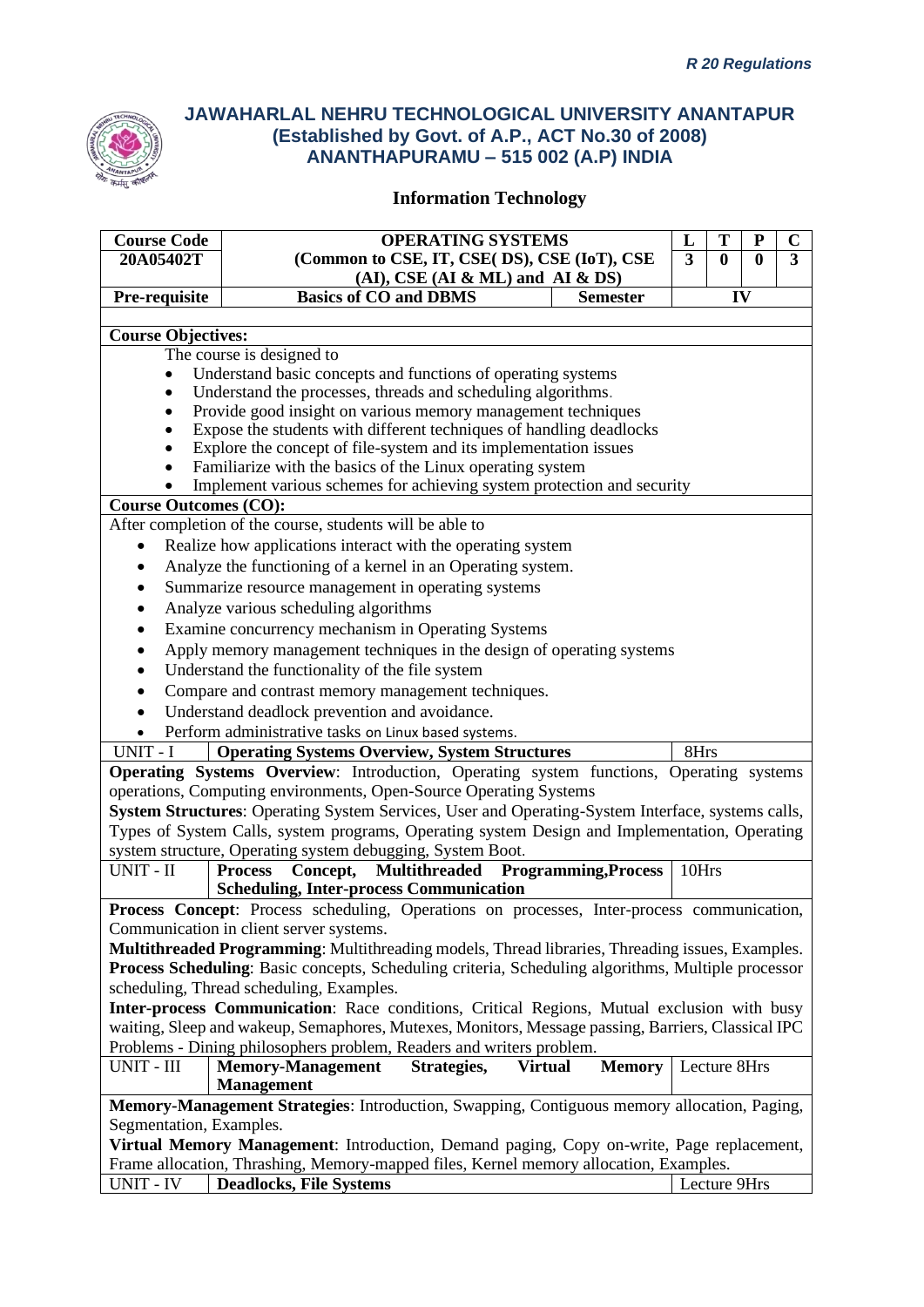

# **Information Technology**

| <b>Deadlocks:</b> Resources, Conditions for resource deadlocks, Ostrich algorithm, Deadlock detection And |  |  |  |  |  |
|-----------------------------------------------------------------------------------------------------------|--|--|--|--|--|
| recovery, Deadlock avoidance, Deadlock prevention.                                                        |  |  |  |  |  |
| File Systems: Files, Directories, File system implementation, management and optimization.                |  |  |  |  |  |
| Secondary-Storage Structure: Overview of disk structure, and attachment, Disk scheduling, RAID            |  |  |  |  |  |
| structure, Stable storage implementation.                                                                 |  |  |  |  |  |
| Lecture 8Hrs<br>UNIT - V<br><b>System Protection, System Security</b>                                     |  |  |  |  |  |
| System Protection: Goals of protection, Principles and domain of protection, Access matrix, Access        |  |  |  |  |  |
| control, Revocation of access rights.                                                                     |  |  |  |  |  |
| System Security: Introduction, Program threats, System and network threats, Cryptography as a             |  |  |  |  |  |
| security, User authentication, implementing security defenses, firewalling to protect systems and         |  |  |  |  |  |
| networks, Computer security classification.                                                               |  |  |  |  |  |
| Case Studies: Linux, Microsoft Windows.                                                                   |  |  |  |  |  |
| Textbooks:                                                                                                |  |  |  |  |  |
| Silberschatz A, Galvin P B, and Gagne G, Operating System Concepts, 9th edition, Wiley,<br>1.             |  |  |  |  |  |
| 2016.                                                                                                     |  |  |  |  |  |
| 2. Tanenbaum A S, Modern Operating Systems, 3rd edition, Pearson Education, 2008.                         |  |  |  |  |  |
| (Topics: Inter-process Communication and File systems.)                                                   |  |  |  |  |  |
| Reference Books:                                                                                          |  |  |  |  |  |
| 1. Tanenbaum A S, Woodhull A S, Operating Systems Design and Implementation, 3rd edition,                 |  |  |  |  |  |
| PHI, 2006.                                                                                                |  |  |  |  |  |
| 2. Dhamdhere D M, Operating Systems A Concept Based Approach, 3rd edition, Tata McGraw-                   |  |  |  |  |  |
| Hill, 2012.                                                                                               |  |  |  |  |  |
| Stallings W, Operating Systems - Internals and Design Principles, 6th edition, Pearson<br>3.              |  |  |  |  |  |
| Education, 2009                                                                                           |  |  |  |  |  |
| Nutt G, Operating Systems, 3rd edition, Pearson Education, 2004<br>4.                                     |  |  |  |  |  |
| <b>Online Learning Resources:</b>                                                                         |  |  |  |  |  |
| https://nptel.ac.in/courses/106/106/106106144/                                                            |  |  |  |  |  |

<http://peterindia.net/OperatingSystems.html>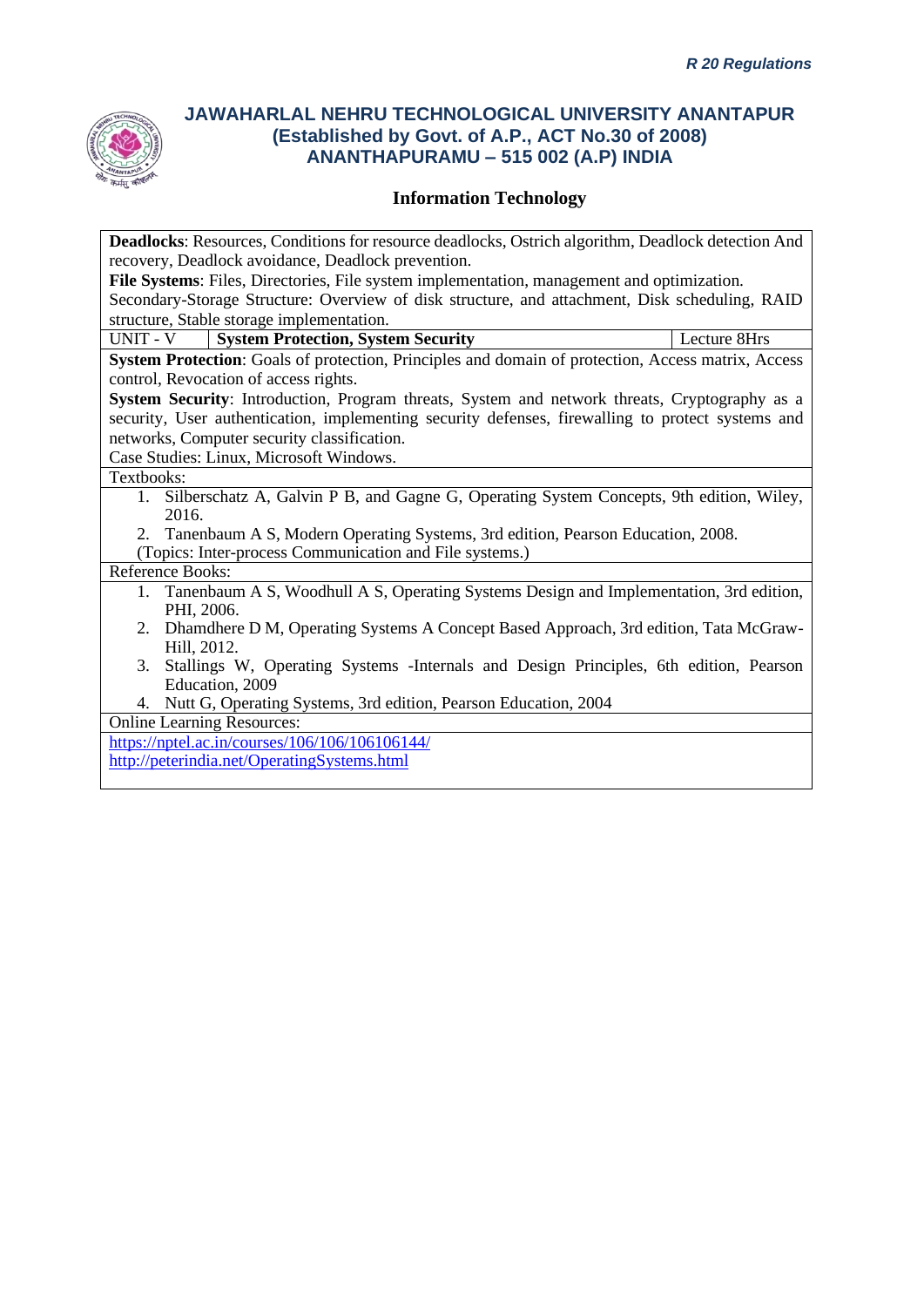

| <b>Course Code</b>                                                                                                                | T<br><b>Software Engineering</b><br>${\bf P}$<br>L                                                                                                                                                    |                          |  | $\mathbf C$  |  |
|-----------------------------------------------------------------------------------------------------------------------------------|-------------------------------------------------------------------------------------------------------------------------------------------------------------------------------------------------------|--------------------------|--|--------------|--|
| 20A05403T                                                                                                                         | (Common to CSE, IT, CSE(DS), CSE (IoT))<br>$\overline{\mathbf{3}}$<br>$\bf{0}$<br>$\bf{0}$                                                                                                            |                          |  | 3            |  |
| Pre-requisite                                                                                                                     | <b>Semester</b>                                                                                                                                                                                       | $\overline{\mathbf{IV}}$ |  |              |  |
|                                                                                                                                   |                                                                                                                                                                                                       |                          |  |              |  |
| Course Objectives:                                                                                                                |                                                                                                                                                                                                       |                          |  |              |  |
| $\bullet$                                                                                                                         | To learn the basic concepts of software engineering and life cycle models                                                                                                                             |                          |  |              |  |
| $\bullet$                                                                                                                         | To explore the issues in software requirements specification and enable to write SRS                                                                                                                  |                          |  |              |  |
|                                                                                                                                   | documents for software development problems                                                                                                                                                           |                          |  |              |  |
| $\bullet$                                                                                                                         | To elucidate the basic concepts of software design and enable to carry out procedural and                                                                                                             |                          |  |              |  |
| object oriented design of software development problems                                                                           |                                                                                                                                                                                                       |                          |  |              |  |
| ٠                                                                                                                                 | To understand the basic concepts of black box and white box software testing and enable to                                                                                                            |                          |  |              |  |
|                                                                                                                                   | design test cases for unit, integration, and system testing                                                                                                                                           |                          |  |              |  |
|                                                                                                                                   | To reveal the basic concepts in software project management                                                                                                                                           |                          |  |              |  |
| Course Outcomes (CO):                                                                                                             |                                                                                                                                                                                                       |                          |  |              |  |
|                                                                                                                                   | After completion of the course, students will be able to                                                                                                                                              |                          |  |              |  |
| $\bullet$                                                                                                                         | Obtain basic software life cycle activity skills.                                                                                                                                                     |                          |  |              |  |
|                                                                                                                                   | Design software requirements specifications for given problems.                                                                                                                                       |                          |  |              |  |
| $\bullet$                                                                                                                         | Implement structure, object oriented analysis and design for given problems.                                                                                                                          |                          |  |              |  |
| $\bullet$                                                                                                                         | Design test cases for given problems.                                                                                                                                                                 |                          |  |              |  |
|                                                                                                                                   | Apply quality management concepts at the application level.                                                                                                                                           |                          |  |              |  |
| UNIT - I                                                                                                                          | Basic concepts in software engineering and software                                                                                                                                                   |                          |  | Lecture 8Hrs |  |
|                                                                                                                                   | project management                                                                                                                                                                                    |                          |  |              |  |
| Basic concepts: abstraction versus decomposition, evolution of software engineering techniques,                                   |                                                                                                                                                                                                       |                          |  |              |  |
|                                                                                                                                   | Software development life cycle (SDLC) models: Iterative waterfall model, Prototype model,                                                                                                            |                          |  |              |  |
|                                                                                                                                   | Evolutionary model, Spiral model, RAD model, Agile models, software project management: project                                                                                                       |                          |  |              |  |
|                                                                                                                                   | planning, project estimation, COCOMO, Halstead's Software Science, project scheduling, staffing,                                                                                                      |                          |  |              |  |
|                                                                                                                                   | Organization and team structure, risk management, configuration management.                                                                                                                           |                          |  |              |  |
| UNIT - II                                                                                                                         | Requirements analysis and specification                                                                                                                                                               |                          |  | Lecture 8Hrs |  |
|                                                                                                                                   | The nature of software, The Unique nature of Webapps, Software Myths, Requirements gathering and                                                                                                      |                          |  |              |  |
|                                                                                                                                   | analysis, software requirements specification, Traceability, Characteristics of a Good SRS Document,                                                                                                  |                          |  |              |  |
|                                                                                                                                   | IEEE 830 guidelines, representing complex requirements using decision tables and decision trees,                                                                                                      |                          |  |              |  |
|                                                                                                                                   | overview of formal system development techniques, axiomatic specification, algebraic specification.                                                                                                   |                          |  |              |  |
| UNIT - III                                                                                                                        | <b>Software Design</b>                                                                                                                                                                                |                          |  | Lecture 9Hrs |  |
|                                                                                                                                   | Good Software Design, Cohesion and coupling, Control Hierarchy: Layering, Control Abstraction,                                                                                                        |                          |  |              |  |
|                                                                                                                                   | Depth and width, Fan-out, Fan-in, Software design approaches, object oriented vs. function oriented<br>design. Overview of SA/SD methodology, structured analysis, Data flow diagram, Extending DFD   |                          |  |              |  |
|                                                                                                                                   | technique to real life systems, Basic Object oriented concepts, UML Diagrams, Structured design,                                                                                                      |                          |  |              |  |
|                                                                                                                                   | Detailed design, Design review, Characteristics of a good user interface, User Guidance and Online                                                                                                    |                          |  |              |  |
|                                                                                                                                   | Help, Mode-based vs Mode-less Interface, Types of user interfaces, Component-based GUI                                                                                                                |                          |  |              |  |
|                                                                                                                                   |                                                                                                                                                                                                       |                          |  |              |  |
| development, User interface design methodology: GUI design methodology.<br>UNIT - IV<br>Lecture 9Hrs<br><b>Coding and Testing</b> |                                                                                                                                                                                                       |                          |  |              |  |
|                                                                                                                                   | Coding standards and guidelines, code review, software documentation, Testing, Black Box Testing,                                                                                                     |                          |  |              |  |
|                                                                                                                                   | White Box Testing, debugging, integration testing, Program Analysis Tools, system testing,                                                                                                            |                          |  |              |  |
|                                                                                                                                   | performance testing, regression testing, Testing Object Oriented Programs.                                                                                                                            |                          |  |              |  |
| UNIT - V<br>Software quality, reliability, and other issues<br>Lecture 9Hrs                                                       |                                                                                                                                                                                                       |                          |  |              |  |
| Software reliability, Statistical testing, Software quality and management, ISO 9000, SEI capability                              |                                                                                                                                                                                                       |                          |  |              |  |
|                                                                                                                                   |                                                                                                                                                                                                       |                          |  |              |  |
|                                                                                                                                   | maturity model (CMM), Personal software process (PSP), Six sigma, Software quality metrics, CASE<br>and its scope, CASE environment, CASE support in software life cycle, Characteristics of software |                          |  |              |  |
|                                                                                                                                   | maintenance, Software reverse engineering, Software maintenance processes model, Estimation                                                                                                           |                          |  |              |  |
|                                                                                                                                   | maintenance cost. Basic issues in any reuse program, Reuse approach, Reuse at organization level.                                                                                                     |                          |  |              |  |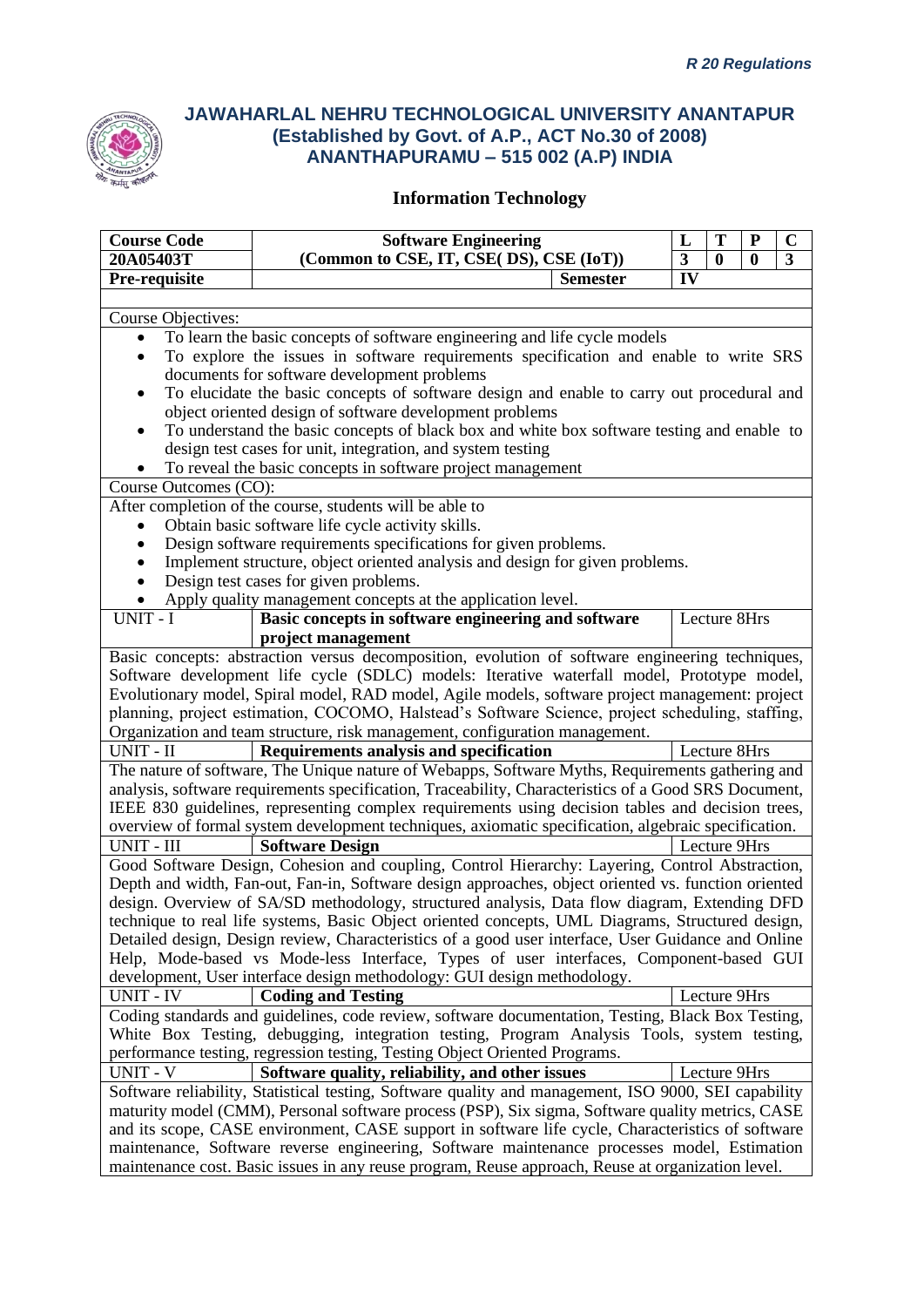

### **Information Technology**

#### Textbooks:

- 1. Rajib Mall, "Fundamentals of Software Engineering", 5th Edition, PHI, 2018.
- 2. Pressman R, "Software Engineering- Practioner Approach", McGraw Hill.

#### Reference Books:

- 1. Somerville, "Software Engineering", Pearson 2.
- 2. Richard Fairley, "Software Engineering Concepts", Tata McGraw Hill.
- 3. JalotePankaj, "An integrated approach to Software Engineering", Narosa

Online Learning Resources:

<https://nptel.ac.in/courses/106/105/106105182/> <http://peterindia.net/SoftwareDevelopment.html>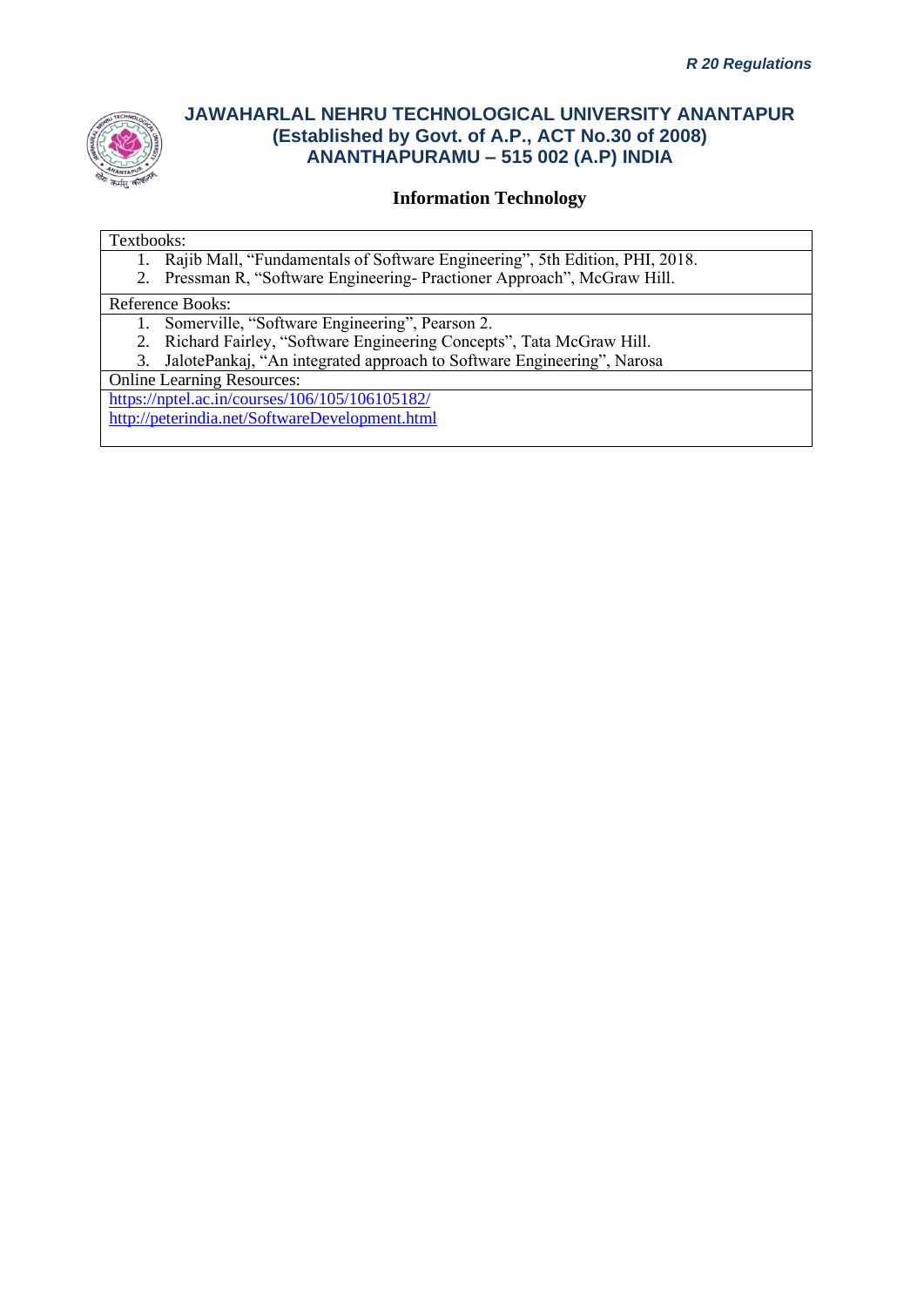

| <b>Course Code</b>                                                                                   | <b>MANAGERIAL ECONOMICS AND FINANCIAL</b><br>T<br>${\bf P}$<br>L                                                                                                                                                                                                                         |                                     | $\mathbf C$ |              |              |                         |
|------------------------------------------------------------------------------------------------------|------------------------------------------------------------------------------------------------------------------------------------------------------------------------------------------------------------------------------------------------------------------------------------------|-------------------------------------|-------------|--------------|--------------|-------------------------|
| 20A52301                                                                                             | <b>ANALYSIS</b>                                                                                                                                                                                                                                                                          |                                     | 3           | $\mathbf{0}$ | $\mathbf{0}$ | $\overline{\mathbf{3}}$ |
|                                                                                                      | (Common to All branches of Engineering)                                                                                                                                                                                                                                                  |                                     |             |              |              |                         |
| Pre-requisite                                                                                        | <b>NIL</b>                                                                                                                                                                                                                                                                               | <b>Semester</b>                     |             | III          |              |                         |
|                                                                                                      |                                                                                                                                                                                                                                                                                          |                                     |             |              |              |                         |
| <b>Course Objectives:</b>                                                                            |                                                                                                                                                                                                                                                                                          |                                     |             |              |              |                         |
| To inculcate the basic knowledge of micro economics and financial accounting<br>$\bullet$            |                                                                                                                                                                                                                                                                                          |                                     |             |              |              |                         |
| To make the students learn how demand is estimated for different products, input-output<br>$\bullet$ |                                                                                                                                                                                                                                                                                          |                                     |             |              |              |                         |
|                                                                                                      | relationship for optimizing production and cost                                                                                                                                                                                                                                          |                                     |             |              |              |                         |
| ٠                                                                                                    | To Know the Various types of market structure and pricing methods and strategy                                                                                                                                                                                                           |                                     |             |              |              |                         |
| $\bullet$                                                                                            | To give an overview on investment appraisal methods to promote the students to learn how to                                                                                                                                                                                              |                                     |             |              |              |                         |
|                                                                                                      | plan long-term investment decisions.                                                                                                                                                                                                                                                     |                                     |             |              |              |                         |
| $\bullet$                                                                                            | To provide fundamental skills on accounting and to explain the process of preparing financial                                                                                                                                                                                            |                                     |             |              |              |                         |
| statements                                                                                           |                                                                                                                                                                                                                                                                                          |                                     |             |              |              |                         |
| <b>Course Outcomes (CO):</b>                                                                         |                                                                                                                                                                                                                                                                                          |                                     |             |              |              |                         |
| $\bullet$                                                                                            | Define the concepts related to Managerial Economics, financial accounting and management.                                                                                                                                                                                                |                                     |             |              |              |                         |
| Understand the<br>٠                                                                                  | fundamentals of Economics viz., Demand, Production, cost, revenue and                                                                                                                                                                                                                    |                                     |             |              |              |                         |
| markets                                                                                              |                                                                                                                                                                                                                                                                                          |                                     |             |              |              |                         |
|                                                                                                      | Apply the Concept of Production cost and revenues for effective Business decision                                                                                                                                                                                                        |                                     |             |              |              |                         |
| $\bullet$                                                                                            | Analyze how to invest their capital and maximize returns                                                                                                                                                                                                                                 |                                     |             |              |              |                         |
| $\bullet$                                                                                            | Evaluate the capital budgeting techniques                                                                                                                                                                                                                                                |                                     |             |              |              |                         |
| Develop the accounting statements and evaluate the financial performance of business entity.         |                                                                                                                                                                                                                                                                                          |                                     |             |              |              |                         |
| UNIT - I                                                                                             | <b>Managerial Economics</b>                                                                                                                                                                                                                                                              |                                     |             |              |              |                         |
|                                                                                                      | Introduction - Nature, meaning, significance, functions, and advantages. Demand-Concept, Function,<br>Law of Demand - Demand Elasticity-Types - Measurement. Demand Forecasting-Factors governing<br>Forecasting, Methods. Managerial Economics and Financial Accounting and Management. |                                     |             |              |              |                         |
| UNIT - II                                                                                            | <b>Production and Cost Analysis</b>                                                                                                                                                                                                                                                      |                                     |             |              |              |                         |
|                                                                                                      | Introduction - Nature, meaning, significance, functions and advantages. Production Function-Least-                                                                                                                                                                                       |                                     |             |              |              |                         |
|                                                                                                      | cost combination- Short run and Long run Production Function- Isoquants and Isocosts, MRTS -                                                                                                                                                                                             |                                     |             |              |              |                         |
|                                                                                                      | Cobb-Douglas Production Function - Laws of Returns - Internal and External Economies of scale. Cost                                                                                                                                                                                      |                                     |             |              |              |                         |
|                                                                                                      | & Break-Even Analysis - Cost concepts and Cost behavior- Break-Even Analysis (BEA) -                                                                                                                                                                                                     |                                     |             |              |              |                         |
|                                                                                                      | Determination of Break-Even Point (Simple Problems)-Managerial significance and limitations of                                                                                                                                                                                           |                                     |             |              |              |                         |
| Break-Even Analysis.                                                                                 |                                                                                                                                                                                                                                                                                          |                                     |             |              |              |                         |
|                                                                                                      |                                                                                                                                                                                                                                                                                          |                                     |             |              |              |                         |
| UNIT - III                                                                                           | <b>Business Organizations and Markets</b>                                                                                                                                                                                                                                                |                                     |             |              |              |                         |
|                                                                                                      | Introduction - Nature, meaning, significance, functions and advantages. Forms of Business                                                                                                                                                                                                |                                     |             |              |              |                         |
|                                                                                                      | Organizations- Sole Proprietary - Partnership - Joint Stock Companies - Public Sector Enterprises.                                                                                                                                                                                       |                                     |             |              |              |                         |
|                                                                                                      | Types of Markets - Perfect and Imperfect Competition - Features of Perfect Competition Monopoly-                                                                                                                                                                                         |                                     |             |              |              |                         |
| Monopolistic Competition-Oligopoly-Price-Output Determination - Pricing Methods and Strategies       |                                                                                                                                                                                                                                                                                          |                                     |             |              |              |                         |
| <b>UNIT - IV</b>                                                                                     | <b>Capital Budgeting</b>                                                                                                                                                                                                                                                                 |                                     |             |              |              |                         |
|                                                                                                      | Introduction – Nature, meaning, significance, functions and advantages. Types of Working Capital,                                                                                                                                                                                        |                                     |             |              |              |                         |
|                                                                                                      | Components, Sources of Short-term and Long-term                                                                                                                                                                                                                                          | Capital, Estimating Working capital |             |              |              |                         |
| requirements. Capital Budgeting-Features, Proposals, Methods and Evaluation. Projects - Pay Back     |                                                                                                                                                                                                                                                                                          |                                     |             |              |              |                         |
| Method, Accounting Rate of Return (ARR) Net Present Value (NPV) Internal Rate Return (IRR)           |                                                                                                                                                                                                                                                                                          |                                     |             |              |              |                         |
| Method (sample problems)                                                                             |                                                                                                                                                                                                                                                                                          |                                     |             |              |              |                         |
| UNIT - V                                                                                             | <b>Financial Accounting and Analysis</b>                                                                                                                                                                                                                                                 |                                     |             |              |              |                         |
|                                                                                                      | Introduction – Nature, meaning, significance, functions and advantages. Concepts and Conventions-                                                                                                                                                                                        |                                     |             |              |              |                         |
|                                                                                                      | Double-Entry Book Keeping, Journal, Ledger, Trial Balance-Final Accounts (Trading Account, Profit                                                                                                                                                                                        |                                     |             |              |              |                         |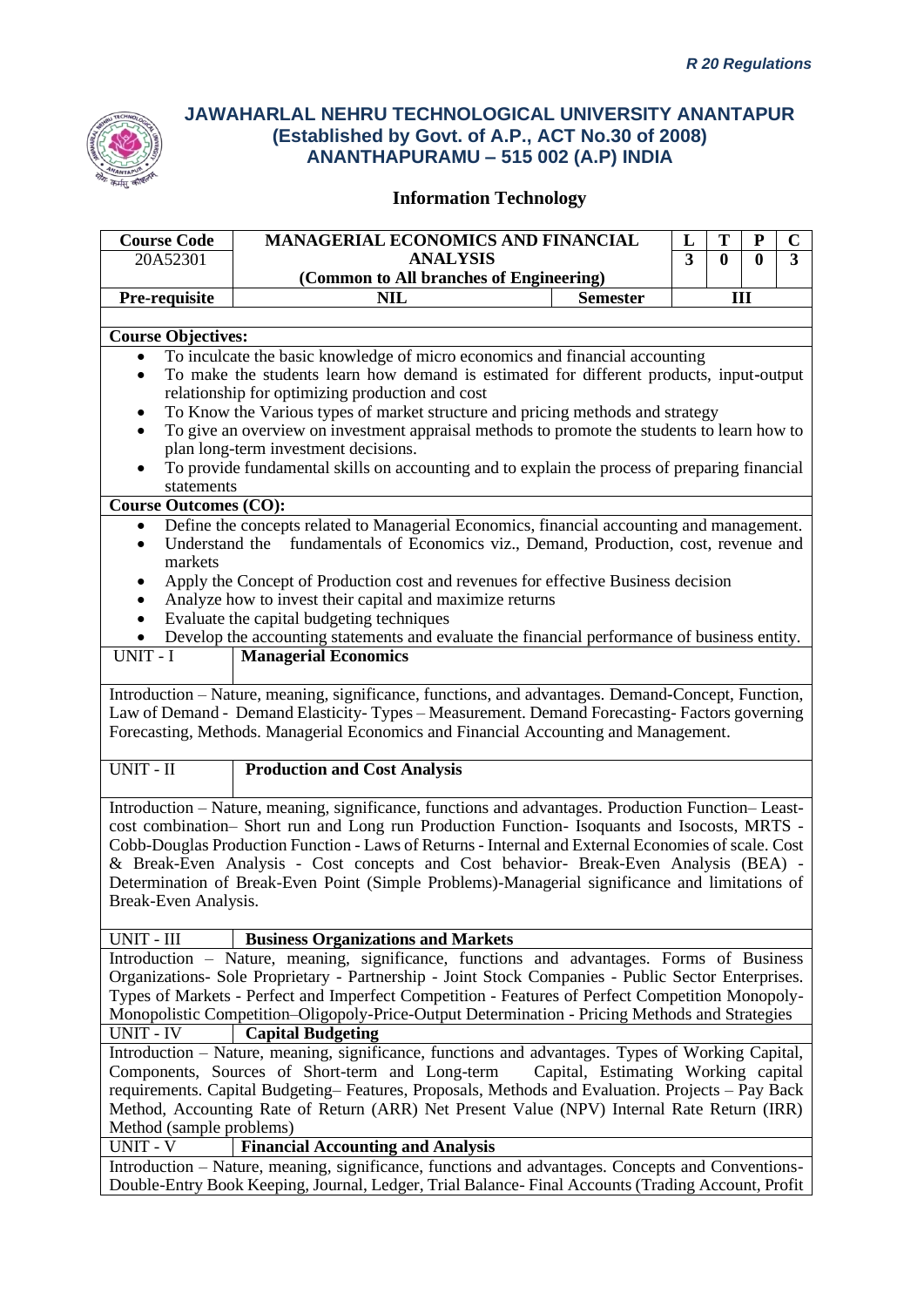

### **Information Technology**

and Loss Account and Balance Sheet with simple adjustments). *Financial Analysis -* Analysis and Interpretation of Liquidity Ratios, Activity Ratios, and Capital structure Ratios and Profitability.

#### **Textbooks:**

- 1. Varshney&Maheswari: Managerial Economics, Sultan Chand, 2013.
- 2. Aryasri: Business Economics and Financial Analysis, 4/e, MGH, 2019

#### **Reference Books:**

- 1. Ahuja Hl Managerial economics Schand,3/e,2013
- 2. S.A. Siddiqui and A.S. Siddiqui: Managerial Economics and Financial Analysis, New Age International, 2013.
- 3. Joseph G. Nellis and David Parker: Principles of Business Economics, Pearson, 2/e, New Delhi.
- 4. Domnick Salvatore: Managerial Economics in a Global Economy, Cengage, 2013.

#### **Online Learning Resources:**

**<https://www.slideshare.net/123ps/managerial-economics-ppt>** <https://www.slideshare.net/rossanz/production-and-cost-45827016> <https://www.slideshare.net/darkyla/business-organizations-19917607> <https://www.slideshare.net/balarajbl/market-and-classification-of-market> <https://www.slideshare.net/ruchi101/capital-budgeting-ppt-59565396>

<https://www.slideshare.net/ashu1983/financial-accounting>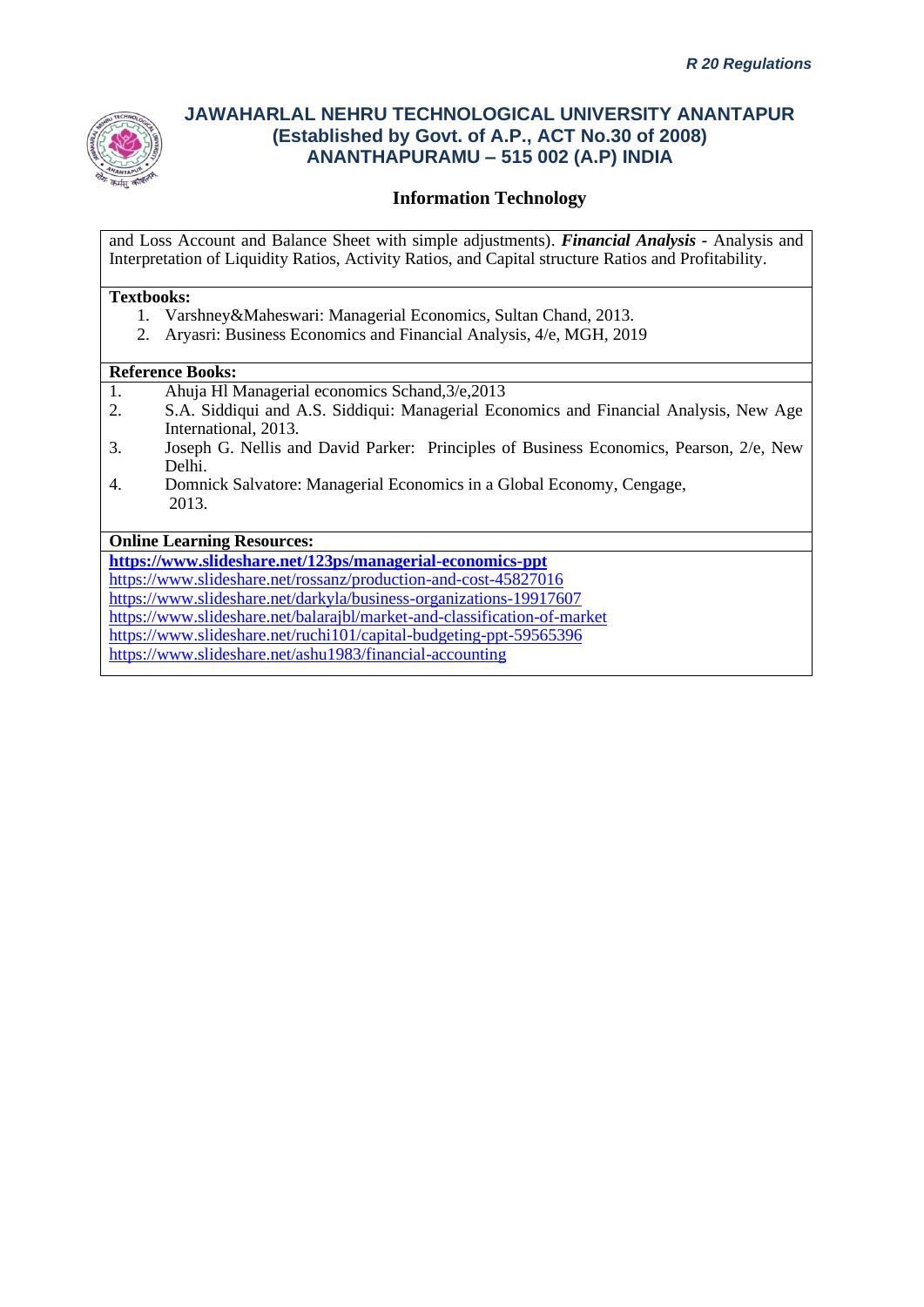

| <b>Course Code</b>                                                                 | ORGANISATIONAL BEHAVIOUR<br>T<br>L<br>P                                                             |  |  |  | $\mathbf C$ |  |
|------------------------------------------------------------------------------------|-----------------------------------------------------------------------------------------------------|--|--|--|-------------|--|
| 20A52302                                                                           | (Common to All branches of Engineering)<br>3<br>$\bf{0}$<br>$\bf{0}$                                |  |  |  | 3           |  |
| Pre-requisite                                                                      | <b>NIL</b><br><b>Semester</b><br>III                                                                |  |  |  |             |  |
| <b>Course Objectives:</b>                                                          |                                                                                                     |  |  |  |             |  |
| $\bullet$                                                                          | To enable student's comprehension of organizational behavior                                        |  |  |  |             |  |
|                                                                                    | To offer knowledge to students on self-motivation, leadership and management                        |  |  |  |             |  |
| To facilitate them to become powerful leaders                                      |                                                                                                     |  |  |  |             |  |
|                                                                                    | To Impart knowledge about group dynamics                                                            |  |  |  |             |  |
|                                                                                    | To make them understand the importance of change and development                                    |  |  |  |             |  |
| <b>Course Outcomes (CO):</b>                                                       |                                                                                                     |  |  |  |             |  |
| $\bullet$                                                                          | Define the Organizational Behaviour, its nature and scope.                                          |  |  |  |             |  |
|                                                                                    | Understand the nature and concept of Organizational behaviour                                       |  |  |  |             |  |
|                                                                                    | Apply theories of motivation to analyse the performance problems                                    |  |  |  |             |  |
|                                                                                    | Analyse the different theories of leadership                                                        |  |  |  |             |  |
| Evaluate group dynamics                                                            |                                                                                                     |  |  |  |             |  |
|                                                                                    | Develop as powerful leader                                                                          |  |  |  |             |  |
| UNIT - I                                                                           | <b>Introduction to Organizational Behavior</b>                                                      |  |  |  |             |  |
|                                                                                    | Meaning, definition, nature, scope and functions - Organizing Process - Making organizing effective |  |  |  |             |  |
|                                                                                    | -Understanding Individual Behaviour-Attitude -Perception - Learning - Personality.                  |  |  |  |             |  |
| UNIT - II                                                                          | <b>Motivation and Leading</b>                                                                       |  |  |  |             |  |
|                                                                                    | Theories of Motivation- Maslow's Hierarchy of Needs - Hertzberg's Two Factor Theory - Vroom's       |  |  |  |             |  |
|                                                                                    | theory of expectancy – Mc Cleland's theory of needs–Mc Gregor's theory $X$ and theory $Y$ – Adam's  |  |  |  |             |  |
|                                                                                    | equity theory - Locke's goal setting theory- Alderfer's ERG theory.                                 |  |  |  |             |  |
| UNIT - III                                                                         | <b>Organizational Culture</b>                                                                       |  |  |  |             |  |
|                                                                                    | Introduction - Meaning, scope, definition, Nature - Organizational Climate - Leadership - Traits    |  |  |  |             |  |
|                                                                                    | Theory–Managerial Grid - Transactional Vs Transformational Leadership - Qualities of good Leader    |  |  |  |             |  |
|                                                                                    |                                                                                                     |  |  |  |             |  |
| <b>UNIT - IV</b>                                                                   | - Conflict Management -Evaluating Leader-Women and Corporate leadership.<br><b>Group Dynamics</b>   |  |  |  |             |  |
|                                                                                    | Introduction - Meaning, scope, definition, Nature-Types of groups - Determinants of group behavior  |  |  |  |             |  |
|                                                                                    | - Group process - Group Development - Group norms - Group cohesiveness - Small Groups - Group       |  |  |  |             |  |
|                                                                                    | decision making - Team building - Conflict in the organization- Conflict resolution                 |  |  |  |             |  |
| <b>UNIT - V</b>                                                                    | <b>Organizational Change and Development</b>                                                        |  |  |  |             |  |
|                                                                                    | Introduction -Nature, Meaning, scope, definition and functions- Organizational Culture - Changing   |  |  |  |             |  |
|                                                                                    | the Culture - Change Management - Work Stress Management - Organizational management -              |  |  |  |             |  |
|                                                                                    | Managerial implications of organization's change and development                                    |  |  |  |             |  |
|                                                                                    |                                                                                                     |  |  |  |             |  |
| <b>Textbooks:</b>                                                                  |                                                                                                     |  |  |  |             |  |
|                                                                                    | 1. Luthans, Fred, Organisational Behaviour, McGraw-Hill, 12 Th edition 2011                         |  |  |  |             |  |
|                                                                                    | 2. P Subba Ran, Organisational Behaviour, Himalya Publishing House 2017                             |  |  |  |             |  |
| <b>Reference Books:</b>                                                            |                                                                                                     |  |  |  |             |  |
| Ξ                                                                                  | McShane, Organizational Behaviour, TMH 2009                                                         |  |  |  |             |  |
| Nelson, Organisational Behaviour, Thomson, 2009.                                   |                                                                                                     |  |  |  |             |  |
| Robbins, P. Stephen, Timothy A. Judge, Organisational Behaviour, Pearson 2009.     |                                                                                                     |  |  |  |             |  |
| Aswathappa, Organisational Behaviour, Himalaya, 2009                               |                                                                                                     |  |  |  |             |  |
| <b>Online Learning Resources:</b>                                                  |                                                                                                     |  |  |  |             |  |
| httphttps://www.slideshare.net/Knight1040/organizational-culture-                  |                                                                                                     |  |  |  |             |  |
| 9608857s://www.slideshare.net/AbhayRajpoot3/motivation-165556714                   |                                                                                                     |  |  |  |             |  |
|                                                                                    | https://www.slideshare.net/harshrastogi1/group-dynamics-159412405                                   |  |  |  |             |  |
| https://www.slideshare.net/vanyasingla1/organizational-change-development-26565951 |                                                                                                     |  |  |  |             |  |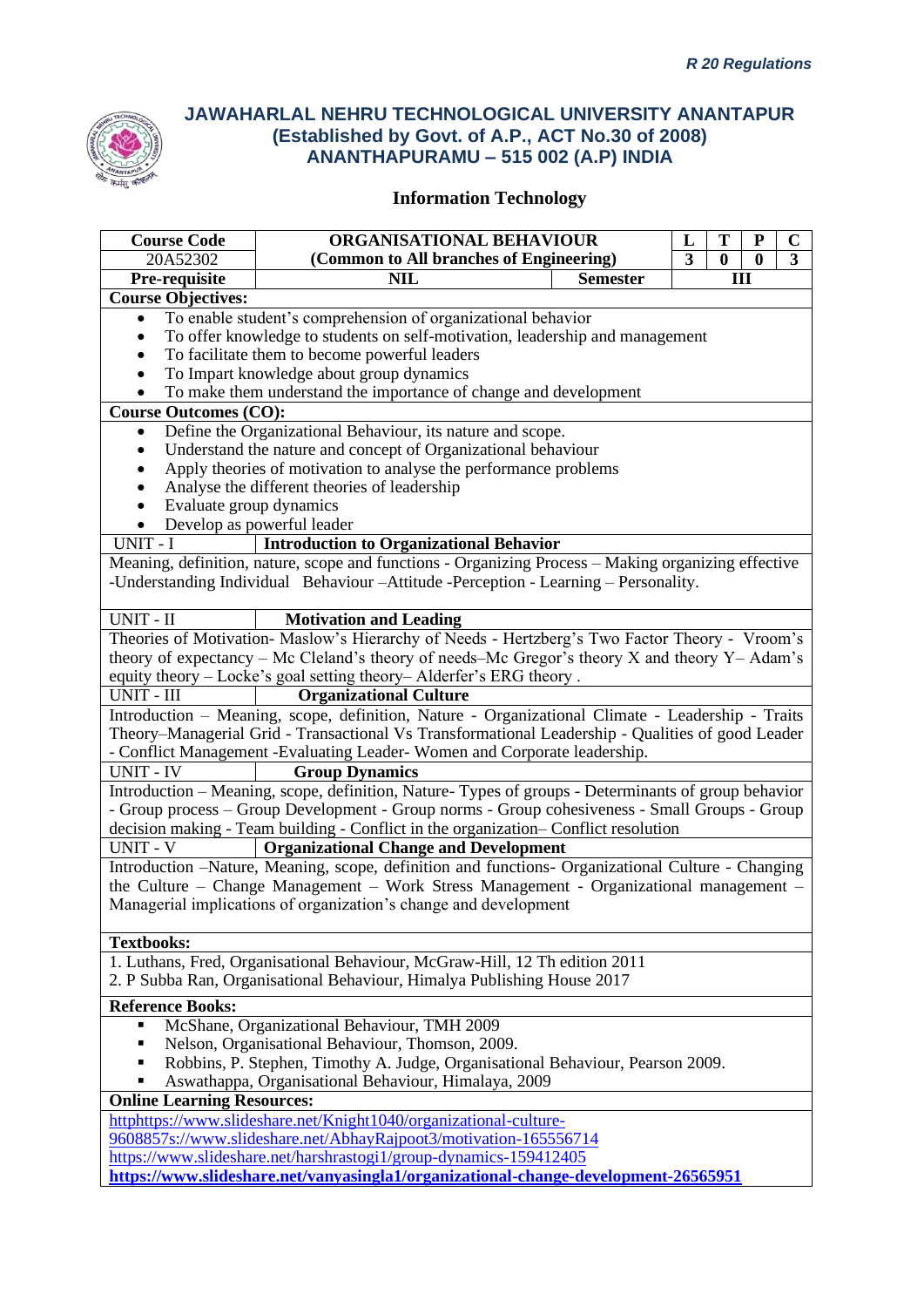

| <b>Course Code</b>                                                                                   | <b>Business Environment</b>                                                                           |  | L | Т        | ${\bf P}$ | C |  |
|------------------------------------------------------------------------------------------------------|-------------------------------------------------------------------------------------------------------|--|---|----------|-----------|---|--|
| 20A52303                                                                                             | (Common to All branches of Engineering)<br>$\overline{\mathbf{3}}$<br>$\bf{0}$                        |  |   | $\bf{0}$ | 3         |   |  |
| Pre-requisite                                                                                        | <b>NIL</b><br><b>Semester</b><br>Ш                                                                    |  |   |          |           |   |  |
|                                                                                                      |                                                                                                       |  |   |          |           |   |  |
| <b>Course Objectives:</b>                                                                            |                                                                                                       |  |   |          |           |   |  |
| To make the student to understand about the business environment<br>$\bullet$                        |                                                                                                       |  |   |          |           |   |  |
| To enable them in knowing the importance of fiscal and monitory policy<br>$\bullet$                  |                                                                                                       |  |   |          |           |   |  |
|                                                                                                      | To facilitate them in understanding the export policy of the country                                  |  |   |          |           |   |  |
| $\bullet$                                                                                            | To Impart knowledge about the functioning and role of WTO                                             |  |   |          |           |   |  |
| $\bullet$                                                                                            | To Encourage the student in knowing the structure of stock markets                                    |  |   |          |           |   |  |
|                                                                                                      |                                                                                                       |  |   |          |           |   |  |
| <b>Course Outcomes (CO):</b>                                                                         |                                                                                                       |  |   |          |           |   |  |
|                                                                                                      | Define Business Environment and its Importance.                                                       |  |   |          |           |   |  |
|                                                                                                      | Understand various types of business environment.                                                     |  |   |          |           |   |  |
|                                                                                                      | Apply the knowledge of Money markets in future investment                                             |  |   |          |           |   |  |
|                                                                                                      | Analyse India's Trade Policy                                                                          |  |   |          |           |   |  |
|                                                                                                      | Evaluate fiscal and monitory policy                                                                   |  |   |          |           |   |  |
| $\bullet$                                                                                            | Develop a personal synthesis and approach for identifying business opportunities                      |  |   |          |           |   |  |
| UNIT - I                                                                                             | <b>Overview of Business Environment</b>                                                               |  |   |          |           |   |  |
|                                                                                                      | Introduction – meaning Nature, Scope, significance, functions and advantages. Types-Internal          |  |   |          |           |   |  |
|                                                                                                      | & External, Micro and Macro. Competitive structure of industries - Environmental analysis- advantages |  |   |          |           |   |  |
|                                                                                                      | & limitations of environmental analysis& Characteristics of business.                                 |  |   |          |           |   |  |
|                                                                                                      |                                                                                                       |  |   |          |           |   |  |
| UNIT - II                                                                                            | <b>Fiscal &amp; Monetary Policy</b>                                                                   |  |   |          |           |   |  |
|                                                                                                      | Introduction - Nature, meaning, significance, functions and advantages. Public Revenues - Public      |  |   |          |           |   |  |
|                                                                                                      | Expenditure - Evaluation of recent fiscal policy of GOI. Highlights of Budget- Monetary Policy -      |  |   |          |           |   |  |
|                                                                                                      | Demand and Supply of Money -RBI -Objectives of monetary and credit policy - Recent trends- Role       |  |   |          |           |   |  |
| of Finance Commission.                                                                               |                                                                                                       |  |   |          |           |   |  |
| UNIT - III                                                                                           | <b>India's Trade Policy</b>                                                                           |  |   |          |           |   |  |
|                                                                                                      | Introduction - Nature, meaning, significance, functions and advantages. Magnitude and direction of    |  |   |          |           |   |  |
|                                                                                                      | Indian International Trade - Bilateral and Multilateral Trade Agreements - EXIM policy and role of    |  |   |          |           |   |  |
|                                                                                                      | EXIM bank -Balance of Payments- Structure & Major components - Causes for Disequilibrium in           |  |   |          |           |   |  |
|                                                                                                      | Balance of Payments - Correction measures.                                                            |  |   |          |           |   |  |
|                                                                                                      |                                                                                                       |  |   |          |           |   |  |
| <b>UNIT - IV</b>                                                                                     | <b>World Trade Organization</b>                                                                       |  |   |          |           |   |  |
|                                                                                                      | Introduction - Nature, significance, functions and advantages. Organization and Structure - Role and  |  |   |          |           |   |  |
|                                                                                                      | functions of WTO in promoting world trade - GATT -Agreements in the Uruguay Round -TRIPS,             |  |   |          |           |   |  |
| TRIMS - Disputes Settlement Mechanism - Dumping and Anti-dumping Measures.                           |                                                                                                       |  |   |          |           |   |  |
|                                                                                                      |                                                                                                       |  |   |          |           |   |  |
| <b>UNIT - V</b>                                                                                      | <b>Money Markets and Capital Markets</b>                                                              |  |   |          |           |   |  |
|                                                                                                      | Introduction – Nature, meaning, significance, functions and advantages. Features and components of    |  |   |          |           |   |  |
| Indian financial systems - Objectives, features and structure of money markets and capital markets - |                                                                                                       |  |   |          |           |   |  |
| Reforms and recent development – SEBI – Stock Exchanges - Investor protection and role of SEBI,      |                                                                                                       |  |   |          |           |   |  |
| Introduction to international finance.                                                               |                                                                                                       |  |   |          |           |   |  |
|                                                                                                      |                                                                                                       |  |   |          |           |   |  |
| <b>Textbooks:</b>                                                                                    |                                                                                                       |  |   |          |           |   |  |
|                                                                                                      | 1. Francis Cherunilam (2009), International Business: Text and Cases, Prentice Hall of India.         |  |   |          |           |   |  |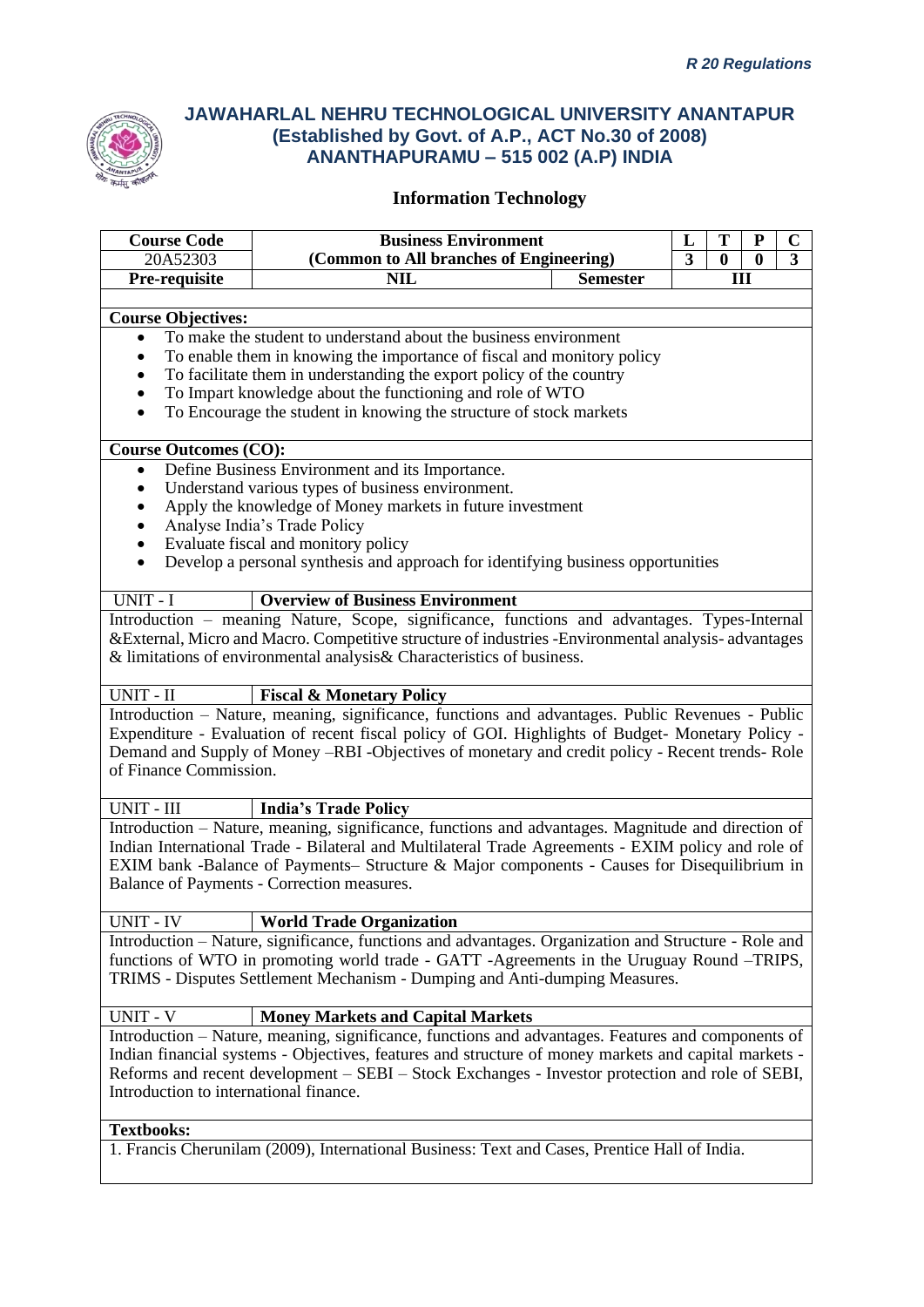

### **Information Technology**

2. K. Aswathappa, Essentials of Business Environment: Texts and Cases & Exercises 13th Revised Edition.HPH2016

#### **Reference Books:**

1.K. V. Sivayya, V. B. M Das (2009), Indian Industrial Economy, Sultan Chand Publishers, New Delhi, India.

2. Sundaram, Black (2009), International Business Environment Text and Cases, Prentice Hall of India, New Delhi, India.

3. Chari. S. N (2009), International Business, Wiley India.

4.E. Bhattacharya (2009), International Business, Excel Publications, New Delhi.

#### **Online Learning Resources:**

<https://www.slideshare.net/ShompaDhali/business-environment-53111245>

<https://www.slideshare.net/rbalsells/fiscal-policy-ppt>

<https://www.slideshare.net/aguness/monetary-policy-presentationppt>

<https://www.slideshare.net/DaudRizwan/monetary-policy-of-india-69561982>

<https://www.slideshare.net/ShikhaGupta31/indias-trade-policyppt>

<https://www.slideshare.net/viking2690/wto-ppt-60260883>

<https://www.slideshare.net/prateeknepal3/ppt-mo>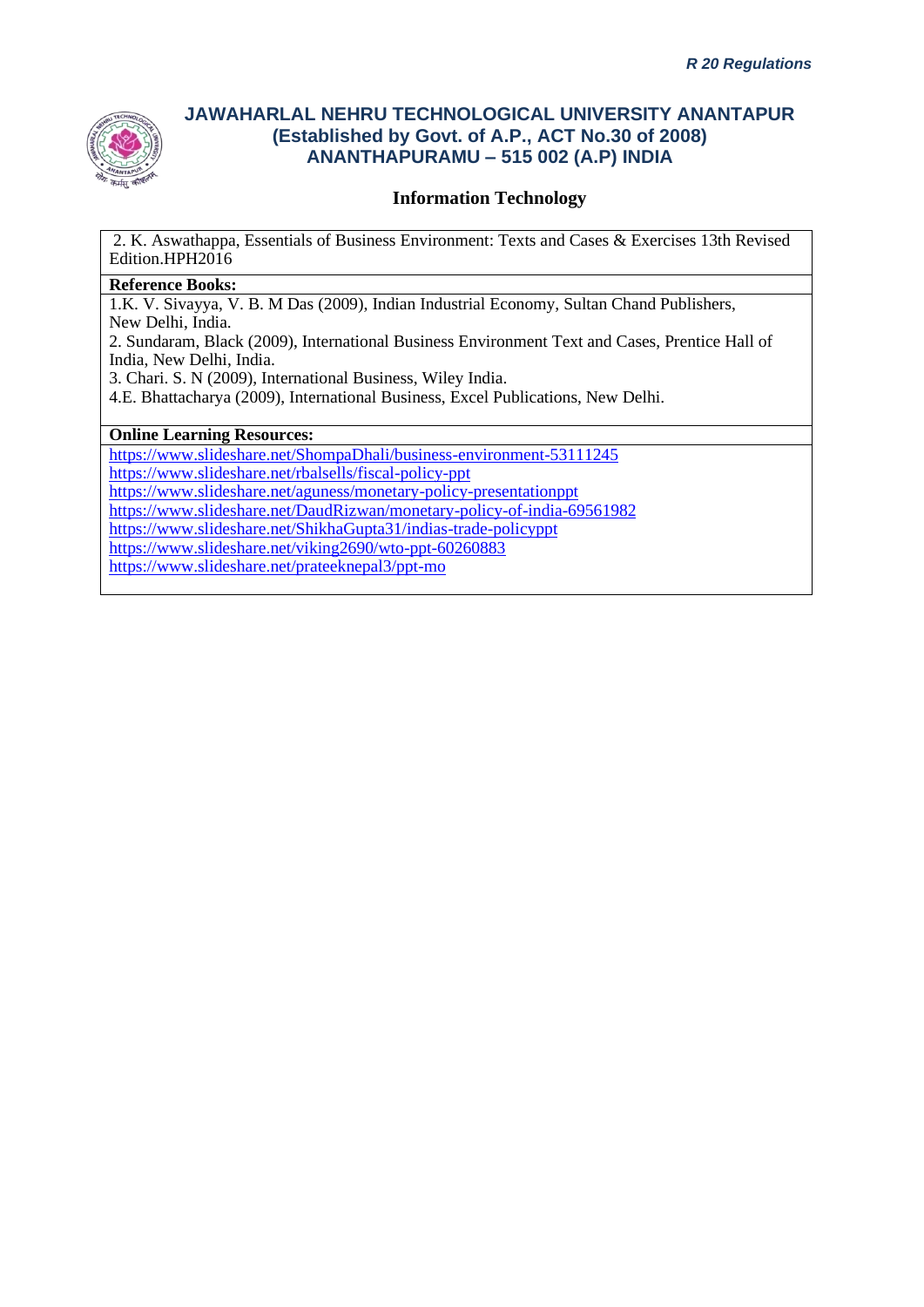

| <b>Course Code</b><br>20A05401P                                                   | <b>Database Management Systems</b><br>Laboratory |                                                                           |  | T<br>$\bf{0}$ | ${\bf P}$<br>$\overline{3}$ | $\mathbf C$<br>$\overline{1.5}$ |
|-----------------------------------------------------------------------------------|--------------------------------------------------|---------------------------------------------------------------------------|--|---------------|-----------------------------|---------------------------------|
|                                                                                   |                                                  | (Common to CSE, IT, CSE(DS), CSE                                          |  |               |                             |                                 |
|                                                                                   |                                                  | (IoT), CSE (AI), CSE (AI & ML) and                                        |  |               |                             |                                 |
|                                                                                   |                                                  | AI & DS                                                                   |  |               |                             |                                 |
| Pre-requisite                                                                     |                                                  | <b>Semester</b>                                                           |  |               | IV                          |                                 |
| Course Objectives:                                                                |                                                  |                                                                           |  |               |                             |                                 |
|                                                                                   |                                                  | • To implement the basic knowledge of SQL queries and relational algebra. |  |               |                             |                                 |
| • To construct database models for different database applications.               |                                                  |                                                                           |  |               |                             |                                 |
| • To apply normalization techniques for refining of databases.                    |                                                  |                                                                           |  |               |                             |                                 |
|                                                                                   |                                                  | • To practice various triggers, procedures, and cursors usingPL/SQL.      |  |               |                             |                                 |
| • To design and implementation of a database for an organization                  |                                                  |                                                                           |  |               |                             |                                 |
| Course Outcomes (CO):<br>After completion of the course, students will be able to |                                                  |                                                                           |  |               |                             |                                 |
| Design database for any real world problem<br>$\bullet$                           |                                                  |                                                                           |  |               |                             |                                 |
| Implement PL/SQL programs<br>$\bullet$                                            |                                                  |                                                                           |  |               |                             |                                 |
| Define SQL queries<br>$\bullet$                                                   |                                                  |                                                                           |  |               |                             |                                 |
| Decide the constraints                                                            |                                                  |                                                                           |  |               |                             |                                 |
| Investigate for data inconsistency                                                |                                                  |                                                                           |  |               |                             |                                 |
| List of Experiments:                                                              |                                                  |                                                                           |  |               |                             |                                 |
| <b>Week-1: CREATION OF TABLES</b>                                                 |                                                  |                                                                           |  |               |                             |                                 |
| 1. Create a table called Employee with the following structure.                   |                                                  |                                                                           |  |               |                             |                                 |
|                                                                                   | <b>Name</b>                                      | <b>Type</b>                                                               |  |               |                             |                                 |
|                                                                                   | Empno                                            | Number                                                                    |  |               |                             |                                 |
|                                                                                   | Ename                                            | Varchar2(20)                                                              |  |               |                             |                                 |
|                                                                                   | Job                                              | Varchar2(20)                                                              |  |               |                             |                                 |
|                                                                                   | Mgr                                              | Number                                                                    |  |               |                             |                                 |
|                                                                                   | Sal                                              | Number                                                                    |  |               |                             |                                 |
|                                                                                   |                                                  |                                                                           |  |               |                             |                                 |
| a.                                                                                |                                                  | Add a column commission with domain to the Employee table.                |  |               |                             |                                 |
| b. Insert any five records into the table.                                        |                                                  |                                                                           |  |               |                             |                                 |
| Update the column details of job<br>c.                                            |                                                  |                                                                           |  |               |                             |                                 |
| d. Rename the column of Employ table using alter command.                         |                                                  |                                                                           |  |               |                             |                                 |
| e. Delete the employee whose empno is 19.                                         |                                                  |                                                                           |  |               |                             |                                 |
|                                                                                   |                                                  |                                                                           |  |               |                             |                                 |
| Create department table with the following structure.<br>2.                       |                                                  |                                                                           |  |               |                             |                                 |
|                                                                                   | <b>Name</b>                                      | <b>Type</b>                                                               |  |               |                             |                                 |
|                                                                                   | Deptno                                           | Number                                                                    |  |               |                             |                                 |
|                                                                                   | Deptname                                         | Varchar2(20)                                                              |  |               |                             |                                 |
|                                                                                   | Varchar2(20)<br>location                         |                                                                           |  |               |                             |                                 |
|                                                                                   |                                                  |                                                                           |  |               |                             |                                 |
| a.                                                                                | Add column designation to the department table.  |                                                                           |  |               |                             |                                 |
| Insert values into thetable.<br>b.                                                |                                                  |                                                                           |  |               |                             |                                 |
| c.                                                                                | List the records of emp table grouped bydeptno.  |                                                                           |  |               |                             |                                 |

- d. Update the record where deptno is9.
- e. Delete any column data from thetable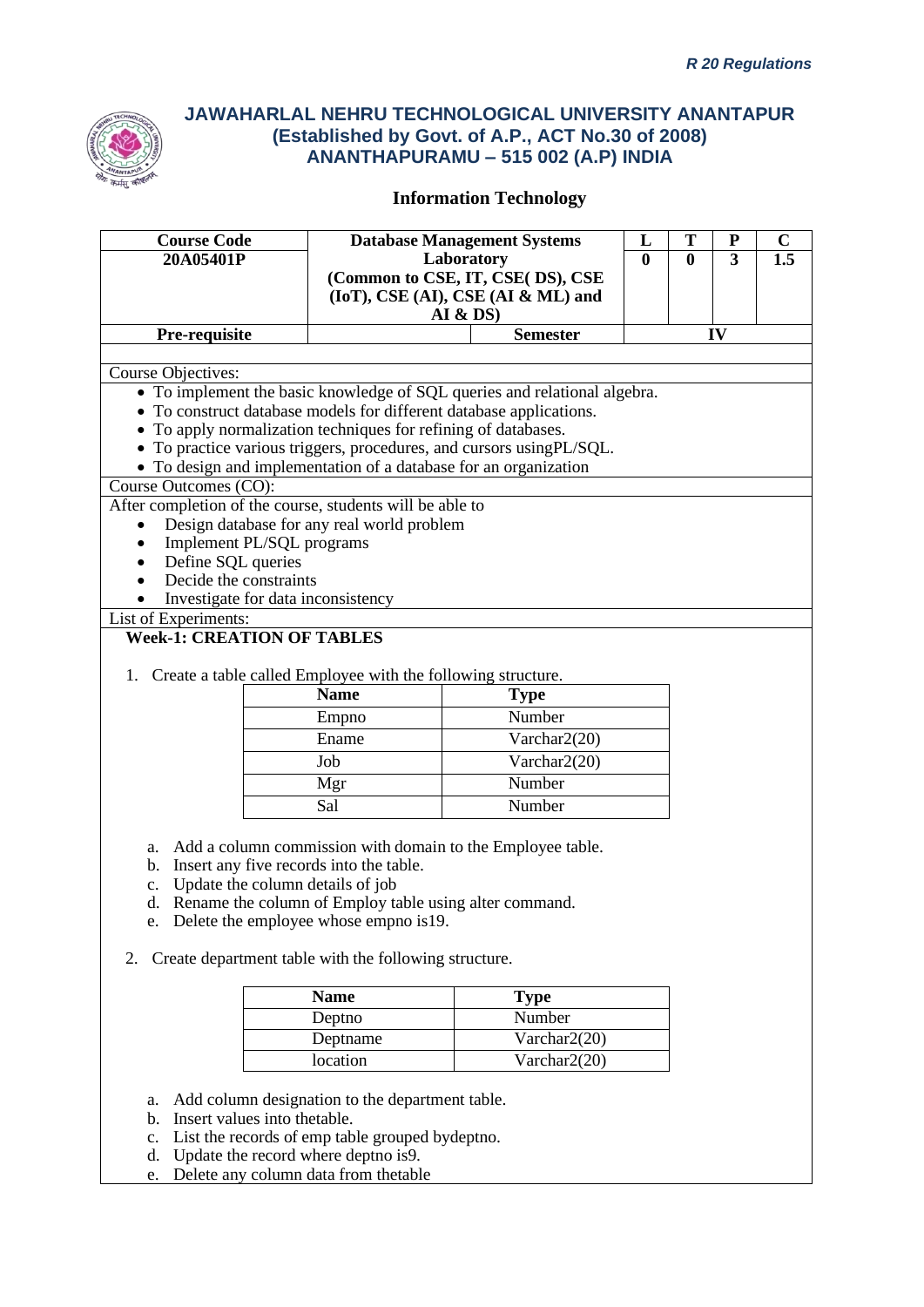

### **Information Technology**

3. Create a table called Customertable

| <b>Name</b> | <b>Type</b>     |
|-------------|-----------------|
| Cust name   | Varchar $2(20)$ |
| Cust street | Varchar $2(20)$ |
| Cust city   | Varchar $2(20)$ |

- a. Insert records into thetable.
- b. Add salary column to thetable.
- c. Alter the table columndomain.
- d. Drop salary column of the customertable.
- e. Delete the rows of customer table whose ust\_city is 'hyd'.
- f. Create a table called branchtable.

| <b>Name</b> | <b>Type</b>     |
|-------------|-----------------|
| Branch name | Varchar $2(20)$ |
| Branch city | Varchar $2(20)$ |
| asserts     | Number          |

4. Increase the size of data type for asserts to the branch.

- a. Add and drop a column to the branch table.
	- b. Insert values to the table.
	- c. Update the branch name column
	- d. Delete any two columns from the table
- 5. Create a table called sailor table

| <b>Name</b> | <b>Type</b>     |
|-------------|-----------------|
| Sid         | Number          |
| Sname       | Varchar $2(20)$ |
| rating      | Varchar $2(20)$ |

- a. Add column age to the sailor table.
- b. Insert values into the sailor table.
- c. Delete the row with rating>8.
- d. Update the column details of sailor.
- e. Insert null values into the table.
- 6. Create a table called reserves table

| <b>Name</b> | Type    |
|-------------|---------|
| Boat id     | Integer |
| sid         | Integer |
| day         | Integer |
|             |         |

- a. Insert values into the reservestable.
- b. Add column time to the reservestable.
- c. Alter the column day data type todate.
- d. Drop the column time in thetable.
- e. Delete the row of the table with somecondition.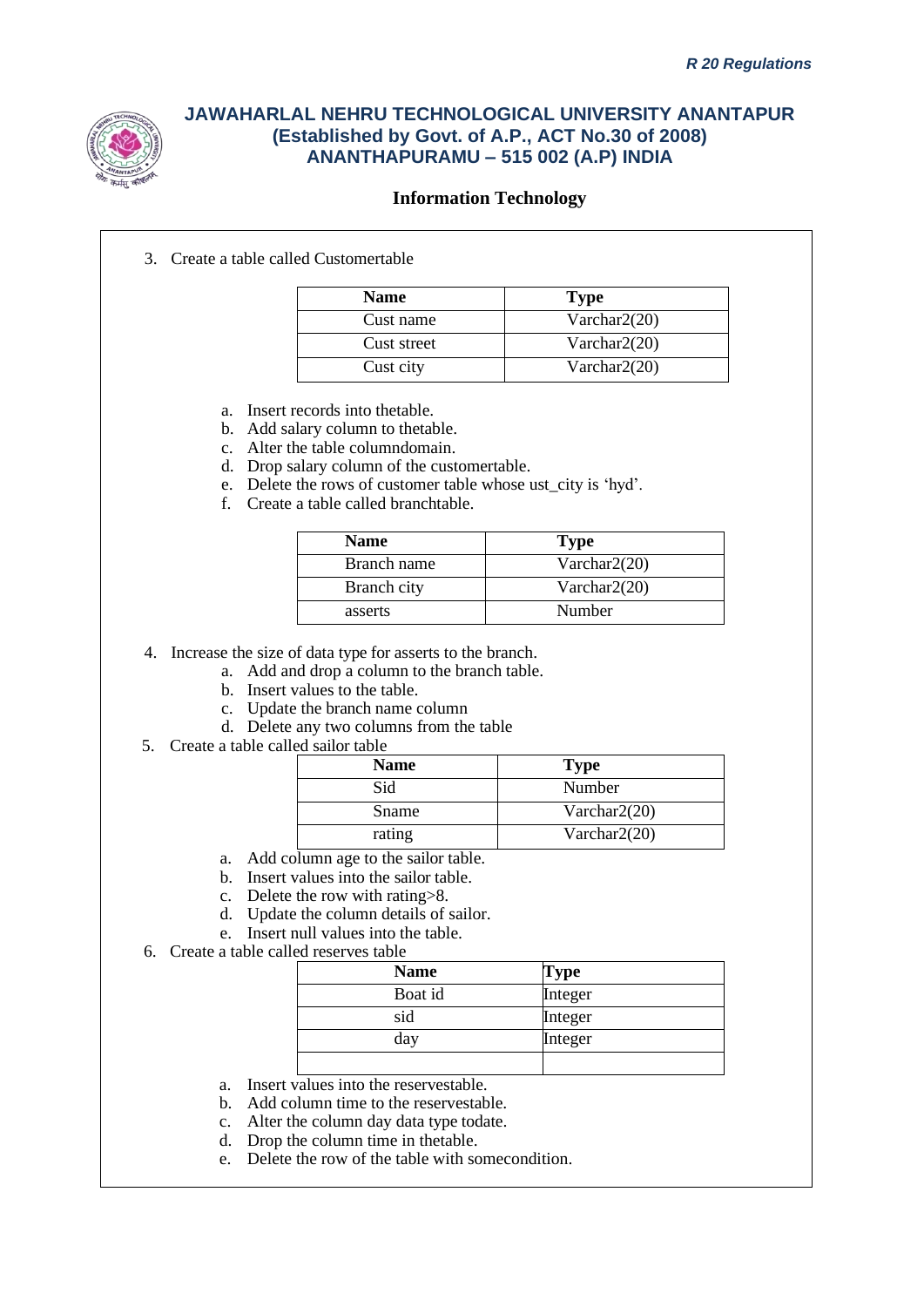

### **Information Technology**

### **Week-2: QUERIES USING DDL AND DML**

- 1. a. Create a user and grant all permissions to theuser.
	- b. Insert the any three records in the employee table and use rollback. Check theresult. c. Add primary key constraint and not null constraint to the employeetable.
	- d. Insert null values to the employee table and verify theresult.
- 2. a. Create a user and grant all permissions to theuser.
	- b. Insert values in the department table and usecommit.
		- c. Add constraints like unique and not null to the departmenttable.
	- d. Insert repeated values and null values into thetable.
- 3. a. Create a user and grant all permissions to theuser.
	- b. Insert values into the table and use commit.
	- c. Delete any three records in the department table and use rollback.
	- d. Add constraint primary key and foreign key to thetable.
- 4. a. Create a user and grant all permissions to theuser.
	- b. Insert records in the sailor table and usecommit.
	- c. Add save point after insertion of records and verify save point.
	- d. Add constraints not null and primary key to the sailortable.
- 5. a. Create a user and grant all permissions to theuser.
	- b. Use revoke command to remove userpermissions.
		- c. Change password of the usercreated.
	- d. Add constraint foreign key and notnull.
- 6. a. Create a user and grant all permissions to theuser.
	- b. Update the table reserves and use savepointandrollback.
		- **c.** Add constraint primary key , foreign key and not null to the reserves table
	- **d.**Delete constraint not null to the tablecolumn

#### **Week-3:QUERIES USING AGGREGATE FUNCTIONS**

- 1. a. By using the group by clause, display the enames who belongs to deptno 10 alongwithaveragesalary.
	- b. Display lowest paid employee details under eachdepartment.
	- c. Display number of employees working in each department and their departmentnumber.

d. Using built in functions, display number of employees working in each department and their department name from dept table. Insert deptname to dept table and insert deptname for each row, do the required thing specified above.

- e. List all employees which start with either B or C.
- f. Display only these ename of employees where the maximum salary is greater than or equalto 5000.
- 2. a. Calculate the average salary for each differentjob.
	- b. Show the average salary of each job excludingmanager.
	- c. Show the average salary for all departments employing more than threepeople.
	- d. Display employees who earn more than thelowest salary in department 30
	- e. Show that value returned by sign (n)function.
	- f. How many days between day of birth to currentdate
- 3. a. Show that two substring as singlestring.
	- b. List all employee names, salary and 15% rise insalary.
	- c. Display lowest paid emp details under eachmanager
	- d. Display the average monthly salary bill for eachdeptno.
	- e. Show the average salary for all departments employing more than twopeople.
	- f. By using the group by clause, display the eid who belongs to deptno 05 along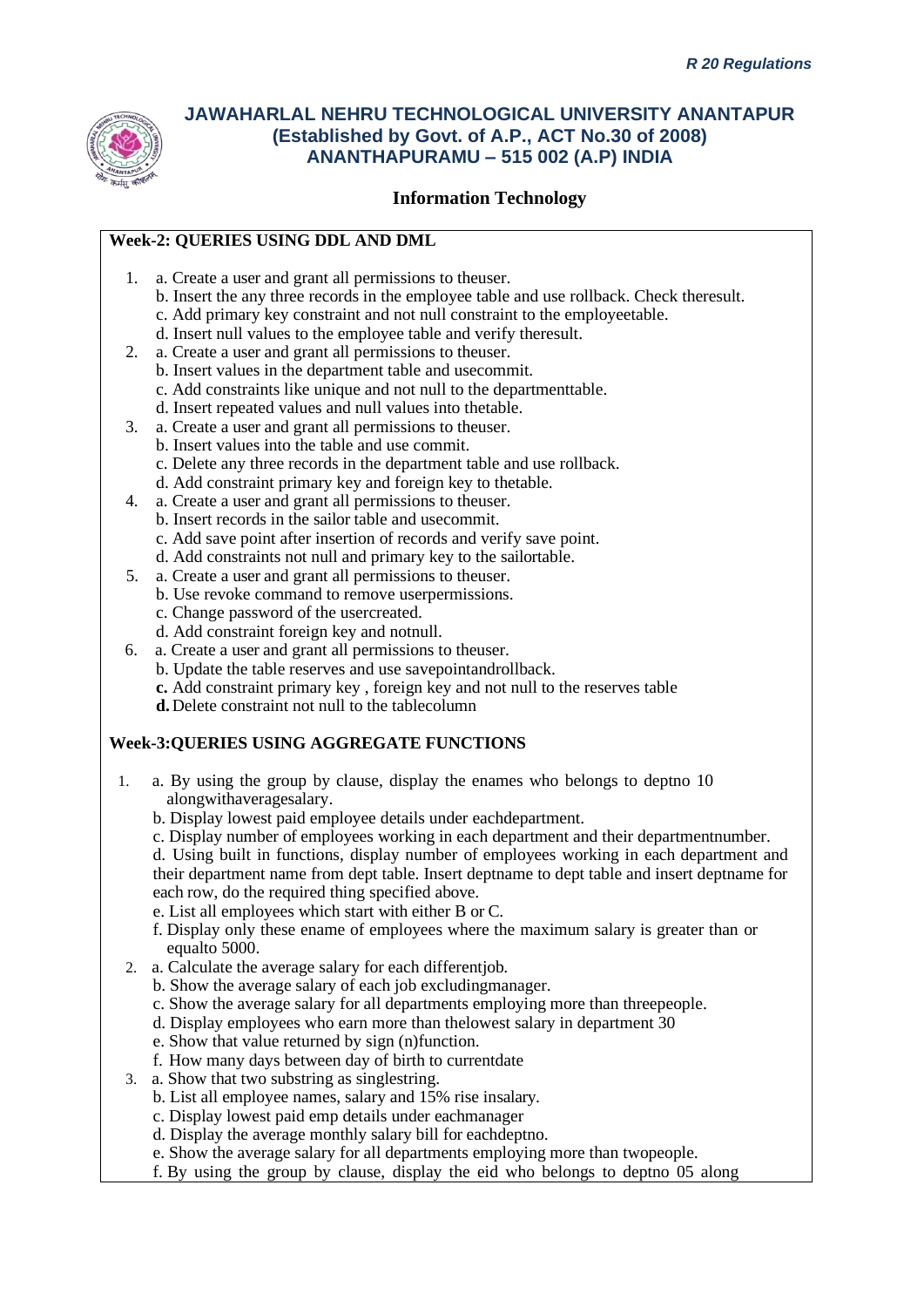

### **Information Technology**

withaverage salary.

- 4. a. Count the number of employees in department20
	- b. Find the minimum salary earned byclerk.
	- c. Find minimum, maximum, average salary of allemployees.
	- d. List the minimum and maximum salaries for each jobtype.
	- e. List the employee names in descendingorder.
	- f. List the employee id, names in ascending order byempid.
- 5. a. Find the sids ,names of sailors who have reserved all boats called"INTERLAKE Find the age of youngest sailor who is eligible to vote for each rating level with at least two such sailors.
	- b. Find the sname , bid and reservation date for eachreservation.
	- c. Find the ages of sailors whose name begin and end with B and has at least 3characters.
	- d. List in alphabetic order all sailors who have reserved redboat.
	- e. Find the age of youngest sailor for each ratinglevel.
- 6. a. List the Vendors who have delivered products within 6 months from orderdate.
	- b. Display the Vendor details who have supplied both Assembled and Subparts.
	- c. Display the Sub parts by grouping the Vendor type (Local or NonLocal).
	- d. Display the Vendor details in ascendingorder.
	- e. Display the Sub part which costs more than any of the Assembledparts.
	- f. Display the second maximum cost Assembledpart

#### **Week-4: PROGRAMS ON PL/SQL**

- 1. a. Write a PL/SQL program to swaptwonumbers.
	- b. Write a PL/SQL program to find the largest of threenumbers.
- 2. a. Write a PL/SQL program to find the total and average of 6 subjects and display thegrade.
- b. Write a PL/SQL program to find the sum of digits in a givennumber.
- 3. a. Write a PL/SQL program to display the number in reverseorder.
- b. Writea PL/SQLprogramtocheckwhetherthegivennumberisprimeornot.
- 4. a. Write a PL/SQL program to find the factorial of a givennumber.
	- b. Write a PL/SQL code block to calculate the area of a circle for a value of radius varying from 3 to 7. Store the radius and the corresponding values of calculated area in an empty table named areas, consisting of two columns radius andarea.
- 5. a. Write a PL/SQL program to accept a string and remove the vowels from the string. (When 'hello' passed to the program it should display 'Hll' removing e and o from the worldHello).
	- b. Write a PL/SQL program to accept a number and a divisor. Make sure the divisor is less than or equal to 10. Else display an error message. Otherwise Display the remainderin words.

#### **Week-5: PROCEDURES AND FUNCTIONS**

- 1. Write a function to accept employee number as parameter and return Basic +HRA together as single column.
- 2. Accept year as parameter and write a Function to return the total net salary spent for a givenyear.
- 3. Create a function to find the factorial of a given number and hence findNCR.
- 4. Write a PL/SQL block o pint prime Fibonacci series using localfunctions.
- 5. Create a procedure to find the lucky number of a given birthdate.
- 6. Create function to the reverse of givennumber

#### **Week-6: TRIGGERS**

1. Create a row level trigger for the customers table that would fire for INSERT or UPDATE or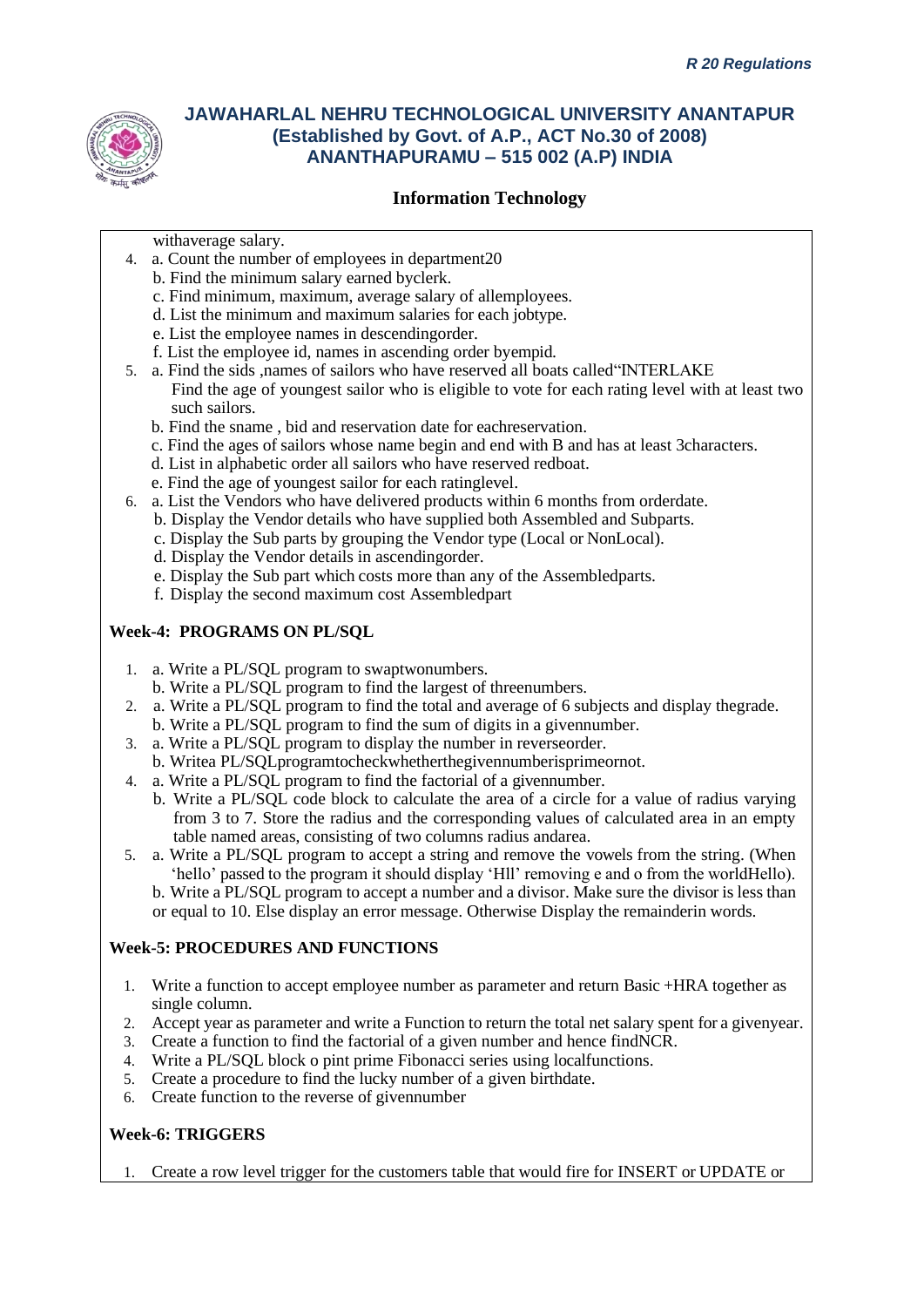

### **Information Technology**

DELETE operations performed on the CUSTOMERS table. This trigger will display the salary difference between the old values and newvalues:

CUSTOMERS table:

| ID             | <b>NAME</b> | AGE | <b>ADDRESS</b> | <b>SALARY</b> |
|----------------|-------------|-----|----------------|---------------|
|                | Alive       | 24  | Khammam        | 2000          |
| $\overline{2}$ | <b>Bob</b>  | 27  | Kadappa        | 3000          |
| 3              | Catri       | 25  | Guntur         | 4000          |
|                | Dena        | 28  | Hyderabad      | 5000          |
| 5              | Eeshwar     | 27  | Kurnool        | 6000          |
| 6              | Farooq      | 28  | Nellore        | 7000          |

2. Creation of insert trigger, delete trigger, update trigger practice triggers using the passenger database.

Passenger( Passport \_ id INTEGER PRIMARY KEY, Name VARCHAR (50) NotNULL, Age Integer Not NULL, Sex Char, Address VARCHAR (50) NotNULL):

- a. Write a Insert Trigger to check the Passport id is exactly six digits ornot.
- b. Write a trigger on passenger to display messages '1 Record is inserted', '1 record is deleted', '1 record is updated' when insertion, deletion and updation are done on passengerrespectively.
- 3. Insert row in employee table using Triggers. Every trigger is created with name any trigger have same name must be replaced by new name. These triggers can raised before insert, update or delete rows on data base. The main difference between a trigger and a stored procedure is that the former is attached to a table and is only fired when an INSERT, UPDATE or DELETEoccurs.
- 4. Convert employee name into uppercase whenever an employee record is inserted or updated. Trigger to fire before the insert orupdate.
- **5.** Trigger before deleting a record from emp table. Trigger will insert the row to be deleted into table called delete \_emp and also record user who has deleted the record and date and time ofdelete.
- **6.** Create a transparent audit system for a table CUST\_MSTR. The system must keep track of the records that are being deleted orupdated

### **Week-7:PROCEDURES**

- 1. Create the procedure for palindrome of givennumber.
- 2. Create the procedure for GCD: Program should load two registers with two Numbers and then apply the logic for GCD of two numbers. GCD of two numbers is performed by dividing the greater number by the smaller number till the remainder is zero. If it is zero, the divisor is the GCD if not the remainder and the divisors of the previous division are the new set of two numbers. The process is repeated by dividing greater of the two numbers by the smaller number till the remainder is zero and GCD isfound.
- 3. Write the PL/SQL programs to create the procedure for factorial of givennumber.
- 4. Write the PL/SQL programs to create the procedure to find sum of N naturalnumber.
- 5. Write the PL/SQL programs to create the procedure to find Fibonacciseries.
- 6. Write the PL/SQL programs to create the procedure to check the given number is perfect ornot

#### **Week-8: CURSORS**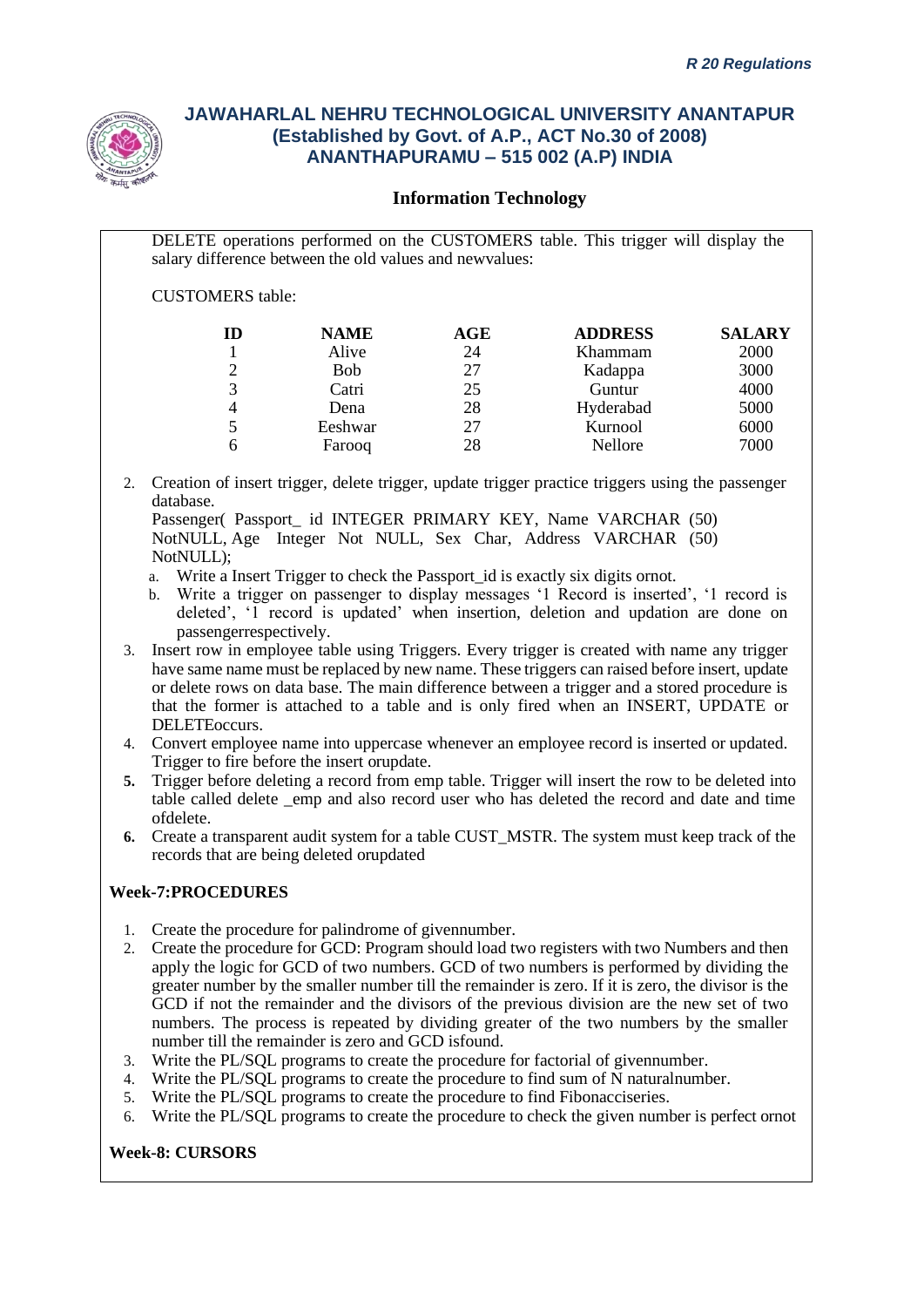

## **Information Technology**

- **1.** Write a PL/SQL block that will display the name, dept no, salary of fist highest paidemployees**.**
- 2. Update the balance stock in the item master table each time a transaction takes place in the item transaction table. The change in item master table depends on the item id is already present in the item master then update operation is performed to decrease the balance stock by the quantity specified in the item transaction in case the item id is not present in the item master table then the record is inserted in the item mastertable.
- 3. Write a PL/SQL block that will display the employee details along with salary usingcursors.
- 4. To write a Cursor to display the list of employees who are working as a ManagersorAnalyst.
- 5. To write a Cursor to find employee with given job anddeptno.
- **6.** Write a PL/SQL block using implicit cursor that will display message, the salaries of all the employees in the 'employee' table are updated. If none of the employee's salary are updated we getamessage 'None of the salaries were updated'. Else we get a message like for example, 'Salaries for 1000 employees are updated' if there are 1000 rows in 'employee' table

#### **Week-9: CASE STUDY: BOOK PUBLISHING COMPANY**

A publishing company produces scientific books on various subjects. The books are written by authors who specialize in one particular subject. The company employs editors who, not necessarily being specialists in a particular area, each take sole responsibility for editing one or more publications.

A publication covers essentially one of the specialist subjects and is normally written by a single author. When writing a particular book, each author works with on editor, but may submit another work for publication to be supervised by other editors. To improve their competitiveness, the company tries to employ a variety of authors, more than one author being a specialist in a particular subject for the above case study, do thefollowing:

- 1. Analyze the datarequired.
- 2. Normalize theattributes.

Create the logical data model using E-R diagrams

#### **Week-10**: **CASE STUDY GENERAL HOSPITAL**

AGeneralHospitalconsistsofanumberofspecializedwards(suchasMaternity,Pediatric,Oncology, etc.). Each ward hosts a number of patients, who were admitted on the recommendation of their ownGP and confirmed by a consultant employed by the Hospital. On admission, the personal details of every patient are recorded. A separate register is to be held to store the information of the tests undertaken and the results of a prescribed treatment. A number of tests may be conducted for each patient. Each patient is assigned to one leading consultant but may be examined by another doctor, if required. Doctors are specialists in some branch of medicine and may be leading consultants for a number of patients, not necessarily from the same ward. For the above case study, do the following.

- 1. Analyze the datarequired.
- 2. Normalize theattributes.

Create the logical data model using E-R diagrams

#### **Week-11**: **CASE STUDY: CAR RENTAL COMPANY**

A database is to be designed for a car rental company. The information required includes a description of cars, subcontractors (i.e. garages), company expenditures, company revenues and customers. Cars are to be described by such data as: make, model, year of production, engine size, fuel type, number of passengers, registration number, purchase price, purchase date, rent price and insurance details. It is the company policy not to keep any car for a period exceeding one year. All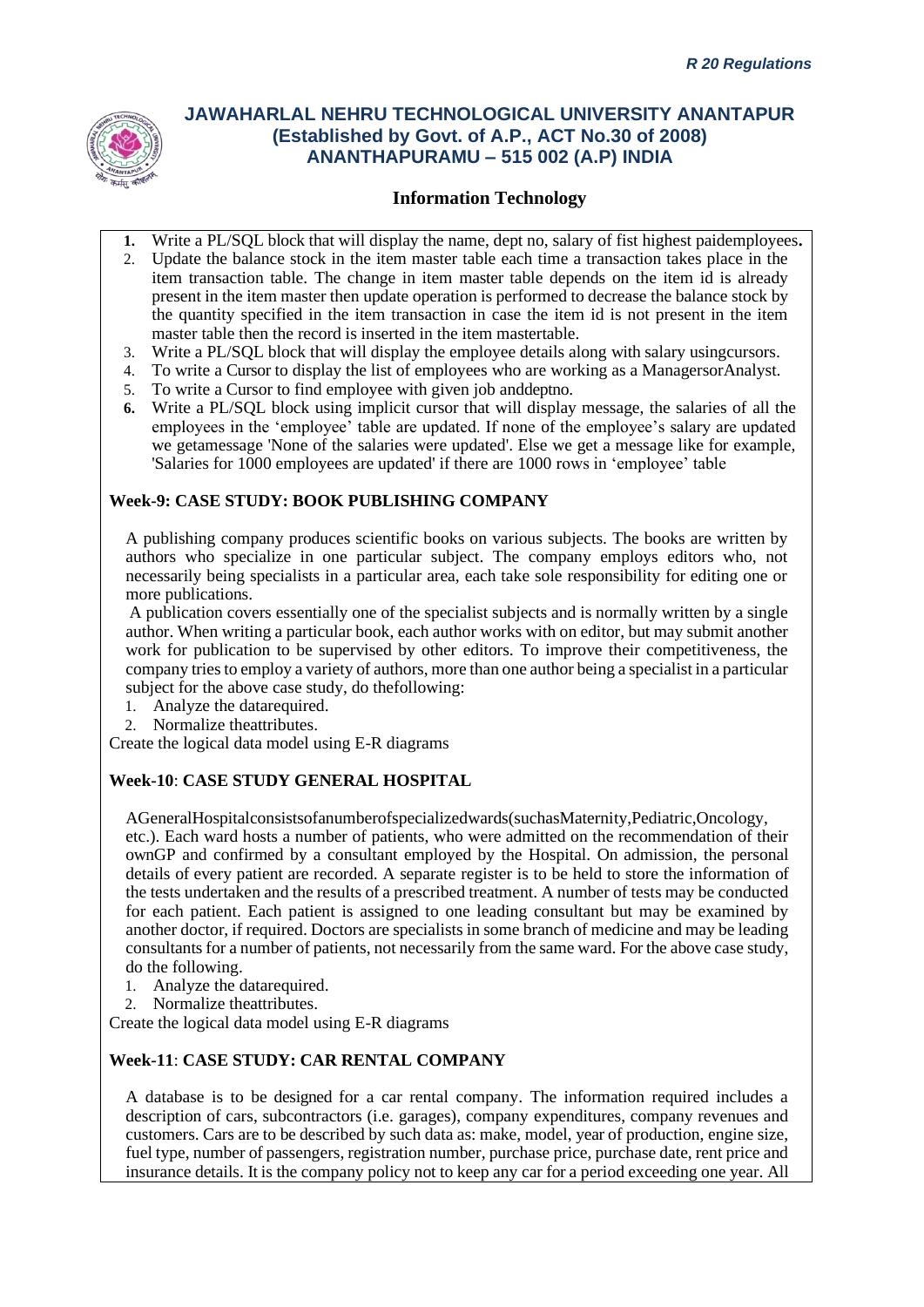

### **Information Technology**

major repairs and maintenance are done by subcontractors (i.e. franchised garages), with whom CRC has long-term agreements. Therefore the data about garages to be kept in the database includes garage names, addresses, range of services and the like. Some garages require payments immediately after a repair has been made; with others CRC has made arrangements for credit facilities. Company expenditures are to be registered for all outgoings connected with purchases, repairs, maintenance, insurance etc. Similarly the cash inflow coming from all sources: Car hire, car sales, insurance claims must be kept of file. CRC maintains a reasonably stable client base. For this privileged category of customers special creditcard facilities are provided. These customers may also book in advance a particular car. These reservations can be made for any period of time up to one month. Casual customers must pay a deposit for an estimated time of rental, unless they wish to pay by credit card. All major credit cards are accepted. Personal details such as name, address, telephone number, driving license, number about each customer are kept in the database. For the above case study, do thefollowing:

- 1. Analyze the datarequired.
- 2. Normalize theattributes.

Create the logical data model using E-R diagrams

#### **Week-12**: **CASE STUDY: STUDENT PROGRESS MONITORING SYSTEM**

A database is to be designed for a college to monitor students' progress throughout their course of study. The students are reading for a degree (such as BA, BA (Hons.) M.Sc., etc) within the framework of the modular system. The college provides a number of modules, each being characterized by its code, title, credit value, module leader, teaching staff and the department they come from. A module is coordinated by a module leader who shares teaching duties with one or more lecturers. A lecturer may teach (and be a module leader for) more than one module. Students are free to choose any module they wish but the following rules must be observed: Some modules require pre- requisites modules and some degree programs have compulsory modules. The database is also to contain some information about studentsincludingtheirnumbers,names,addresses,degreestheyreadfor,andtheirpastperformance i.e. modules taken and examination results. For the above case study, do the following:

- 1. Analyze the datarequired.
- 2. Normalize theattributes.
- 3. Create the logical data model i.e., ERdiagrams.
- 4. Comprehend the data given in the case study by creating respective tables with primary keys and foreign keys whereverrequired.
- 5. Insert values into the tables created (Be vigilant about Master- Slavetables).
- 6. Display the Students who have taken M.Sccourse
- 7. Display the Module code and Number of Modules taught by eachLecturer.
- 8. Retrieve the Lecturer names who are not Module Leaders.
- 9. Display the Department name which offers 'English 'module.
- 10. Retrieve the Prerequisite Courses offered by every Department (with Departmentnames).
- 11. Present the Lecturer ID and Name who teaches'Mathematics'.
- 12. Discover the number of years a Module istaught.
- 13. List out all the Faculties who work for 'Statistics'Department.
- 14. List out the number of Modules taught by each ModuleLeader.
- 15. List out the number of Modules taught by a particularLecturer.
- 16. Create a view which contains the fields of both Department and Module tables. (Hint- The fields like Module code, title, credit, Department code and itsname).
- 17. Update the credits of all the prerequisite courses to 5. Delete the Module 'History' from the Moduletable.

#### References: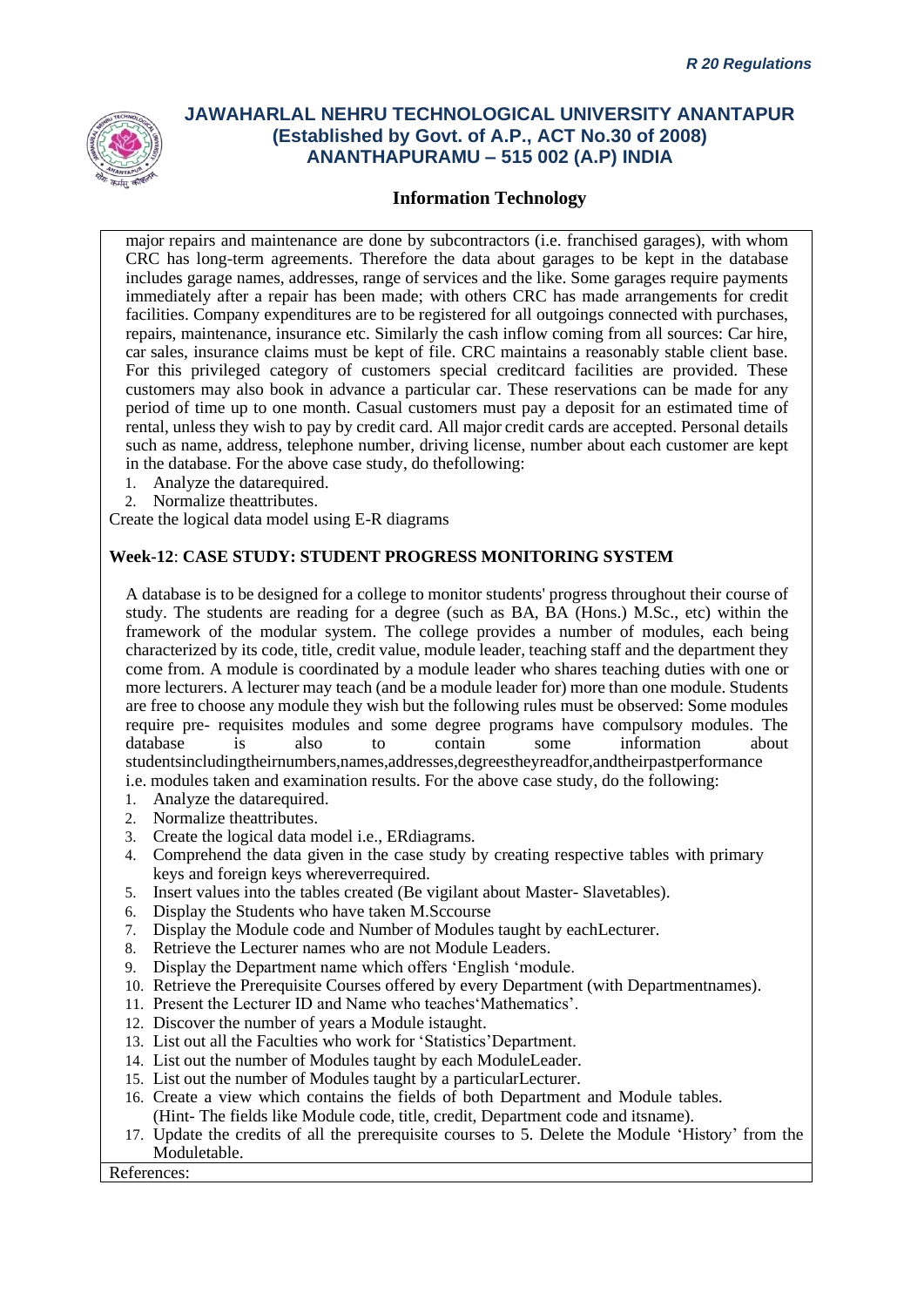

### **Information Technology**

1. RamezElmasri, Shamkant, B. Navathe, "Database Systems", Pearson Education, 6th Edition, 2013.

2. Peter Rob, Carles Coronel, "Database System Concepts", Cengage Learning, 7th Edition, 2008.

Online Learning Resources/Virtual Labs: [http://www.scoopworld.in](http://www.scoopworld.in/)

<http://vlabs.iitb.ac.in/vlabs-dev/labs/dblab/index.php>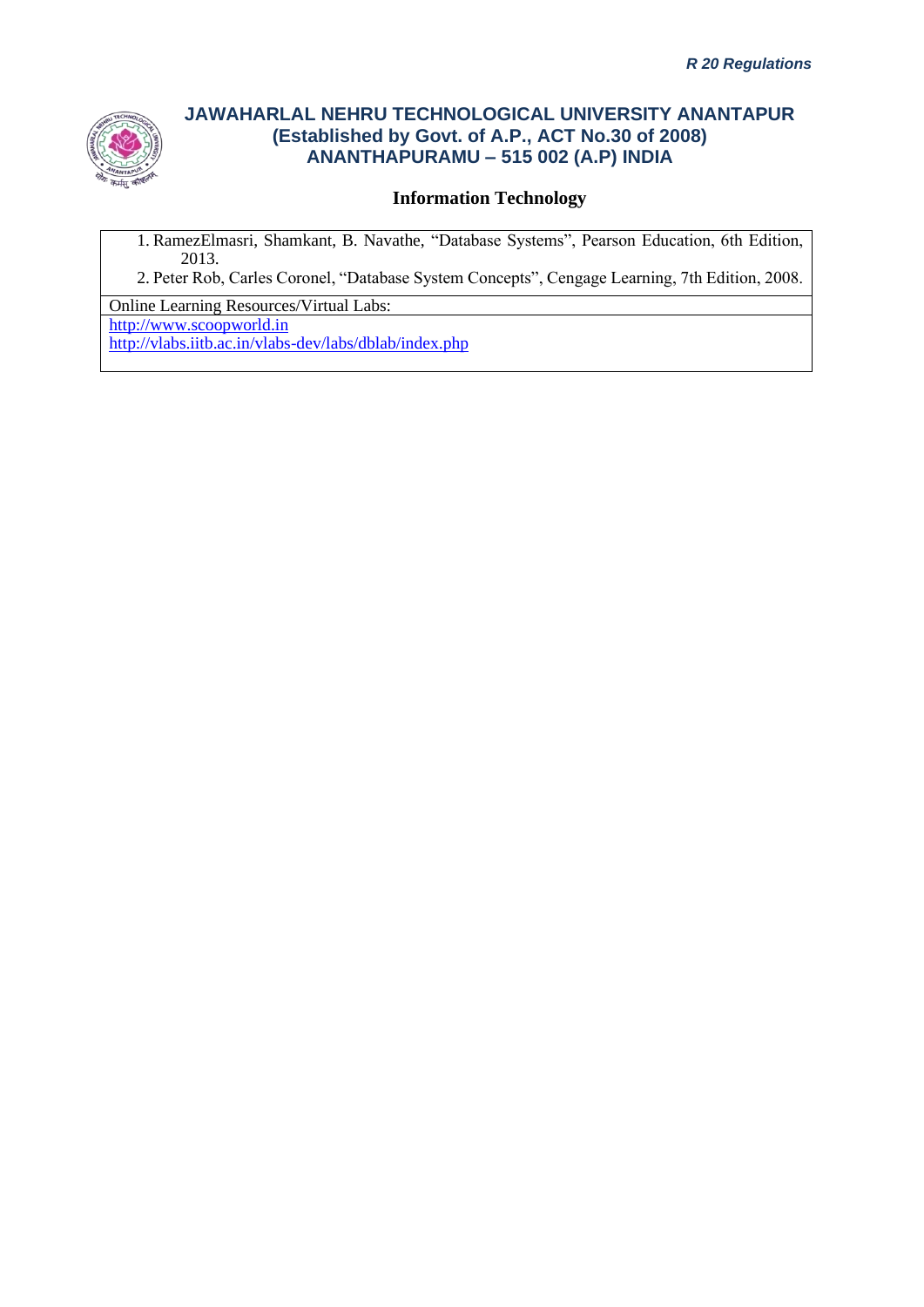

| <b>Course Code</b>        | <b>OPERATING SYSTEMS LAB</b>                                                                                                | L                | T            | ${\bf P}$ | $\mathbf C$ |  |  |  |
|---------------------------|-----------------------------------------------------------------------------------------------------------------------------|------------------|--------------|-----------|-------------|--|--|--|
| 20A05402P                 | (Common to CSE, IT, CSE( DS), CSE (IoT), CSE                                                                                | $\boldsymbol{0}$ | $\mathbf{0}$ | 3         | 1.5         |  |  |  |
|                           | $(AI)$ , CSE $(AI & ML)$ and $AI & DS$                                                                                      |                  |              |           |             |  |  |  |
| Pre-requisite             | <b>Basics of CO and DBMS</b>                                                                                                | <b>Semester</b>  | IV           |           |             |  |  |  |
|                           |                                                                                                                             |                  |              |           |             |  |  |  |
| <b>Course Objectives:</b> |                                                                                                                             |                  |              |           |             |  |  |  |
| $\bullet$                 | To familiarize students with the architecture of OS.                                                                        |                  |              |           |             |  |  |  |
|                           | To provide necessary skills for developing and debugging CPU Scheduling algorithms.                                         |                  |              |           |             |  |  |  |
|                           | To elucidate the process management and scheduling and memory management.                                                   |                  |              |           |             |  |  |  |
| $\bullet$                 | To explain the working of an OS as a resource manager, file system manager, process manager,                                |                  |              |           |             |  |  |  |
|                           | memory manager, and page replacement tool.                                                                                  |                  |              |           |             |  |  |  |
|                           | To provide insights into system calls, file systems and deadlock handling.                                                  |                  |              |           |             |  |  |  |
| Course Outcomes (CO):     |                                                                                                                             |                  |              |           |             |  |  |  |
|                           | After completion of the course, students will be able to                                                                    |                  |              |           |             |  |  |  |
| $\bullet$                 | Trace different CPU Scheduling algorithms (L2).                                                                             |                  |              |           |             |  |  |  |
| $\bullet$                 | Implement Bankers Algorithms to Avoid and prevent the Dead Lock (L3).                                                       |                  |              |           |             |  |  |  |
| $\bullet$                 | Evaluate Page replacement algorithms (L5).                                                                                  |                  |              |           |             |  |  |  |
| $\bullet$                 | Illustrate the file organization techniques (L4).                                                                           |                  |              |           |             |  |  |  |
| $\bullet$                 | Illustrate shared memory process (L4).                                                                                      |                  |              |           |             |  |  |  |
| $\bullet$                 | Design new scheduling algorithms (L6)                                                                                       |                  |              |           |             |  |  |  |
|                           |                                                                                                                             |                  |              |           |             |  |  |  |
| List of Experiments:      |                                                                                                                             |                  |              |           |             |  |  |  |
|                           | 1. Practicing of Basic UNIX Commands.                                                                                       |                  |              |           |             |  |  |  |
| 2.                        | Write programs using the following UNIX operating system calls                                                              |                  |              |           |             |  |  |  |
|                           | Fork, exec, getpid, exit, wait, close, stat, opendir and readdir                                                            |                  |              |           |             |  |  |  |
|                           | 3. Simulate UNIX commands like cp, ls, grep, etc.,                                                                          |                  |              |           |             |  |  |  |
|                           | 4. Simulate the following CPU scheduling algorithms                                                                         |                  |              |           |             |  |  |  |
|                           | a) Round Robin b) SJF c) FCFS d) Priority                                                                                   |                  |              |           |             |  |  |  |
|                           | 5. Implement a dynamic priority scheduling algorithm.                                                                       |                  |              |           |             |  |  |  |
| 6.                        | Assume that there are five jobs with different weights ranging from 1 to 5. Implement round                                 |                  |              |           |             |  |  |  |
|                           | robin algorithm with time slice equivalent to weight.                                                                       |                  |              |           |             |  |  |  |
| 7.                        | Implement priority scheduling algorithm. While executing, no process should wait for more                                   |                  |              |           |             |  |  |  |
|                           | than 10 seconds. If the waiting time is more than 10 seconds that process has to be executed                                |                  |              |           |             |  |  |  |
|                           | for at least 1 second before waiting again.                                                                                 |                  |              |           |             |  |  |  |
|                           | 8. Control the number of ports opened by the operating system with                                                          |                  |              |           |             |  |  |  |
|                           | a) Semaphore b) Monitors.                                                                                                   |                  |              |           |             |  |  |  |
|                           | 9. Simulate how parent and child processes use shared memory and address space.                                             |                  |              |           |             |  |  |  |
|                           | 10. Simulate sleeping barber problem.                                                                                       |                  |              |           |             |  |  |  |
|                           | 11. Simulate dining philosopher's problem.                                                                                  |                  |              |           |             |  |  |  |
|                           | 12. Simulate producer-consumer problem using threads.                                                                       |                  |              |           |             |  |  |  |
|                           | 13. Implement the following memory allocation methods for fixed partition                                                   |                  |              |           |             |  |  |  |
|                           | a) First fit b) Worst fit c) Best fit                                                                                       |                  |              |           |             |  |  |  |
|                           | 14. Simulate the following page replacement algorithms                                                                      |                  |              |           |             |  |  |  |
|                           | a) FIFO b) LRU c) LFU etc.,                                                                                                 |                  |              |           |             |  |  |  |
|                           | 15. Simulate Paging Technique of memory management<br>16. Simulate Bankers Algorithm for Dead Lock avoidance and prevention |                  |              |           |             |  |  |  |
|                           | 17. Simulate the following file allocation strategies                                                                       |                  |              |           |             |  |  |  |
|                           | a) Sequential b) Indexed c) Linked                                                                                          |                  |              |           |             |  |  |  |
|                           | 18. Simulate all File Organization Techniques                                                                               |                  |              |           |             |  |  |  |
|                           | a) Single level directory b) Two level c) Hierarchical d) DAG                                                               |                  |              |           |             |  |  |  |
| References:               |                                                                                                                             |                  |              |           |             |  |  |  |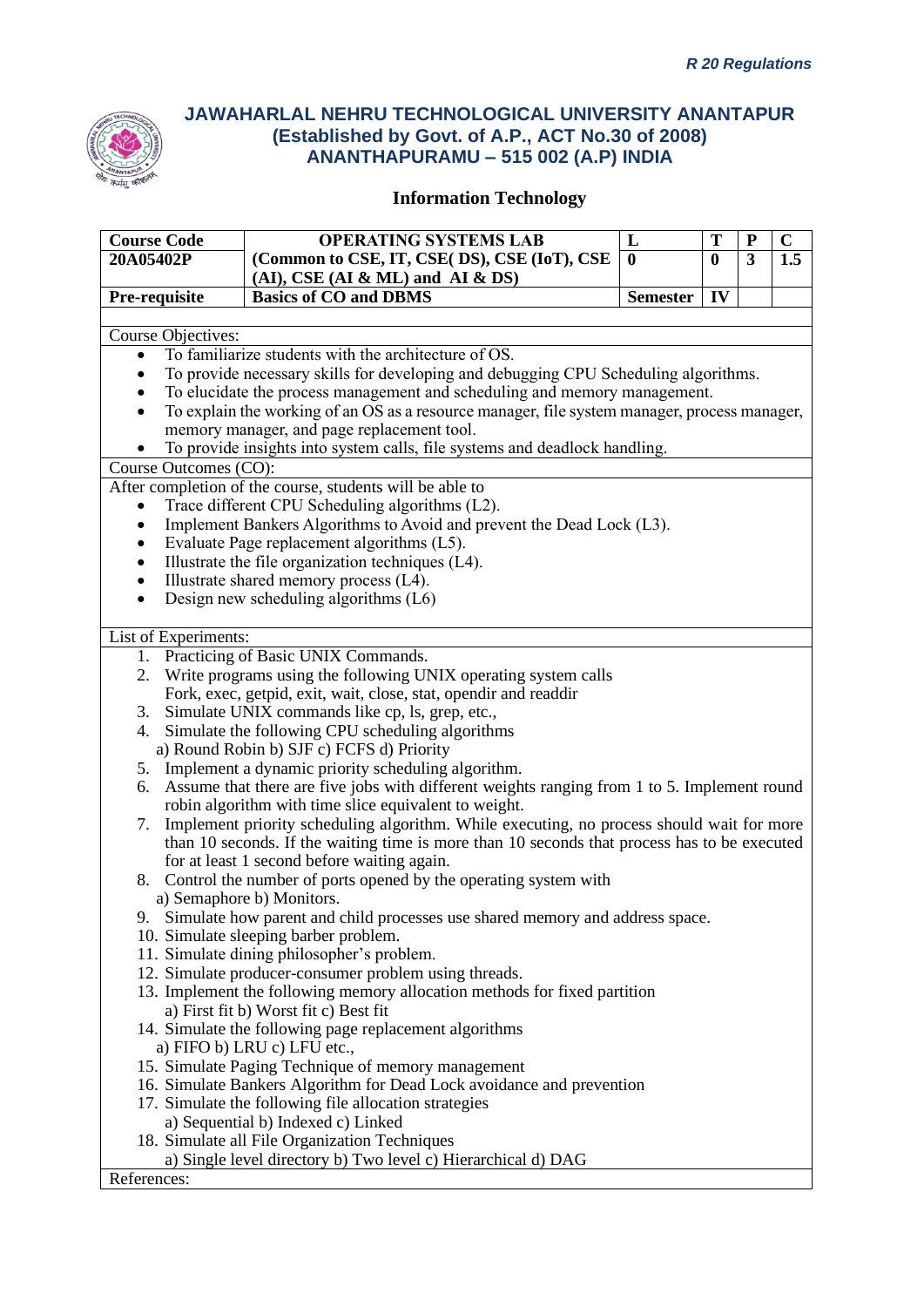

### **Information Technology**

- 1. "Operating System Concepts", Abraham Silberchatz, Peter B. Galvin, Greg Gagne, Eighth Edition, John Wiley.
- 2. "Operating Systems: Internals and Design Principles", Stallings, Sixth Edition–2009, Pearson Education
- 3. "Modern Operating Systems", Andrew S Tanenbaum, Second Edition, PHI.
- 4. "Operating Systems", S.Haldar, A.A.Aravind, Pearson Education.
- 5. "Principles of Operating Systems", B.L.Stuart, Cengage learning, India Edition.2013-2014
- 6. "Operating Systems", A.S.Godbole, Second Edition, TMH.
- 7. "An Introduction to Operating Systems", P.C.P. Bhatt, PHI.

Online Learning Resources/Virtual Labs: <https://www.cse.iitb.ac.in/~mythili/os/> <http://peterindia.net/OperatingSystems.html>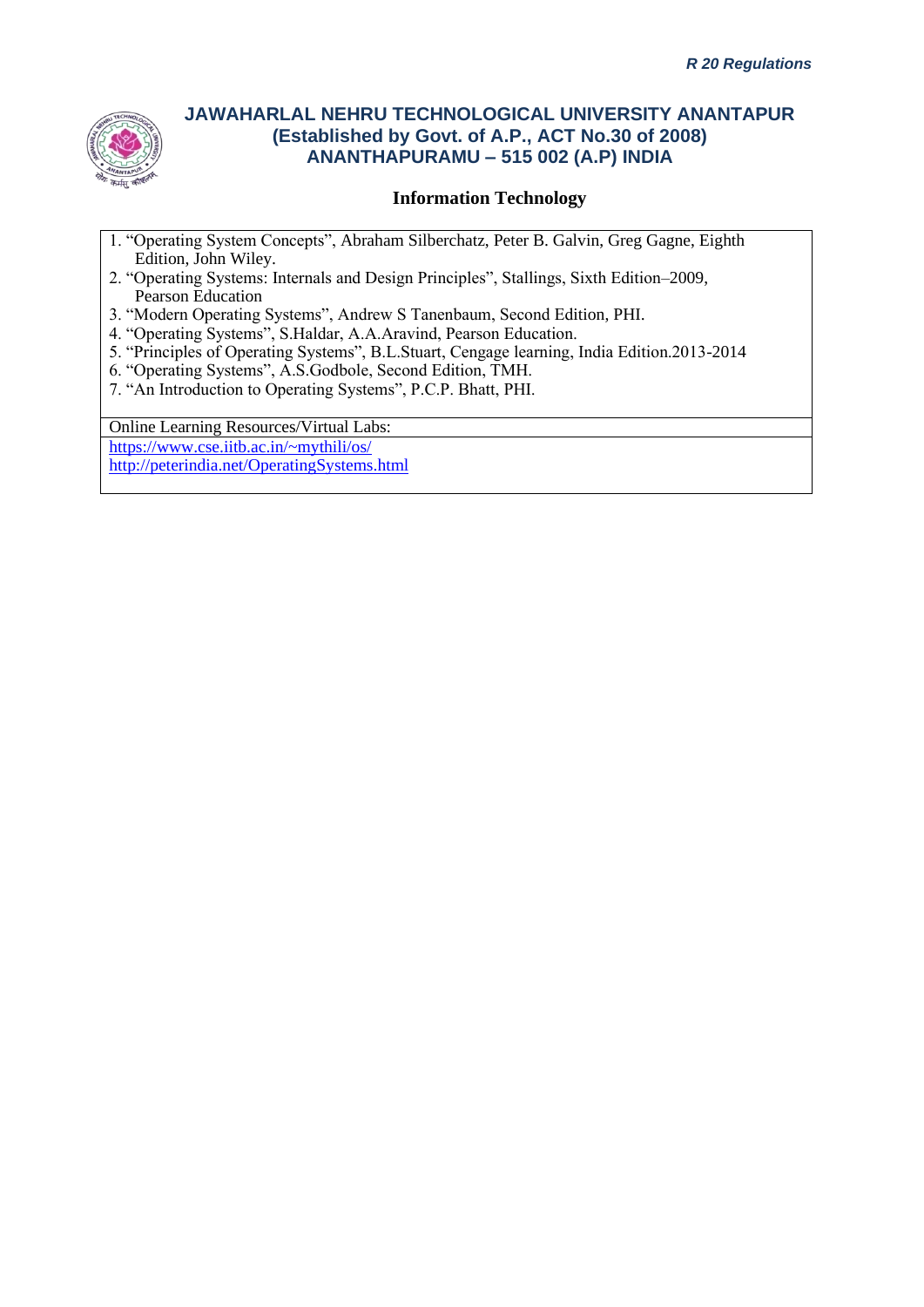

| <b>Course Code</b> |                                                                                                  | SOFTWARE ENGINEERING LAB                                                                      |  | L        | T                | ${\bf P}$ | $\mathbf C$ |  |
|--------------------|--------------------------------------------------------------------------------------------------|-----------------------------------------------------------------------------------------------|--|----------|------------------|-----------|-------------|--|
| 20A05403P          |                                                                                                  | (Common to CSE, IT, CSE( DS), CSE (IoT))                                                      |  | $\bf{0}$ | $\boldsymbol{0}$ | 3         | 1.5         |  |
|                    | IV<br>Pre-requisite<br><b>Semester</b>                                                           |                                                                                               |  |          |                  |           |             |  |
|                    |                                                                                                  |                                                                                               |  |          |                  |           |             |  |
|                    | Course Objectives:                                                                               |                                                                                               |  |          |                  |           |             |  |
| $\bullet$          | To learn and implement the fundamental concepts of Software Engineering.                         |                                                                                               |  |          |                  |           |             |  |
|                    |                                                                                                  | To explore functional and non-functional requirements through SRS.                            |  |          |                  |           |             |  |
|                    |                                                                                                  | To practice the various design diagrams through the appropriate tool.                         |  |          |                  |           |             |  |
|                    |                                                                                                  | To learn to implement various software testing strategies.                                    |  |          |                  |           |             |  |
|                    | Course Outcomes (CO):                                                                            |                                                                                               |  |          |                  |           |             |  |
|                    |                                                                                                  | After completion of the course, students will be able to                                      |  |          |                  |           |             |  |
|                    |                                                                                                  | Acquaint with historical and modern software methodologies                                    |  |          |                  |           |             |  |
|                    |                                                                                                  | Understand the phases of software projects and practice the activities of each phase          |  |          |                  |           |             |  |
|                    | Practice clean coding                                                                            |                                                                                               |  |          |                  |           |             |  |
|                    |                                                                                                  | Take part in project management                                                               |  |          |                  |           |             |  |
| $\bullet$          |                                                                                                  | Adopt skills such as distributed version control, unit testing, integration testing, build    |  |          |                  |           |             |  |
|                    |                                                                                                  | management, and deployment                                                                    |  |          |                  |           |             |  |
|                    | List of Experiments:                                                                             |                                                                                               |  |          |                  |           |             |  |
| 1                  |                                                                                                  | Draw the Work Breakdown Structure for the system to be automated                              |  |          |                  |           |             |  |
| $\overline{2}$     |                                                                                                  | Schedule all the activities and sub-activities Using the PERT/CPM charts                      |  |          |                  |           |             |  |
| 3                  |                                                                                                  | Define use cases and represent them in use-case document for all the stakeholders of the      |  |          |                  |           |             |  |
|                    |                                                                                                  | system to be automated                                                                        |  |          |                  |           |             |  |
| 4                  | automated                                                                                        | Identify and analyze all the possible risks and its risk mitigation plan for the system to be |  |          |                  |           |             |  |
| 5                  |                                                                                                  | Diagnose any risk using Ishikawa Diagram (Can be called as Fish Bone Diagram or               |  |          |                  |           |             |  |
|                    |                                                                                                  | Cause & Effect Diagram)                                                                       |  |          |                  |           |             |  |
| 6                  |                                                                                                  | Define Complete Project plan for the system to be automated using Microsoft Project Tool      |  |          |                  |           |             |  |
| 7                  |                                                                                                  | Define the Features, Vision, Business objectives, Business rules and stakeholders in the      |  |          |                  |           |             |  |
|                    | vision document                                                                                  |                                                                                               |  |          |                  |           |             |  |
| 8                  |                                                                                                  | Define the functional and non-functional requirements of the system to be automated by        |  |          |                  |           |             |  |
|                    |                                                                                                  | using Use cases and document in SRS document                                                  |  |          |                  |           |             |  |
| 9                  |                                                                                                  | Define the following traceability matrices :                                                  |  |          |                  |           |             |  |
|                    |                                                                                                  | 1. Use case Vs. Features                                                                      |  |          |                  |           |             |  |
|                    |                                                                                                  | 2. Functional requirements Vs. Usecases                                                       |  |          |                  |           |             |  |
| 10                 |                                                                                                  | Estimate the effort using the following methods for the system to be automated:               |  |          |                  |           |             |  |
|                    |                                                                                                  | 1. Function point metric                                                                      |  |          |                  |           |             |  |
|                    |                                                                                                  | 2. Usecase point metric                                                                       |  |          |                  |           |             |  |
| 11                 |                                                                                                  | Develop a tool which can be used for quantification of all the non-functional requirements    |  |          |                  |           |             |  |
| 12                 |                                                                                                  | Write $C/C++$ <i>Java/Python program for classifying the various types of coupling.</i>       |  |          |                  |           |             |  |
| 13                 |                                                                                                  | Write a C/C++/Java/Python program for classifying the various types of cohesion.              |  |          |                  |           |             |  |
| 14                 | Write a C/C++/Java/Python program for object oriented metrics for design proposed by             |                                                                                               |  |          |                  |           |             |  |
|                    |                                                                                                  | Chidamber and Kremer. (Popularly called CK metrics)                                           |  |          |                  |           |             |  |
| 15                 |                                                                                                  | Convert the DFD into appropriate architecture styles.                                         |  |          |                  |           |             |  |
| 16                 |                                                                                                  | Draw a complete class diagram and object diagrams using Rational tools                        |  |          |                  |           |             |  |
| 17                 |                                                                                                  | Define the design activities along with necessary artifacts using Design Document.            |  |          |                  |           |             |  |
| 18                 | Reverse Engineer any object-oriented code to an appropriate class and object diagrams.           |                                                                                               |  |          |                  |           |             |  |
| 19                 | Test a piece of code that executes a specific functionality in the code to be tested and asserts |                                                                                               |  |          |                  |           |             |  |
|                    |                                                                                                  | a certain behavior or state using Junit.                                                      |  |          |                  |           |             |  |
| 20                 |                                                                                                  | Test the percentage of code to be tested by unit test using any code coverage tools           |  |          |                  |           |             |  |
| 21                 | your interest.                                                                                   | Define appropriate metrics for at least 3 quality attributes for any software application of  |  |          |                  |           |             |  |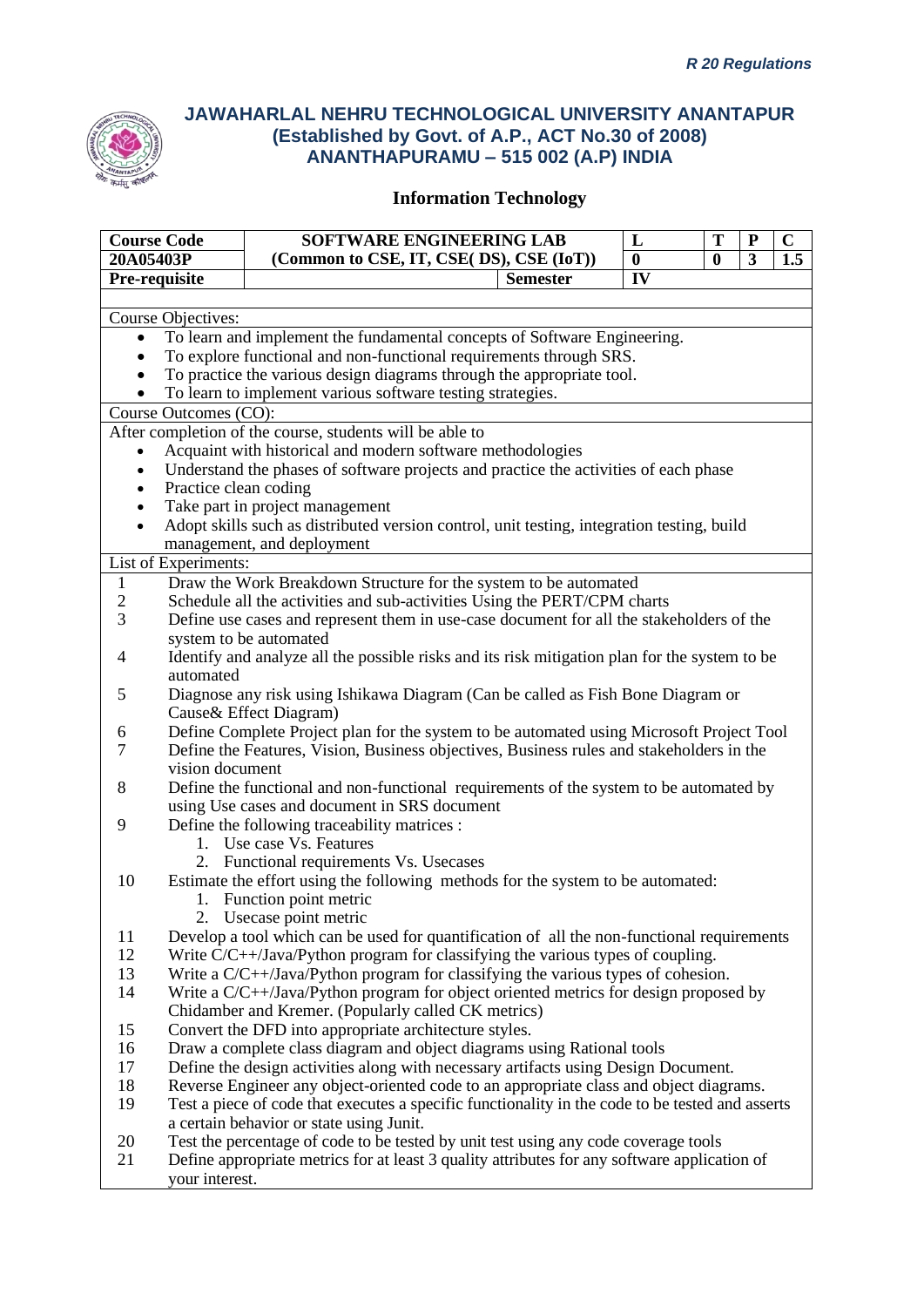

## **Information Technology**

22 Define a complete call graph for any C/C++ code. (Note: The student may use any tool that generates call graph for source code)

#### References:

- 1. Software Engineering? A Practitioner" s Approach, Roger S. Pressman, 1996, MGH.
- 2. Software Engineering by Ian Sommerville, Pearson Edu, 5th edition, 1999
- 3. An Integrated Approach to software engineering by Pankaj Jalote , 1991 Narosa

Online Learning Resources/Virtual Labs:

http://vlabs.iitkgp.ac.in/se/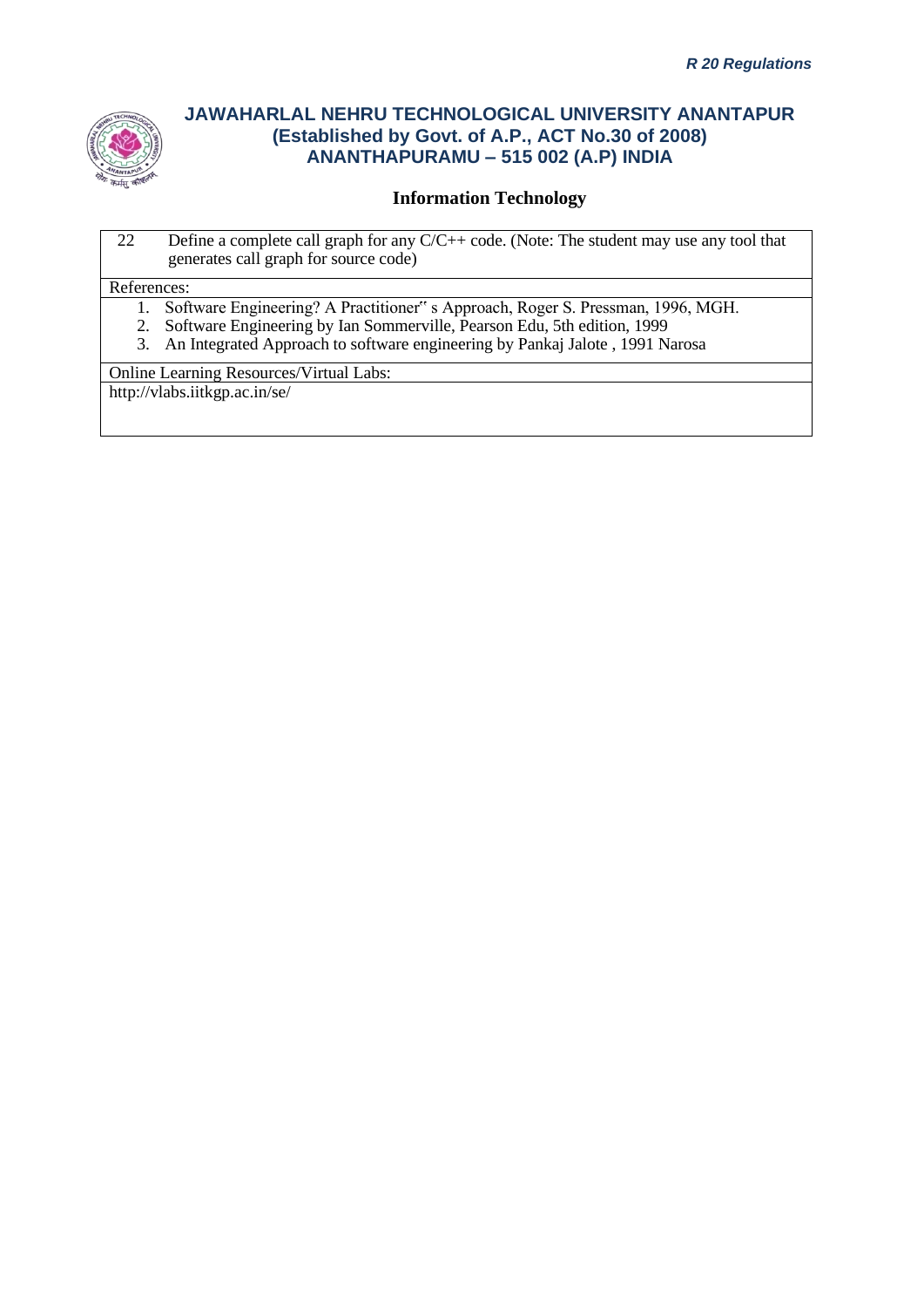

### **Information Technology**

| <b>Course Code</b>                          | <b>Software Development for Portable Devices</b>                                                         |                 |    | Т            | P              | $\mathbf C$    |
|---------------------------------------------|----------------------------------------------------------------------------------------------------------|-----------------|----|--------------|----------------|----------------|
| 20A12401                                    |                                                                                                          |                 | 1  | $\mathbf{0}$ | $\overline{2}$ | $\overline{2}$ |
| Pre-requisite                               | <b>NIL</b>                                                                                               | <b>Semester</b> | IV |              |                |                |
|                                             |                                                                                                          |                 |    |              |                |                |
| <b>Course Objectives:</b>                   |                                                                                                          |                 |    |              |                |                |
|                                             | 1. To gain a basic understanding of Android application development                                      |                 |    |              |                |                |
|                                             | 2. To design the GUI applications and to connect with backend.                                           |                 |    |              |                |                |
|                                             | 3. To make use of location-based services for developing android services and to publish android apps.   |                 |    |              |                |                |
| Course Outcomes (CO):                       |                                                                                                          |                 |    |              |                |                |
|                                             | After completion of the course, students will be able to                                                 |                 |    |              |                |                |
|                                             | 1. Understand Android as new technology for developing mobile application.                               |                 |    |              |                |                |
|                                             | 2. Design Graphical User Interface, database and provide connection.                                     |                 |    |              |                |                |
|                                             | 3. Understand android services and to publish the android application on market.                         |                 |    |              |                |                |
|                                             | 4. Demonstrate the deployment of applications to the Android marketplace for distribution.               |                 |    |              |                |                |
|                                             |                                                                                                          |                 |    |              |                |                |
|                                             | <b>List of Experiments</b>                                                                               |                 |    |              |                |                |
| <b>Case Study-1: Family GPS Tracker app</b> |                                                                                                          |                 |    |              |                |                |
|                                             | Develop the mobile app which track their family members with real time movement and they will be         |                 |    |              |                |                |
| able to see the real time Location on map   |                                                                                                          |                 |    |              |                |                |
|                                             | Source: https://www.youtube.com/watch?v=B_nWgtj25Rk                                                      |                 |    |              |                |                |
|                                             | <b>Case Study-2: Get Bank Details from IFSC Code</b>                                                     |                 |    |              |                |                |
|                                             | Many apps such as the E-commerce app requires to accept payments from their users for providing          |                 |    |              |                |                |
|                                             | different products or services or for their users. So this apps requires the users to enter bank details |                 |    |              |                |                |
|                                             | for payments. In this payment gateway, users are asked to add their banks IFSC code to get the           |                 |    |              |                |                |
|                                             | details of their banks. So many apps have features inside their app that while entering the bank IFSC    |                 |    |              |                |                |
|                                             | code the user's bank details such as Bank address, bank city, and other common details are fetched       |                 |    |              |                |                |
|                                             | from that IFSC code. So in this article, we will take a look at How we can get the common bank           |                 |    |              |                |                |

details from the IFSC code in Android. Source[:https://media.geeksforgeeks.org/wp-content/uploads/20201229195022/Screenrecorder-2020-](https://media.geeksforgeeks.org/wp-content/uploads/20201229195022/Screenrecorder-2020-12-29-19-45-59-283.mp4?_=1)

 $12-29-19-45-59-283mp4? = 1$ 

#### **Case Study-3: Tic Tac Toe Game**

The Tic Tac Toe Game is based on a two-player game. Each player chooses between X and O. Player play one move at a time simultaneously. In a move, a player can choose any position from a  $3\times3$ grid. The goal here is to get three consecutive X or O in a horizontal, vertical, or diagonal direction. There will be a single activity in this application. This activity will show a  $3\times3$  grid. The status of the game will be displayed at the bottom

Source[: https://media.geeksforgeeks.org/wp](https://media.geeksforgeeks.org/wp-content/uploads/20201230111624/Edited_20201230_110107.mp4?_=1) $content/unloads/20201230111624/Edited 20201230 110107mp4? = 1$ 

### **Case Study-4:Video Calling Android App**

Video Calling becomes a most demanding feature in many social media apps like WhatsApp, Instagram, Facebook, etc. Not only this but also there are some other applications available for providing only this feature to connect people all over the world with each other like Duo. Hence, this gives an idea to us about the importance of video calling.

Source:https://media.geeksforgeeks.org/wp-content/uploads/20210126163141/gfg\_output.mp4? $=1$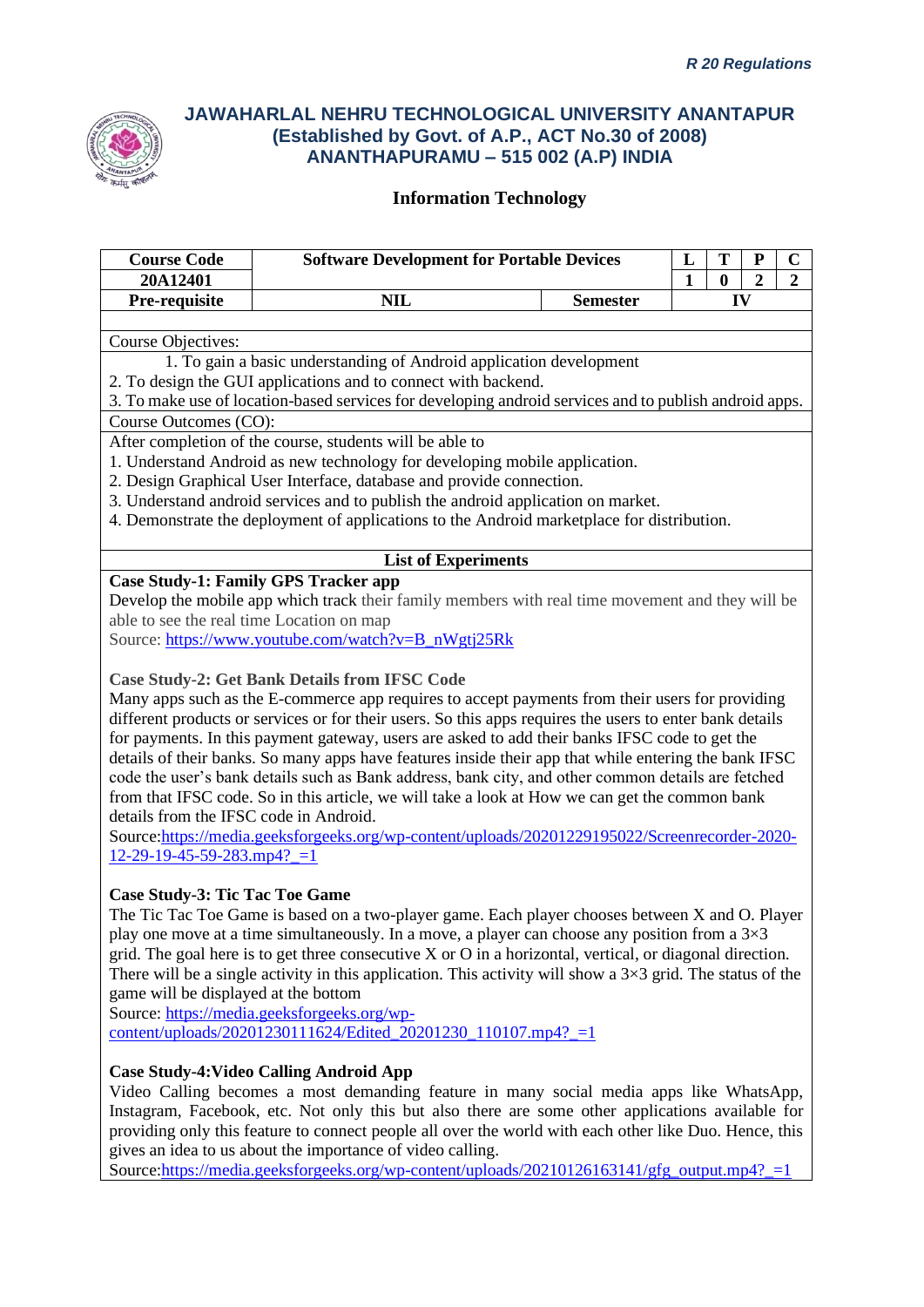

### **Information Technology**

#### **Case Study-5: Face Detection Android App**

Firebase ML KIT aims to make machine learning more accessible, by providing a range of pre-trained models that can use in the iOS and Android apps. Let's use ML Kit's Face Detection API which will identify faces in photos.Design an app that can identify faces in an image, and then display information about these faces, such as whether the person is smiling, or has their eyes closed with wonderful GUI. Source:https://media.geeksforgeeks.org/wp-content/uploads/20200801151012/gfg-video.mp4? $=1$ 

### References:

- 1. <https://developer.apple.com/documentation/>
- 2. <https://developer.android.com/guide>
- 3. <https://www.tutorialspoint.com/android/index.htm>
- 4. <https://www.javatpoint.com/android-tutorial>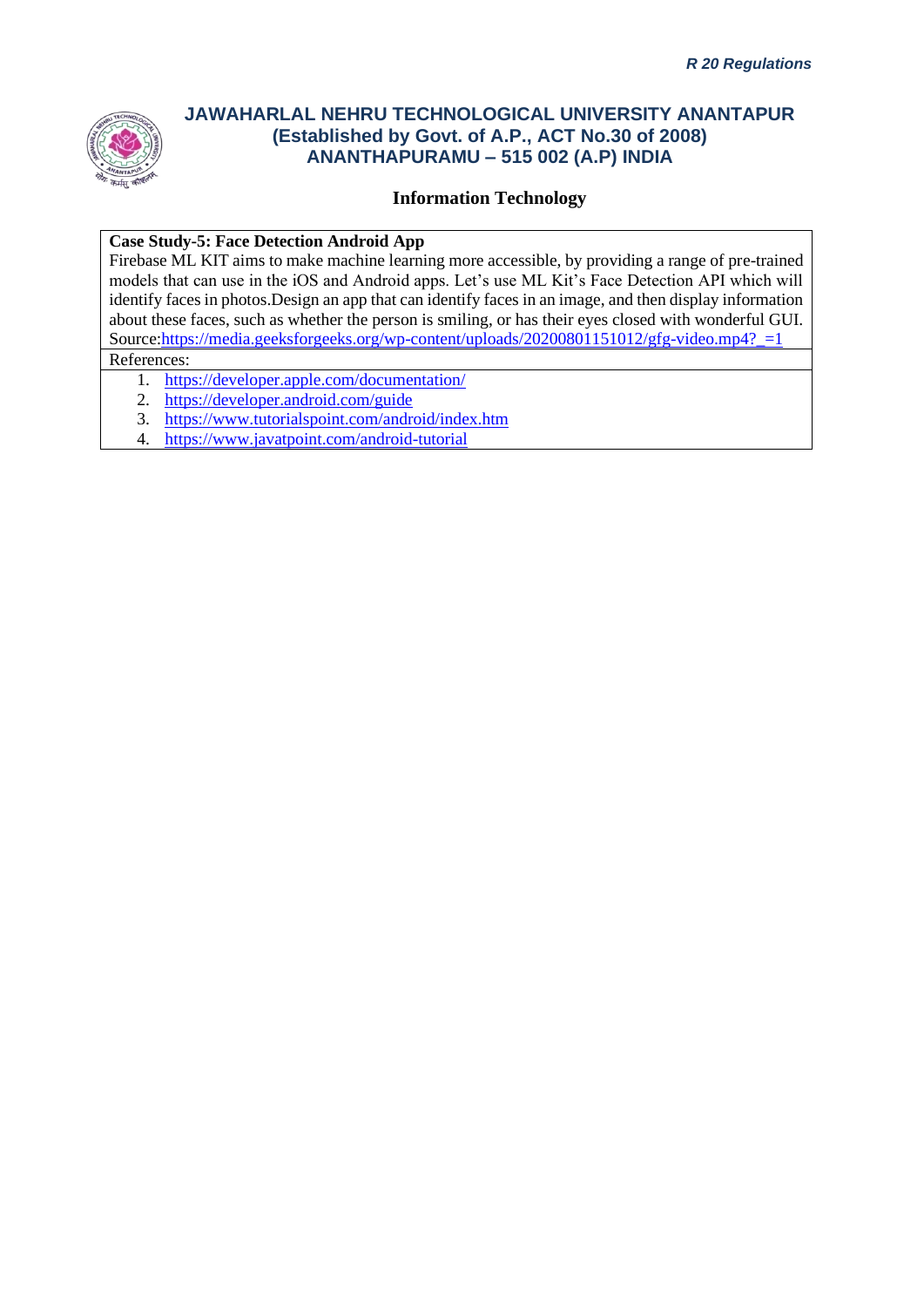

| <b>Course Code</b>           | <b>Design Thinking for Innovation</b>                                                                                                                                                                                                                                                                                                                                                                       |                 | L                                    | T | ${\bf P}$ | $\mathbf C$   |  |
|------------------------------|-------------------------------------------------------------------------------------------------------------------------------------------------------------------------------------------------------------------------------------------------------------------------------------------------------------------------------------------------------------------------------------------------------------|-----------------|--------------------------------------|---|-----------|---------------|--|
| 20A99401<br>Pre-requisite    | (Common to All branches of Engineering)<br><b>NIL</b>                                                                                                                                                                                                                                                                                                                                                       | <b>Semester</b> | $\overline{2}$<br>$\mathbf{1}$<br>IV |   | $\bf{0}$  | $\mathbf{0}$  |  |
|                              |                                                                                                                                                                                                                                                                                                                                                                                                             |                 |                                      |   |           |               |  |
| <b>Course Objectives:</b>    |                                                                                                                                                                                                                                                                                                                                                                                                             |                 |                                      |   |           |               |  |
|                              | The objective of this course is to familiarize students with design thinking process as a tool for<br>breakthrough innovation. It aims to equip students with design thinking skills and ignite the minds to create                                                                                                                                                                                         |                 |                                      |   |           |               |  |
|                              | innovative ideas, develop solutions for real-time problems.                                                                                                                                                                                                                                                                                                                                                 |                 |                                      |   |           |               |  |
| <b>Course Outcomes (CO):</b> |                                                                                                                                                                                                                                                                                                                                                                                                             |                 |                                      |   |           |               |  |
| $\bullet$                    | Define the concepts related to design thinking.                                                                                                                                                                                                                                                                                                                                                             |                 |                                      |   |           |               |  |
| $\bullet$                    | Explain the fundamentals of Design Thinking and innovation                                                                                                                                                                                                                                                                                                                                                  |                 |                                      |   |           |               |  |
| $\bullet$                    | Apply the design thinking techniques for solving problems in various sectors.                                                                                                                                                                                                                                                                                                                               |                 |                                      |   |           |               |  |
| $\bullet$                    | Analyse to work in a multidisciplinary environment                                                                                                                                                                                                                                                                                                                                                          |                 |                                      |   |           |               |  |
| $\bullet$<br>$\bullet$       | Evaluate the value of creativity<br>Formulate specific problem statements of real time issues                                                                                                                                                                                                                                                                                                               |                 |                                      |   |           |               |  |
|                              |                                                                                                                                                                                                                                                                                                                                                                                                             |                 |                                      |   |           |               |  |
| UNIT - I                     | <b>Introduction to Design Thinking</b>                                                                                                                                                                                                                                                                                                                                                                      |                 |                                      |   |           | <b>10 Hrs</b> |  |
|                              | Introduction to elements and principles of Design, basics of design-dot, line, shape, form as fundamental                                                                                                                                                                                                                                                                                                   |                 |                                      |   |           |               |  |
|                              | design components. Principles of design. Introduction to design thinking, history of Design Thinking, New                                                                                                                                                                                                                                                                                                   |                 |                                      |   |           |               |  |
| materials in Industry.       |                                                                                                                                                                                                                                                                                                                                                                                                             |                 |                                      |   |           |               |  |
| <b>UNIT - II</b>             | <b>Design Thinking Process</b>                                                                                                                                                                                                                                                                                                                                                                              |                 |                                      |   |           | <b>10 Hrs</b> |  |
|                              | Design thinking process (empathize, analyze, idea & prototype), implementing the process in driving                                                                                                                                                                                                                                                                                                         |                 |                                      |   |           |               |  |
|                              | inventions, design thinking in social innovations. Tools of design thinking - person, costumer, journey                                                                                                                                                                                                                                                                                                     |                 |                                      |   |           |               |  |
|                              | map, brain storming, product development                                                                                                                                                                                                                                                                                                                                                                    |                 |                                      |   |           |               |  |
|                              | <b>Activity:</b> Every student presents their idea in three minutes, Every student can present design process in<br>the form of flow diagram or flow chart etc. Every student should explain about product development.                                                                                                                                                                                     |                 |                                      |   |           |               |  |
| <b>UNIT - III</b>            | Innovation                                                                                                                                                                                                                                                                                                                                                                                                  |                 |                                      |   |           | 8 Hrs         |  |
|                              | Art of innovation, Difference between innovation and creativity, role of creativity and innovation in                                                                                                                                                                                                                                                                                                       |                 |                                      |   |           |               |  |
|                              | organizations. Creativity to Innovation. Teams for innovation, Measuring the impact and value of                                                                                                                                                                                                                                                                                                            |                 |                                      |   |           |               |  |
| creativity.                  |                                                                                                                                                                                                                                                                                                                                                                                                             |                 |                                      |   |           |               |  |
|                              | Activity: Debate on innovation and creativity, Flow and planning from idea to innovation, Debate on                                                                                                                                                                                                                                                                                                         |                 |                                      |   |           |               |  |
| value-based innovation.      |                                                                                                                                                                                                                                                                                                                                                                                                             |                 |                                      |   |           |               |  |
| <b>UNIT - IV</b>             | <b>Product Design</b>                                                                                                                                                                                                                                                                                                                                                                                       |                 |                                      |   |           | 8 Hrs         |  |
|                              | Problem formation, introduction to product design, Product strategies, Product value, Product planning,                                                                                                                                                                                                                                                                                                     |                 |                                      |   |           |               |  |
|                              | product specifications. Innovation towards product design Case studies.                                                                                                                                                                                                                                                                                                                                     |                 |                                      |   |           |               |  |
|                              | <b>Activity:</b> Importance of modelling, how to set specifications, Explaining their own product design.                                                                                                                                                                                                                                                                                                   |                 |                                      |   |           |               |  |
| <b>UNIT - V</b>              | <b>Design Thinking in Business Processes</b>                                                                                                                                                                                                                                                                                                                                                                |                 |                                      |   |           | <b>10 Hrs</b> |  |
|                              | Design Thinking applied in Business & Strategic Innovation, Design Thinking principles that redefine<br>business – Business challenges: Growth, Predictability, Change, Maintaining Relevance, Extreme<br>competition, Standardization. Design thinking to meet corporate needs. Design thinking for Startups.<br>Defining and testing Business Models and Business Cases. Developing & testing prototypes. |                 |                                      |   |           |               |  |
|                              | <b>Activity:</b> How to market our own product, About maintenance, Reliability and plan for startup.                                                                                                                                                                                                                                                                                                        |                 |                                      |   |           |               |  |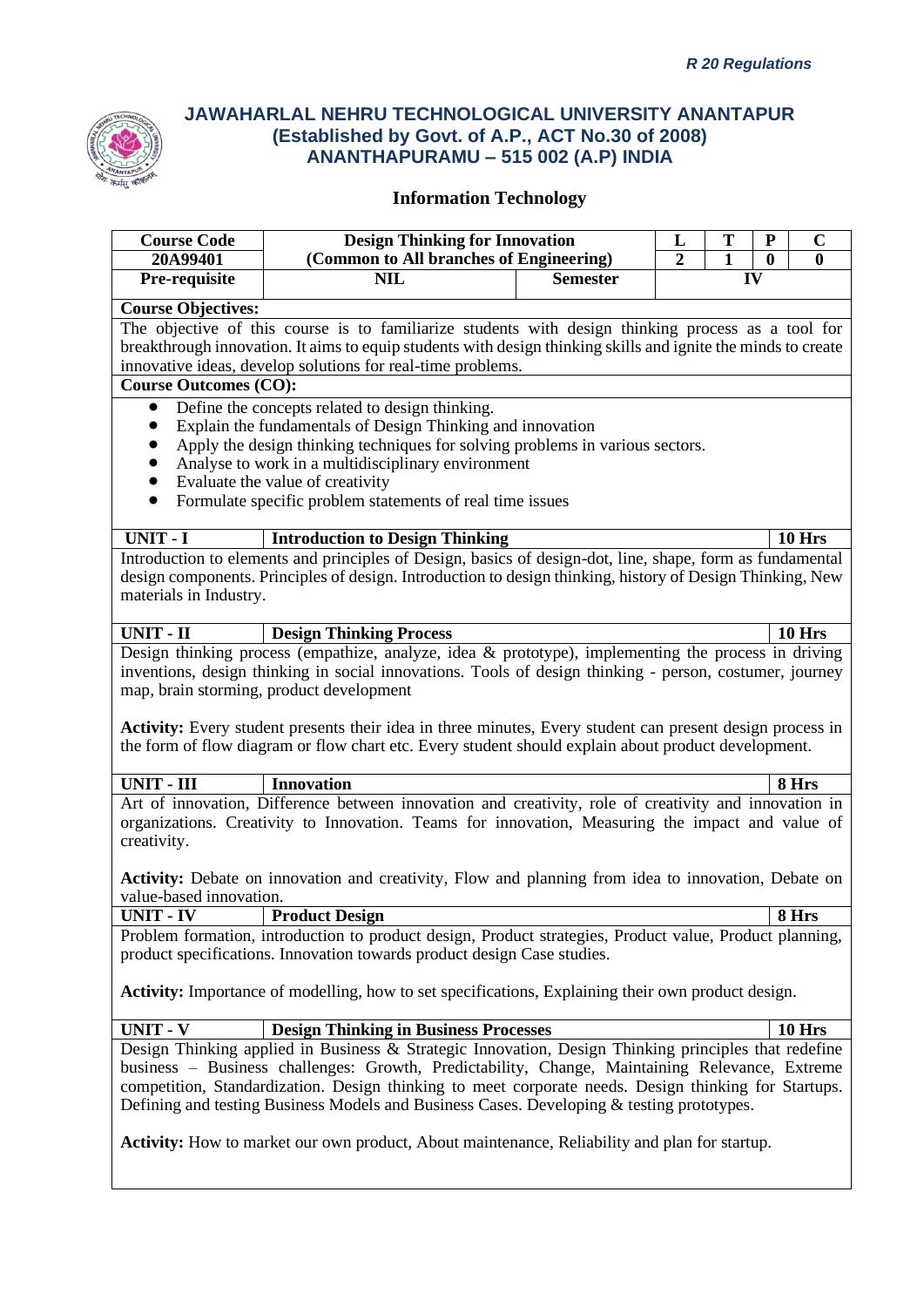

### **Information Technology**

#### **Textbooks:**

1. Change by design, Tim Brown, Harper Bollins (2009)

2. Design Thinking for Strategic Innovation, Idris Mootee, 2013, John Wiley & Sons.

#### **Reference Books:**

- 1. Design Thinking in the Classroom by David Lee, Ulysses press
- 2. Design the Future, by Shrrutin N Shetty, Norton Press
- 3. Universal principles of design- William lidwell, kritinaholden, Jill butter.
- 4. The era of open innovation chesbrough.H

#### **Online Learning Resources:**

https://nptel.ac.in/courses/110/106/110106124/

https://nptel.ac.in/courses/109/104/109104109/

https://swayam.gov.in/nd1\_noc19\_mg60/preview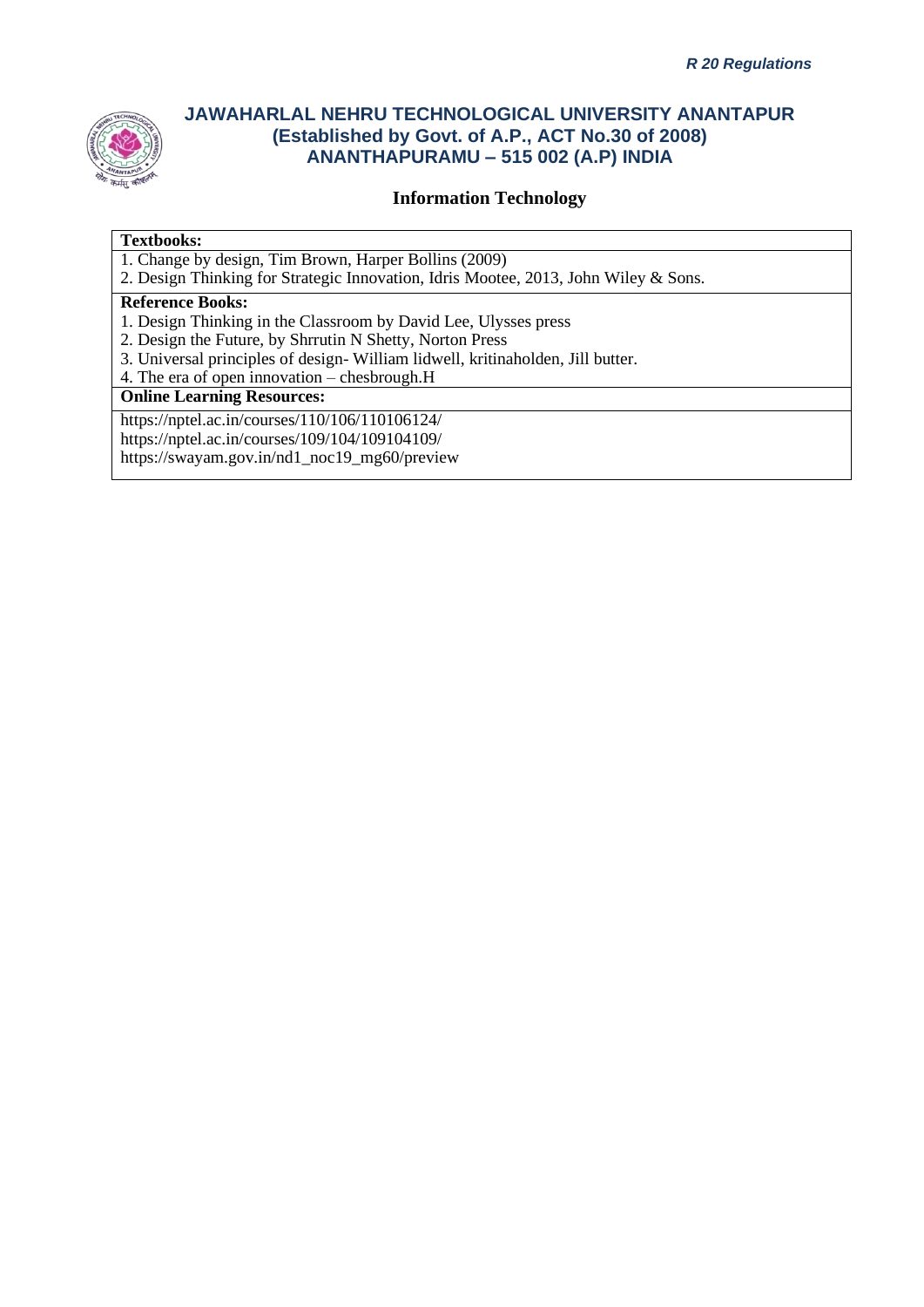

### **Information Technology**

### **COMMUNITY SERVICE PROJECT ……Experiential learning through community engagement**

### **Introduction**

- Community Service Project is an experiential learning strategy that integrates meaningful community service with instruction, participation, learning and community development
- Community Service Project involves students in community development and service activities and applies the experience to personal and academic development.
- Community Service Project is meant to link the community with the college for mutual benefit. The community will be benefited with the focused contribution of the college students for the village/ local development. The college finds an opportunity to develop social sensibility and responsibility among students and also emerge as a socially responsible institution.

### **Objective**

Community Service Project should be an integral part of the curriculum, as an alternative to the 2 months of Summer Internships / Apprenticeships / On the Job Training, whenever there is an exigency when students cannot pursue their summer internships. The specific objectives are;

- To sensitize the students to the living conditions of the people who are around them,
- To help students to realize the stark realities of the society.
- To bring about an attitudinal change in the students and help them to develop societal consciousness, sensibility, responsibility and accountability
- To make students aware of their inner strength and help them to find new /out of box solutions to the social problems.
- To make students socially responsible citizens who are sensitive to the needs of the disadvantaged sections.
- To help students to initiate developmental activities in the community in coordination with public and government authorities.
- To develop a holistic life perspective among the students by making them study culture, traditions, habits, lifestyles, resource utilization, wastages and its management, social problems, public administration system and the roles and responsibilities of different persons across different social systems.

### **Implementation of Community Service Project**

- Every student should put in a 6 weeks for the Community Service Project during the summer vacation.
- Each class/section should be assigned with a mentor.
- Specific Departments could concentrate on their major areas of concern. For example, Dept. of Computer Science can take up activities related to Computer Literacy to different sections of people like - youth, women, house-wives, etc
- A log book has to be maintained by each of the student, where the activities undertaken/involved to be recorded.
- The logbook has to be countersigned by the concerned mentor/faculty incharge.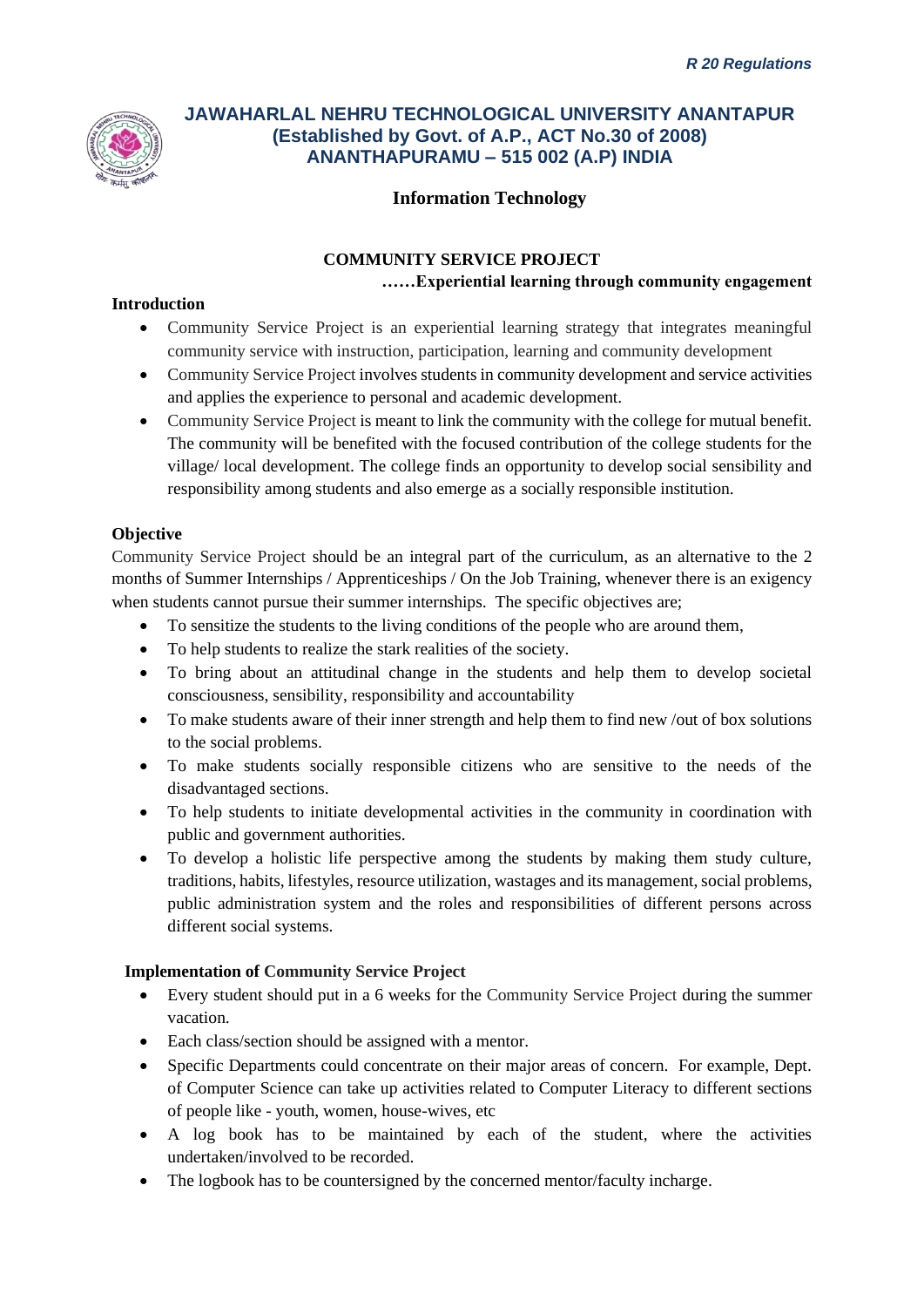

## **Information Technology**

- Evaluation to be done based on the active participation of the student and grade could be awarded by the mentor/faculty member.
- The final evaluation to be reflected in the grade memo of the student.
- The Community Service Project should be different from the regular programmes of NSS/NCC/Green Corps/Red Ribbon Club, etc.
- Minor project report should be submitted by each student. An internal Viva shall also be conducted by a committee constituted by the principal of the college.
- Award of marks shall be made as per the guidelines of Internship/apprentice/ on the job training

#### **Procedure**

- A group of students or even a single student could be assigned for a particular habitation or village or municipal ward, as far as possible, in the near vicinity of their place of stay, so as to enable them to commute from their residence and return back by evening or so.
- The Community Service Project is a twofold one
	- o First, the student/s could conduct a survey of the habitation, if necessary, in terms of their own domain or subject area. Or it can even be a general survey, incorporating all the different areas. A common survey format could be designed. This should not be viewed as a duplication of work by the Village or Ward volunteers, rather, it could be another primary source of data.
	- o Secondly, the student/s could take up a social activity, concerning their domain or subject area. The different areas, could be like –
		- Agriculture
		- Health
		- Marketing and Cooperation
		- Animal Husbandry
		- Horticulture
		- **Fisheries**
		- **Sericulture**
		- Revenue and Survey
		- Natural Disaster Management
		- **Irrigation**
		- Law & Order
		- Excise and Prohibition
		- Mines and Geology
		- **Energy**
		- **Internet**
		- Free Electricity
		- **Drinking Water**

#### **EXPECTED OUTCOMES**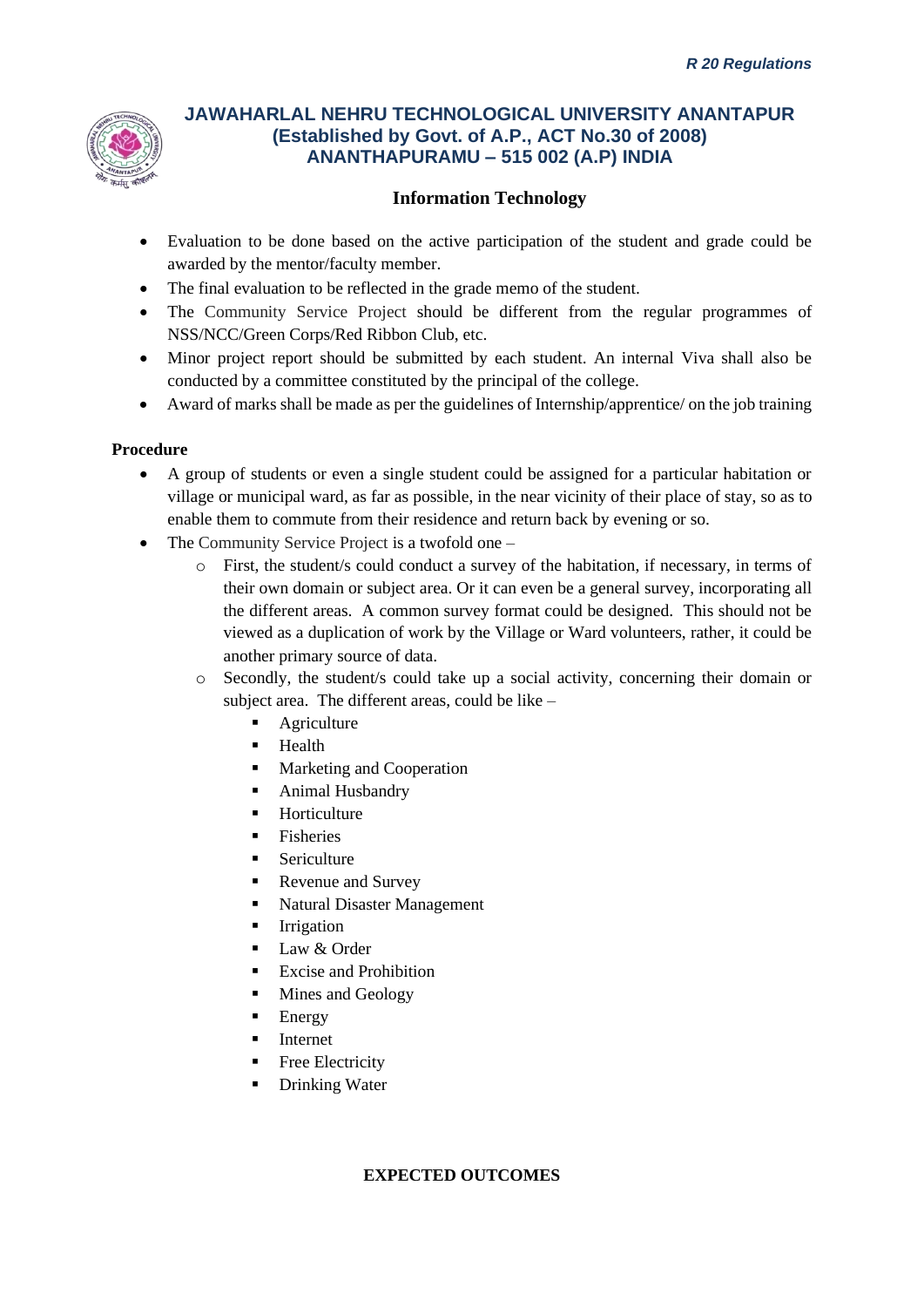

### **Information Technology**

### **BENEFITS OF COMMUNITY SERVICE PROJECT TO STUDENTS**

### **Learning Outcomes**

- Positive impact on students' academic learning
- Improves students' ability to apply what they have learned in "the real world"
- Positive impact on academic outcomes such as demonstrated complexity of understanding, problem analysis, problem-solving, critical thinking, and cognitive development
- Improved ability to understand complexity and ambiguity

### **Personal Outcomes**

- Greater sense of personal efficacy, personal identity, spiritual growth, and moral development
- Greater interpersonal development, particularly the ability to work well with others, and build leadership and communication skills

#### **Social Outcomes**

- Reduced stereotypes and greater inter-cultural understanding
- Improved social responsibility and citizenship skills
- Greater involvement in community service after graduation

### **Career Development**

- Connections with professionals and community members for learning and career opportunities
- Greater academic learning, leadership skills, and personal efficacy can lead to greater opportunity

#### **Relationship with the Institution**

- Stronger relationships with faculty
- Greater satisfaction with college
- Improved graduation rates

#### **BENEFITS OF COMMUNITY SERVICE PROJECT TO FACULTY MEMBERS**

- Satisfaction with the quality of student learning
- New avenues for research and publication via new relationships between faculty and community
- Providing networking opportunities with engaged faculty in other disciplines or institutions
- A stronger commitment to one's research

#### **BENEFITS OF COMMUNITY SERVICE PROJECT TO COLLEGES AND UNIVERSITIES**

- Improved institutional commitment
- Improved student retention
- Enhanced community relations

#### **BENEFITS OF COMMUNITY SERVICE PROJECT TO COMMUNITY**

- Satisfaction with student participation
- Valuable human resources needed to achieve community goals
- New energy, enthusiasm and perspectives applied to community work
- Enhanced community-university relations.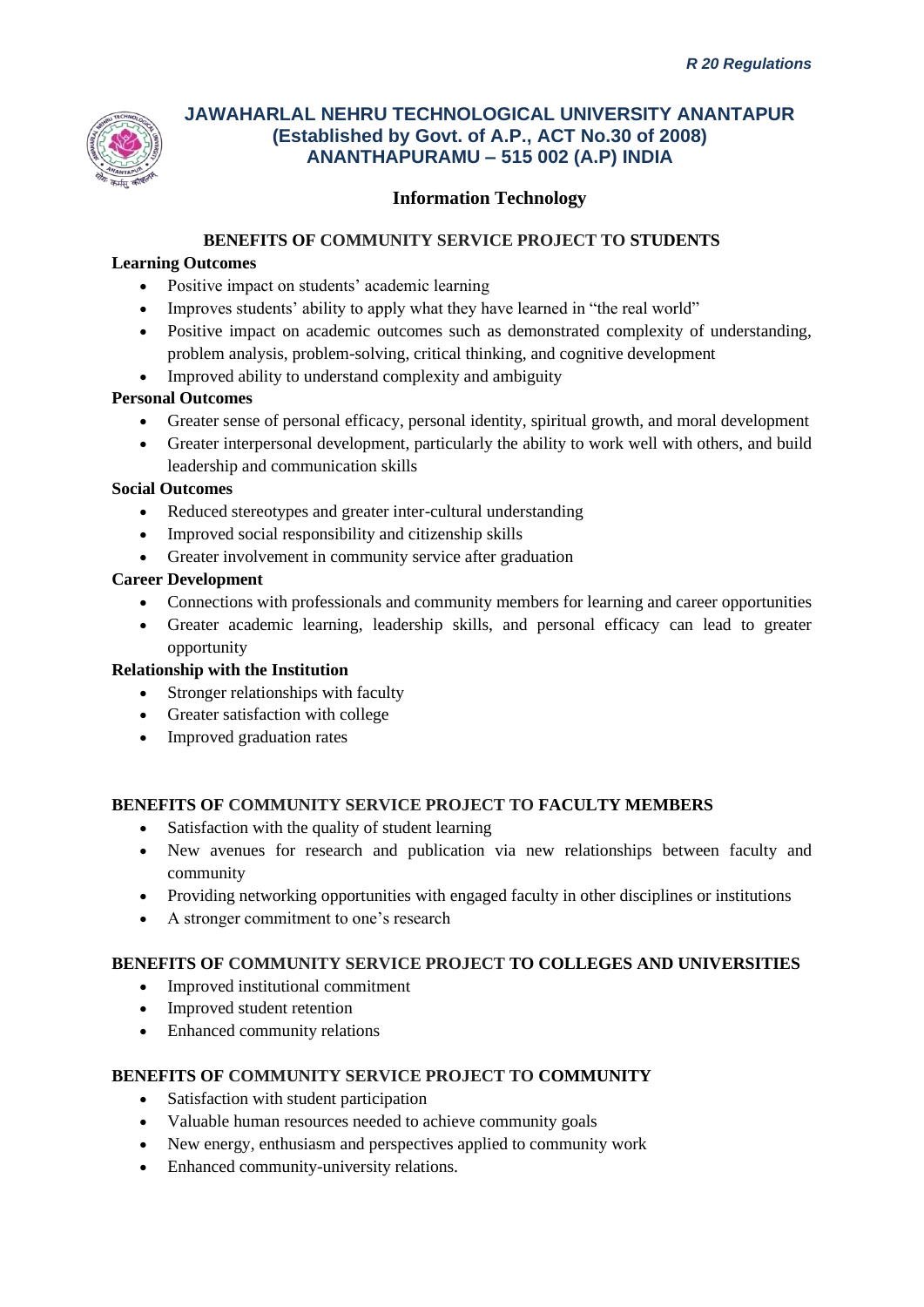

**Information Technology**

#### **SUGGESTIVE LIST OF PROGRAMMES UNDER COMMUNITY SERVICE PROJECT**

The following the recommended list of projects for Engineering students. The lists are not exhaustive and open for additions, deletions and modifications. Colleges are expected to focus on specific local issues for this kind of projects. The students are expected to carry out these projects with involvement, commitment, responsibility and accountability. The mentors of a group of students should take the responsibility of motivating, facilitating, and guiding the students. They have to interact with local leadership and people and appraise the objectives and benefits of this kind of projects. The project reports shall be placed in the college website for reference. Systematic, Factual, methodical and honest reporting shall be ensured.

#### **For Engineering Students**

- **1. Water facilities and drinking water availability**
- **2. Health and hygiene**
- **3. Stress levels and coping mechanisms**
- **4. Health intervention programmes**
- **5. Horticulture**
- **6. Herbal plants**
- **7. Botanical survey**
- **8. Zoological survey**
- **9. Marine products**
- **10. Aqua culture**
- **11. Inland fisheries**
- **12. Animals and species**
- **13. Nutrition**
- **14. Traditional health care methods**
- **15. Food habits**
- **16. Air pollution**
- **17. Water pollution**
- **18. Plantation**
- **19. Soil protection**
- **20. Renewable energy**
- **21. Plant diseases**
- **22. Yoga awareness and practice**
- **23. Health care awareness programmes and their impact**
- **24. Use of chemicals on fruits and vegetables**
- **25. Organic farming**
- **26. Crop rotation**
- **27. Floury culture**
- **28. Access to safe drinking water**
- **29. Geographical survey**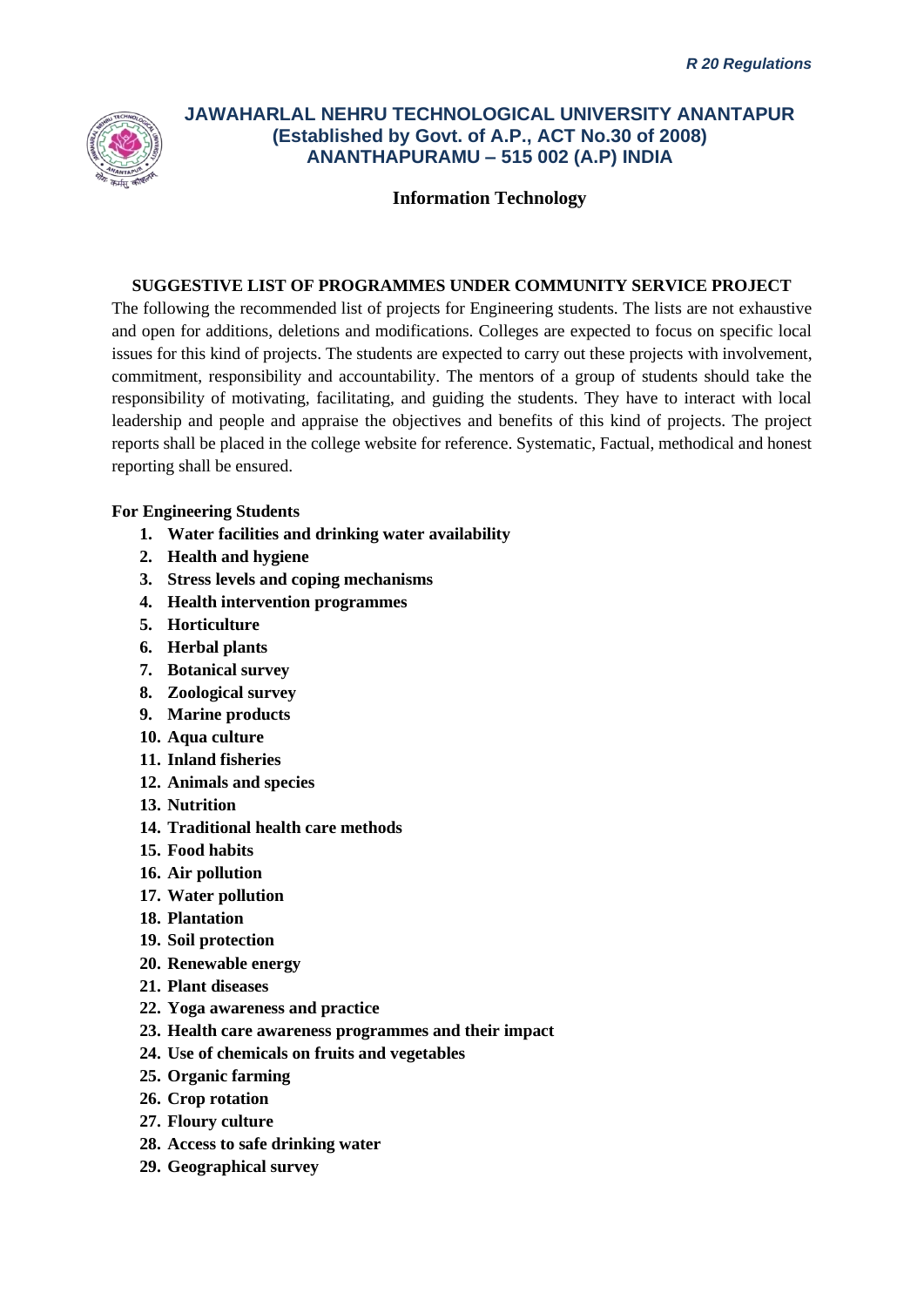

### **Information Technology**

- **30. Geological survey**
- **31. Sericulture**
- **32. Study of species**
- **33. Food adulteration**
- **34. Incidence of Diabetes and other chronic diseases**
- **35. Human genetics**
- **36. Blood groups and blood levels**
- **37. Internet Usage in Villages**
- **38. Android Phone usage by different people**
- **39. Utilisation of free electricity to farmers and related issues**
- **40. Gender ration in schooling lvel- observation.**

**Complimenting the community service project the students may be involved to take up some awareness campaigns on social issues/special groups. The suggested list of programmes are;**

#### **Programmes for School Children**

- 1. Reading Skill Programme (Reading Competition)
- 2. Preparation of Study Materials for the next class.
- 3. Personality / Leadership Development
- 4. Career Guidance for X class students
- 5. Screening Documentary and other educational films
- 6. Awareness Programme on Good Touch and Bad Touch (Sexual abuse)
- 7. Awareness Programme on Socially relevant themes.

#### **Programmes for Women Empowerment**

- 1. Government Guidelines and Policy Guidelines
- 2. Womens' Rights
- 3. Domestic Violence
- 4. Prevention and Control of Cancer
- 5. Promotion of Social Entrepreneurship

#### **General Camps**

- 1. General Medical camps
- 2. Eye Camps
- 3. Dental Camps
- 4. Importance of protected drinking water
- 5. ODF awareness camp
- 6. Swatch Bharath
- 7. AIDS awareness camp
- 8. Anti Plastic Awareness
- 9. Programmes on Environment
- 10. Health and Hygiene
- 11. Hand wash programmes
- 12. Commemoration and Celebration of important days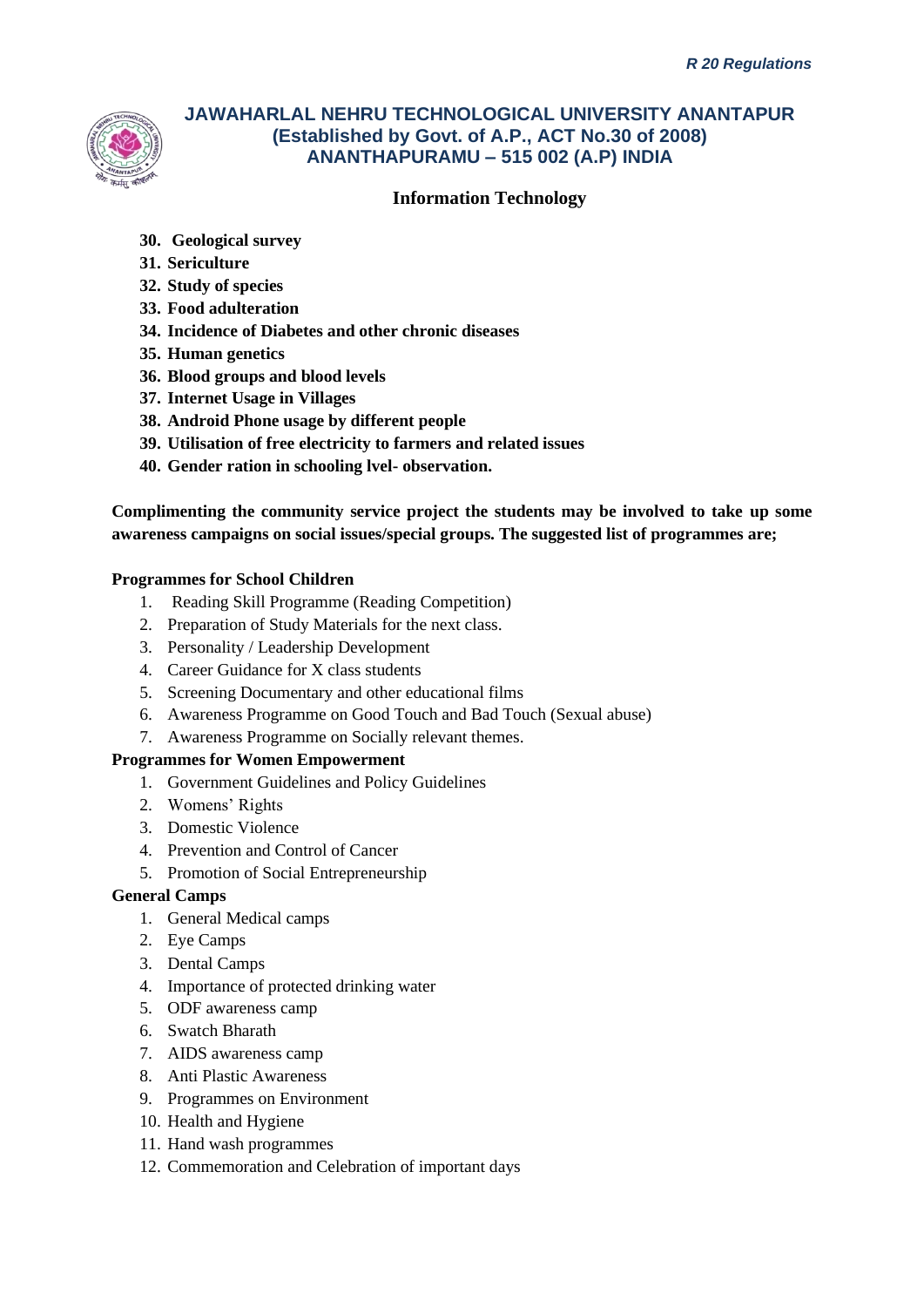

# **Information Technology**

### **Programmes for Youth Empowerment**

- 1. Leadership
- 2. Anti-alcoholism and Drug addiction
- 3. Anti-tobacco
- 4. Awareness on Competitive Examinations
- 5. Personality Development

#### **Common Programmes**

- 1. Awareness on RTI
- 2. Health intervention programmes
- 3. Yoga
- 4. Tree plantation
- 5. Programmes in consonance with the Govt. Departments like
	- i. Agriculture
	- ii. Health
	- iii. Marketing and Cooperation
	- iv. Animal Husbandry
	- v. Horticulture
	- vi. Fisheries
	- vii. Sericulture
	- viii. Revenue and Survey
		- ix. Natural Disaster Management
		- x. Irrigation
	- xi. Law & Order
	- xii. Excise and Prohibition
	- xiii. Mines and Geology
	- xiv. Energy

#### **Role of Students:**

- Students may not have the expertise to conduct all the programmes on their own. The students then can play a facilitator role.
- For conducting special camps like Health related, they will be coordinating with the Governmental agencies.
- As and when required the College faculty themselves act as Resource Persons.
- Students can work in close association with Non-Governmental Organizations like Lions Club, Rotary Club, etc or with any NGO actively working in that habitation.
- And also with the Governmental Departments. If the programme is rolled out, the District Administration could be roped in for the successful deployment of the programme.
- An in-house training and induction programme could be arranged for the faculty and participating students, to expose them to the methodology of Service Learning.

### **Timeline for the Community Service Project Activity**

**Duration: 8 weeks**